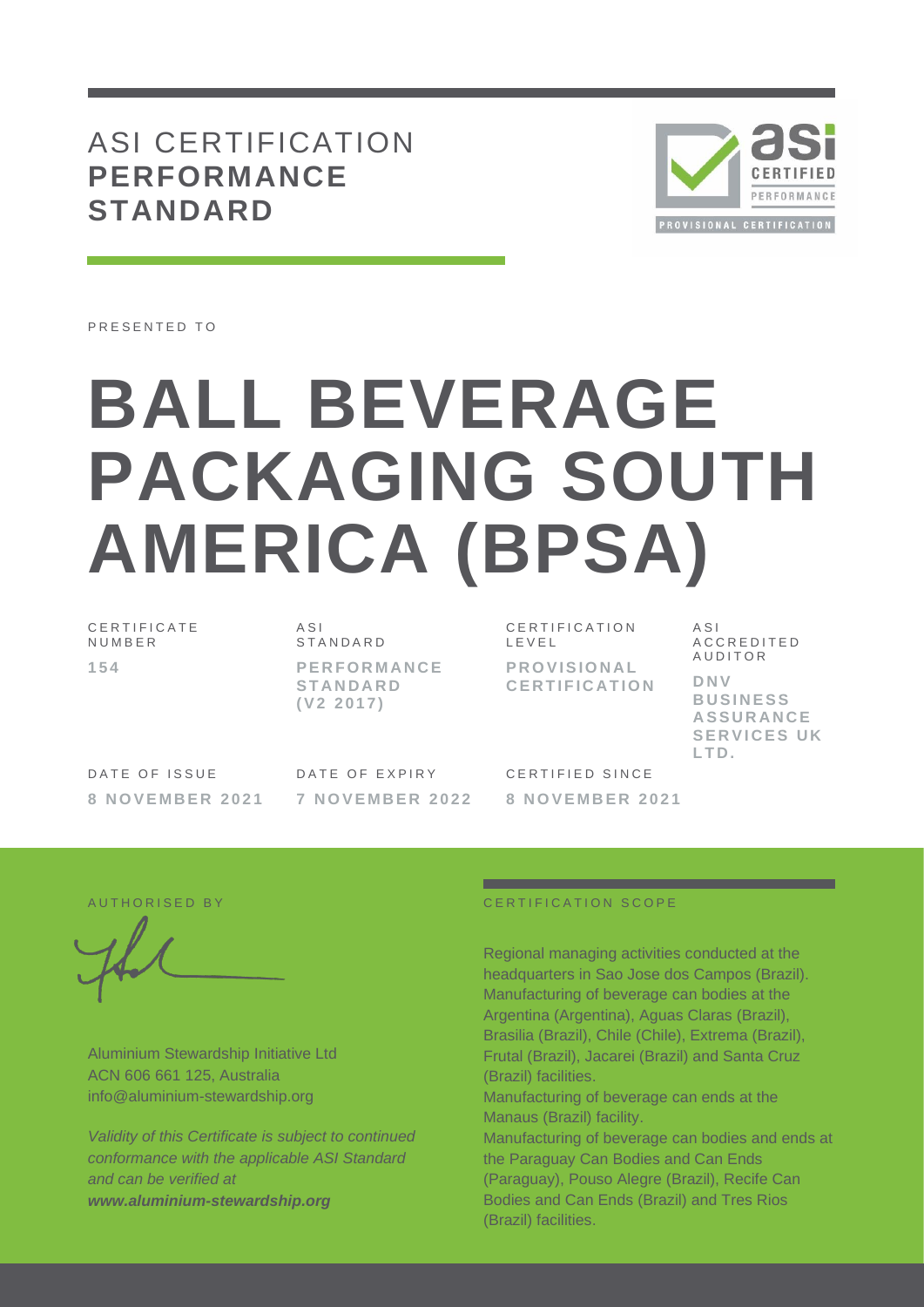# SUMMARY AUDIT REPORT **PERFORMANCE STANDARD**

### **OVERVIEW**

| MEMBER NAME                | <b>Ball Corporation</b>                                                                                                                                                                                                                                                                                                                                      |  |  |  |
|----------------------------|--------------------------------------------------------------------------------------------------------------------------------------------------------------------------------------------------------------------------------------------------------------------------------------------------------------------------------------------------------------|--|--|--|
| ENTITY NAME                | Ball Beverage Packaging South America (BPSA)                                                                                                                                                                                                                                                                                                                 |  |  |  |
| CERTIFICATION<br>SCOPE     | Regional managing activities conducted at the headquarters in Sao Jose<br>dos Campos (Brazil).                                                                                                                                                                                                                                                               |  |  |  |
|                            | Manufacturing of beverage can bodies at the Argentina (Argentina), Aguas<br>Claras (Brazil), Brasilia (Brazil), Chile (Chile), Extrema (Brazil), Frutal<br>(Brazil), Jacarei (Brazil) and Santa Cruz (Brazil) facilities.                                                                                                                                    |  |  |  |
|                            | Manufacturing of beverage can ends at the Manaus (Brazil) facility.                                                                                                                                                                                                                                                                                          |  |  |  |
|                            | Manufacturing of beverage can bodies and ends at the Paraguay Can<br>Bodies and Can Ends (Paraguay), Pouso Alegre (Brazil), Recife Can Bodies<br>and Can Ends (Brazil) and Tres Rios (Brazil) facilities.                                                                                                                                                    |  |  |  |
| SUPPLY CHAIN<br>ACTIVITIES | Material Conversion (Production and Transformation)                                                                                                                                                                                                                                                                                                          |  |  |  |
| ASI STANDARD               | Performance Standard V2                                                                                                                                                                                                                                                                                                                                      |  |  |  |
| AUDIT TYPE                 | <b>Initial Certification Audit</b>                                                                                                                                                                                                                                                                                                                           |  |  |  |
| AUDIT FIRM                 | DNV Business Assurance Services UK Ltd.                                                                                                                                                                                                                                                                                                                      |  |  |  |
| AUDIT DATE                 | 19 July - 13 August 2021                                                                                                                                                                                                                                                                                                                                     |  |  |  |
| AUDIT REPORT<br>SUBMISSION | 1 September 2021<br>$\bullet$                                                                                                                                                                                                                                                                                                                                |  |  |  |
| AUDIT SCOPE                | The audit scope covers Ball Beverage Packaging South America (BPSA) at<br>headquarters in Sao Jose dos Campos (Brazil) with virtual site tours of<br>Aguas Claras (Brazil), Brasilia (Brazil), Extrema (Brazil) and Recife Can<br>Bodies (Brazil) for beverage can bodies manufacturing and Recife Can Ends<br>(Brazil) for beverage can ends manufacturing. |  |  |  |
|                            | The ASI multi-site sampling approach was undertaken to include the<br>Argentina (Argentina), Chile (Chile), Frutal (Brazil), Jacarei (Brazil), Manaus<br>(Brazil), Paraguay Can Bodies and Can Ends (Paraguay), Pouso Alegre<br>(Brazil), Santa Cruz (Brazil) and Tres Rios (Brazil) facilities.                                                             |  |  |  |
|                            | The supply chain activities included in the audit scope:                                                                                                                                                                                                                                                                                                     |  |  |  |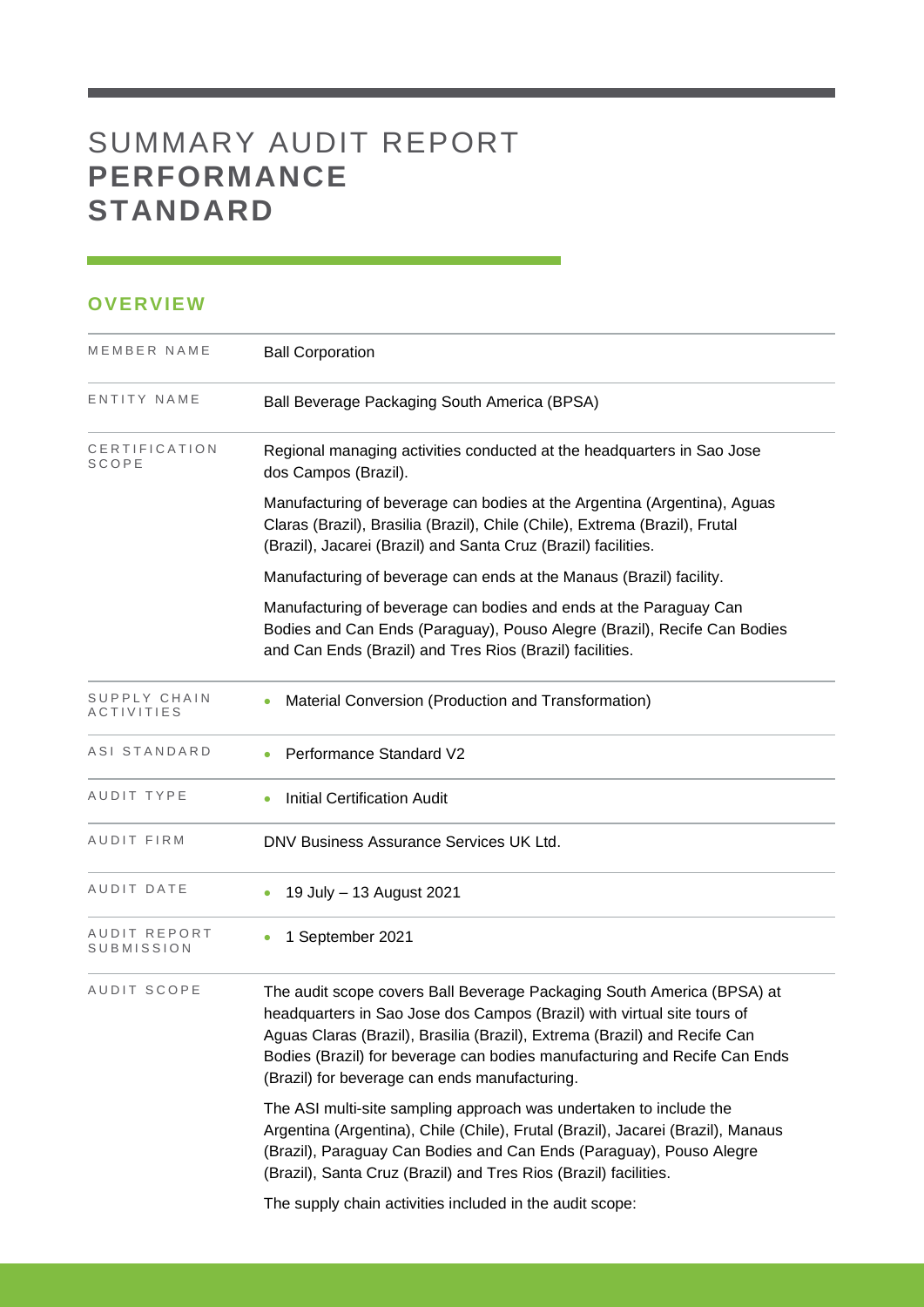|  |  |  |  |  | Material Conversion (Production and Transformation) |
|--|--|--|--|--|-----------------------------------------------------|
|--|--|--|--|--|-----------------------------------------------------|

All relevant Criteria in the ASI Performance Standard were included in the Audit Scope.

At the time of the Audit (July - August 2021), access to the site was not possible, due to COVID-19 related travel restrictions. The Audit has been undertaken as a 'desktop' exercise, in accordance with ASI Interim Policy regarding Audits, Audit-Related Travel and Coronavirus (v4), and included a remote review of relevant documentation and Webex Video Conferencing to provide a site tour and enable interviews.

| AUDIT<br>OUTCOME                           | <b>Provisional Certification</b>                                                                                                                                                                                                                                                                                                                                                            |  |  |
|--------------------------------------------|---------------------------------------------------------------------------------------------------------------------------------------------------------------------------------------------------------------------------------------------------------------------------------------------------------------------------------------------------------------------------------------------|--|--|
| AUDIT<br>METHODOLOGY<br><b>DECLARATION</b> | The Auditors confirm that:<br>$\blacksquare$ The information provided by the Entity is true and accurate to the best<br>knowledge of the Auditor(s) preparing this report.<br>The findings are based on verified Objective Evidence relevant to the<br>M<br>time period for the Audit, traceable and unambiguous.<br>The Audit Scope and audit methodology are sufficient to establish<br>M |  |  |
|                                            | confidence that the findings are indicative of the performance of the<br>Entity's defined Certification Scope.<br>The Auditor(s) have acted in a manner deemed ethical, truthful, accurate<br>M<br>professional, independent and objective.                                                                                                                                                 |  |  |
| CERTIFICATION<br>PERIOD                    | 8 November 2021 - 7 November 2022                                                                                                                                                                                                                                                                                                                                                           |  |  |
| NEXT AUDIT<br>TYPE                         | Surveillance Audit                                                                                                                                                                                                                                                                                                                                                                          |  |  |
| NEXT AUDIT<br><b>DUE DATE</b>              | 7 May 2022                                                                                                                                                                                                                                                                                                                                                                                  |  |  |
| CERTIFICATE<br>NUMBER                      | 154                                                                                                                                                                                                                                                                                                                                                                                         |  |  |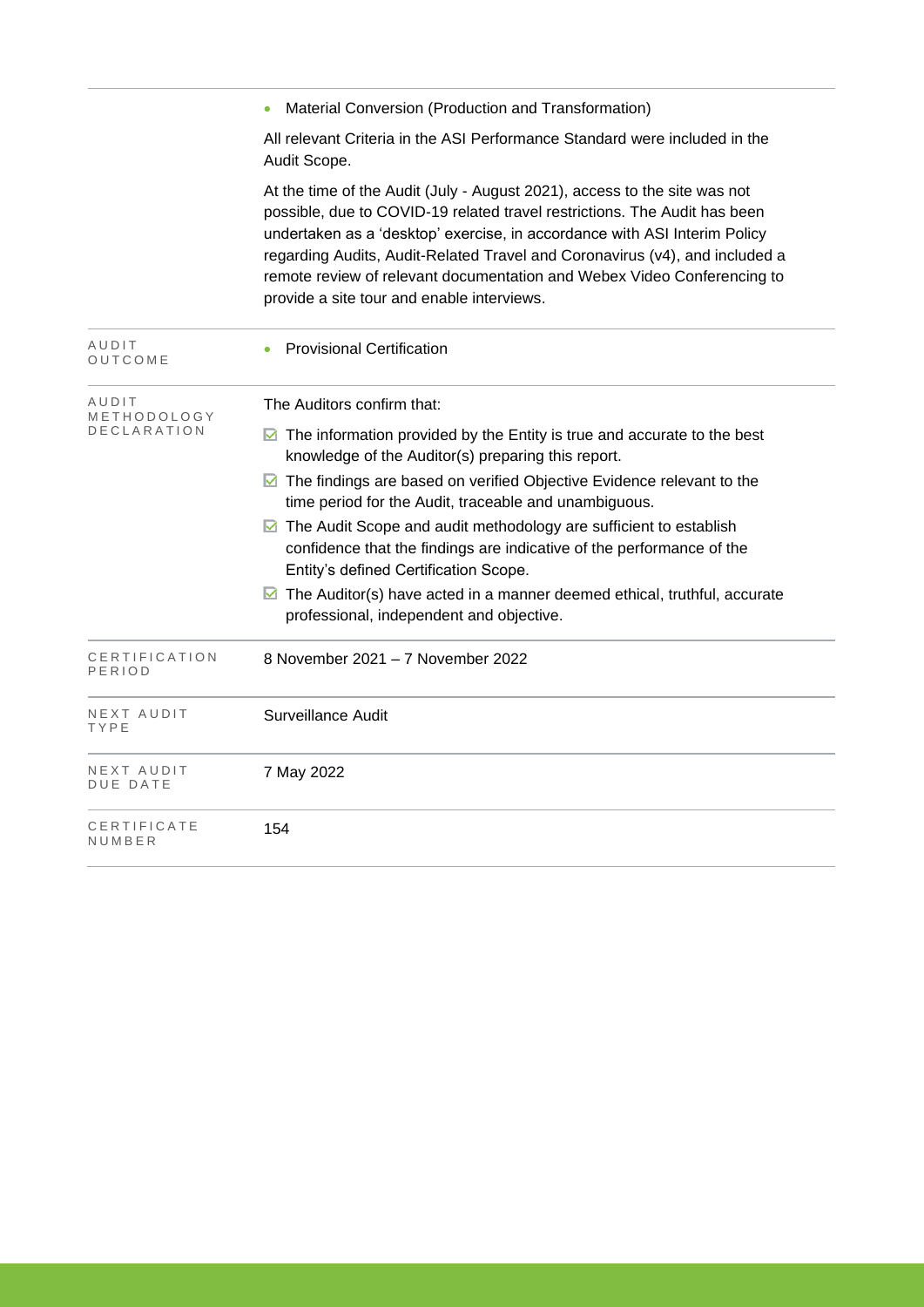## **SUMMARY OF FINDINGS**

| <b>CRITERION</b>                                                                 | <b>RATING</b> | COMMENT                                                                                                                                                                                                                                                                                                                                                                                                                                                                                                                  |  |  |
|----------------------------------------------------------------------------------|---------------|--------------------------------------------------------------------------------------------------------------------------------------------------------------------------------------------------------------------------------------------------------------------------------------------------------------------------------------------------------------------------------------------------------------------------------------------------------------------------------------------------------------------------|--|--|
| PRINCIPLE 1 BUSINESS INTEGRITY                                                   |               |                                                                                                                                                                                                                                                                                                                                                                                                                                                                                                                          |  |  |
| 1.1 Legal Compliance                                                             | Conformance   | Evidenced that the Entity has systems in place to<br>maintain knowledge and compliance with the laws<br>applicable to its business in the social,<br>economic/governance and environmental spheres.<br>Evidenced the Global Corporate Compliance Policy<br>to ensure legal compliance in all areas.                                                                                                                                                                                                                      |  |  |
| 1.2 Anti-Corruption                                                              | Conformance   | Evidenced that the Entity will act against Corruption<br>in all its forms, including Extortion and Bribery,<br>maintaining a Corporate Anti-Corruption Policy that<br>describes compliance with anti-corruption laws in<br>Ball's operating countries and prohibits all forms of<br>bribery and corruption.<br>For more information, access Ball's Supplier<br>Guiding Principles available at:<br>https://www.ball.com/na/vision/sustainability/produc<br>t-stewardship/supply-chain/responsible-sourcing-<br>framework |  |  |
| 1.3 Code of Conduct                                                              | Conformance   | Evidenced that the Entity has implemented a Code<br>of Conduct that includes relevant principles for<br>environmental, social and governance<br>performance.<br>For more information, access Ball's Business Ethics<br>Code of Conduct at:<br>https://www.ball.com/codeofconduct                                                                                                                                                                                                                                         |  |  |
| PRINCIPLE 2 POLICY & MANAGEMENT                                                  |               |                                                                                                                                                                                                                                                                                                                                                                                                                                                                                                                          |  |  |
| 2.1a Environmental, Social, and<br>Governance Policy (implement and<br>maintain) | Conformance   | Evidenced that the Entity is committed to the good<br>management of its environmental aspects and<br>social and governance processes through the<br>implementation and maintenance of its various<br>policies.<br>Evidenced that all global policies are developed at<br>the Denver headquarters and undergo periodic<br>review, with regions and plants adding policies<br>and/or other documentation that apply at the local<br>level.                                                                                 |  |  |
| 2.1b Environmental, Social, and<br>Governance Policy (senior<br>management)      | Conformance   | Evidenced that the Entity's Global Senior<br>Leadership endorses Ball's policies and<br>procedures, as well as in South America with the<br>local Integrated Management System Policy, which<br>is regularly reviewed during the annual Critical<br>Analysis and Risk Assessment.                                                                                                                                                                                                                                        |  |  |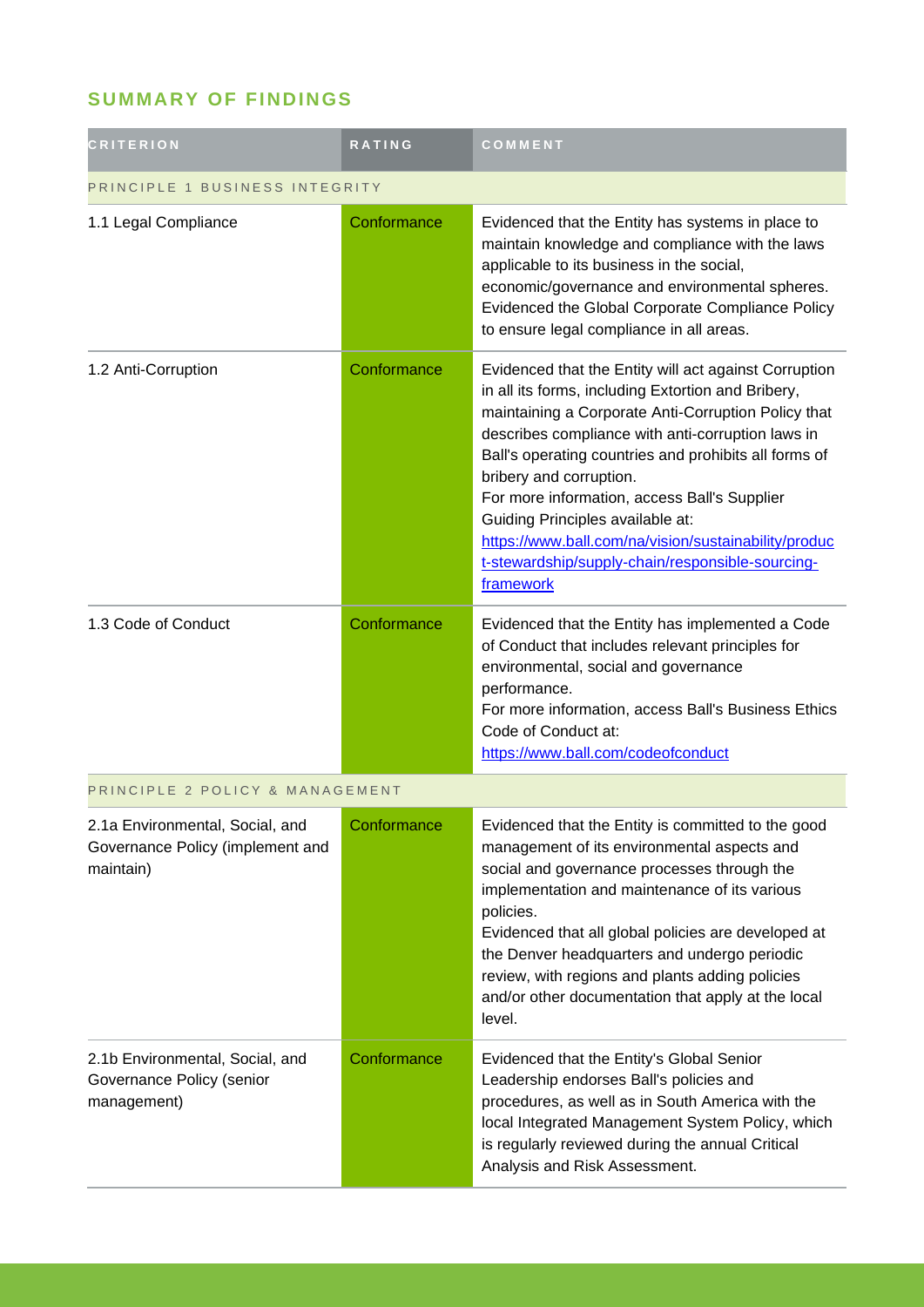| <b>CRITERION</b>                                                              | RATING      | COMMENT                                                                                                                                                                                                                                                                                                                                                                                                                                                                                                                                                                                                                                                                                                              |
|-------------------------------------------------------------------------------|-------------|----------------------------------------------------------------------------------------------------------------------------------------------------------------------------------------------------------------------------------------------------------------------------------------------------------------------------------------------------------------------------------------------------------------------------------------------------------------------------------------------------------------------------------------------------------------------------------------------------------------------------------------------------------------------------------------------------------------------|
| 2.1c Environmental, Social, and<br>Governance Policy<br>(communication)       | Conformance | Evidenced that the Entity frequently communicates<br>its policies and engagement initiatives through<br>various internal communication channels - email,<br>bulletin boards, events, Ball Connect.<br>Ball also communicates externally some of its main<br>policies, such as the Human Rights and Respect at<br>Work Policy.<br>For more information, access the Human Rights<br>Policy at:<br>https://www.ball.com/sa/vision/sustainability/talent-<br>management/human-rights                                                                                                                                                                                                                                     |
| 2.2 Leadership                                                                | Conformance | Evidenced that the Entity has appointed its Vice<br>President of Procurement to be the senior<br>leadership role with overall authority to ensure<br>compliance with the requirements of the ASI<br>Performance Standards. Meetings were held with<br>senior management and leaders to ensure<br>engagement and alignment with the Certification.                                                                                                                                                                                                                                                                                                                                                                    |
| 2.3a Environmental and Social<br><b>Management Systems</b><br>(environmental) | Conformance | Evidenced that the Entity maintains multisite<br>certification for all its factories in accordance with<br>ISO 14001:2015, documenting and implementing<br>robust and integrated Environmental, Social and<br>Quality Management Systems.                                                                                                                                                                                                                                                                                                                                                                                                                                                                            |
| 2.3b Environmental and Social<br>Management Systems (social)                  | Conformance | Evidenced that the Entity maintains a structured<br>Social Responsibility System, being evaluated by<br>accredited bodies to carry out audits in the SMETA<br>social protocol (Sedex Members Ethical Trade<br>Audit) requested by clients to assess social<br>performance.                                                                                                                                                                                                                                                                                                                                                                                                                                           |
| 2.4 Responsible Sourcing                                                      | Conformance | Evidenced that the Entity requires its suppliers,<br>especially those of metals, to comply with Ball's<br>Supplier Guiding Principles. The principles were<br>developed with input from key stakeholders,<br>including customers and investors, and require<br>Ball's suppliers to comply and demonstrate them.<br>They cover legal, labour, human rights,<br>environment, health and safety, antitrust, bribery<br>and anti-corruption, tax compliance, sanctions and<br>compliance practices.<br>For more information access Ball's Supplier<br><b>Guiding Principles at:</b><br>www.ball.com/responsible-sourcing-framework<br>For more information access the link:<br>https://www.ball.com/responsible-sourcing |
| 2.5 Impact Assessments                                                        | Conformance | Evidenced that the Entity conducts environmental,<br>social, cultural and Human Rights Impact<br>Assessments, including a gender analysis, for new                                                                                                                                                                                                                                                                                                                                                                                                                                                                                                                                                                   |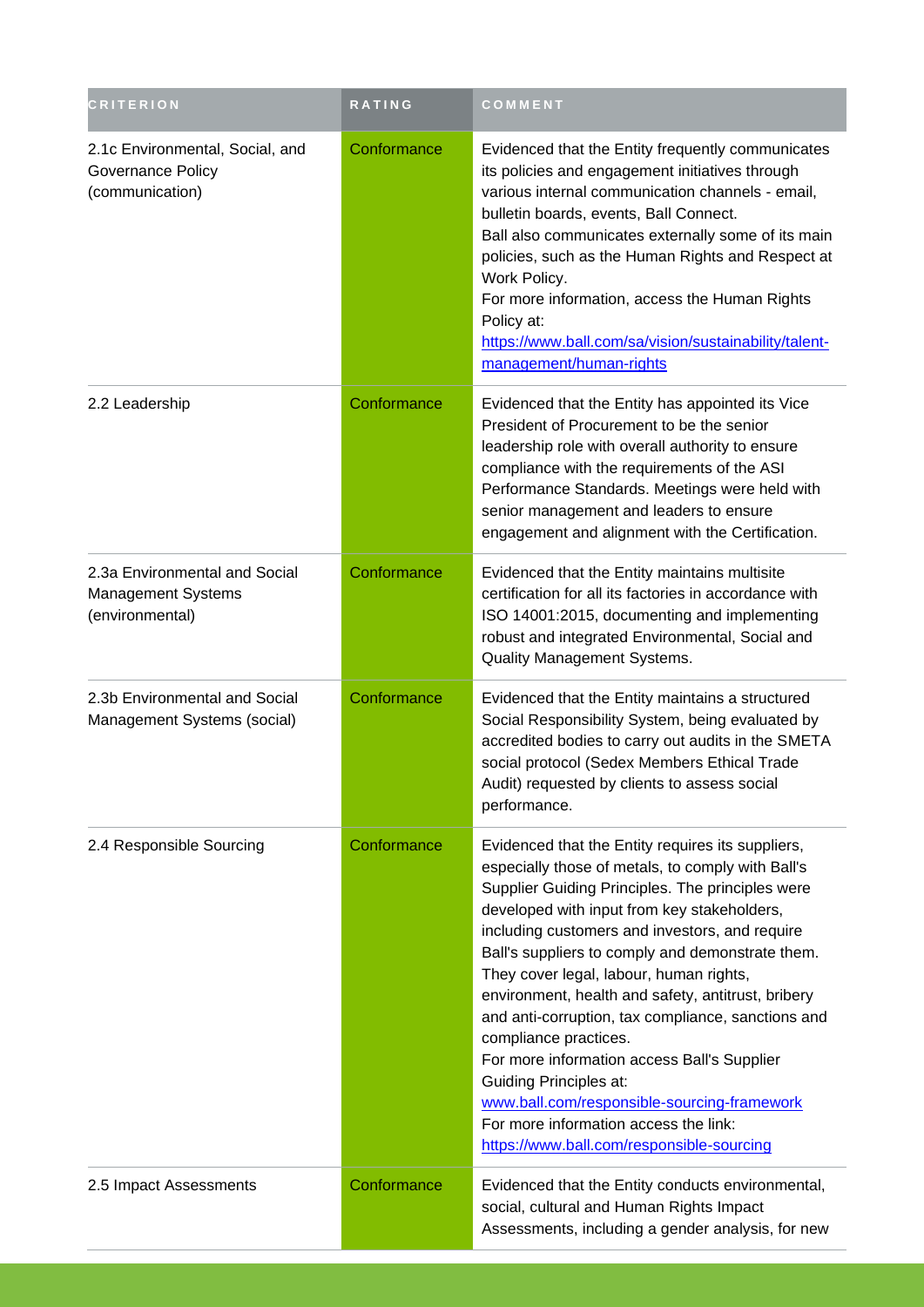| <b>CRITERION</b>             | <b>RATING</b> | COMMENT                                                                                                                                                                                                                                                                                                                                                                                                                                                                                                                                                                                                                                                                                                                                                                                                                                                                                                                                                                                                                                                                                                                                                     |
|------------------------------|---------------|-------------------------------------------------------------------------------------------------------------------------------------------------------------------------------------------------------------------------------------------------------------------------------------------------------------------------------------------------------------------------------------------------------------------------------------------------------------------------------------------------------------------------------------------------------------------------------------------------------------------------------------------------------------------------------------------------------------------------------------------------------------------------------------------------------------------------------------------------------------------------------------------------------------------------------------------------------------------------------------------------------------------------------------------------------------------------------------------------------------------------------------------------------------|
|                              |               | projects or major changes to existing facilities, in<br>accordance with the procedures of the Human<br>Resources, Corporate Communications and EHS<br>teams. For the scenario of building a new plant, for<br>example, specific and multidisciplinary forums were<br>created to assess all aspects and impacts of Ball's<br>operations, in addition to seeking opportunities for<br>internal improvement and interaction with the<br>communities where we conduct our business.<br>Market surveys are carried out to define the<br>appropriate salary range, simulation of quotas for<br>People with disabilities, women, apprentices,<br>among others, and goals, indicators and action<br>plans are established to face possible difficulties.<br>For the Regional Headquarters redeployment<br>scenario, several assessments were carried out<br>and several measures taken to provide the best<br>conditions for the transfer of personnel, even during<br>the COVID-19 pandemic.<br>These and other aspects are included in Ball<br>BPSA's Change Management tool for BPSA to<br>ensure their assessment and implementation for<br>other new projects. |
| 2.6 Emergency Response Plan  | Conformance   | Evidenced that the Entity has a Global Emergency<br>Response Policy and has developed its Crisis<br>Management Plan accordingly. In addition, it has a<br>specific Emergency Response Plan for each plant,<br>which aim to identify, assess, avoid and mitigate<br>impacts on key stakeholders. The program includes<br>employee orientation or instruction and specific<br>emergency response training.                                                                                                                                                                                                                                                                                                                                                                                                                                                                                                                                                                                                                                                                                                                                                    |
| 2.7 Mergers and Acquisitions | Conformance   | Evidenced that the Entity has a globally<br>administered process to become familiar with the<br>social, environmental and governance aspects of a<br>potential acquisition that is treated confidentially<br>and personalized for each merger and/or<br>acquisition. Ball follows all Applicable Laws, locally<br>and globally.<br>Evidenced that after the Board has defined the<br>continuity of the process, a specialized external<br>consultancy is hired to assist the company in the<br>Due Diligence process, forming a multidisciplinary<br>internal team to work on the project, including<br>Legal, Operations, HR, EHS, among others, to<br>assess all aspects and risks relevant to the<br>business and report to Ball for review prior to<br>acquisition.<br>During the project, in addition to the usual legal<br>issues, environmental and social responsibility                                                                                                                                                                                                                                                                            |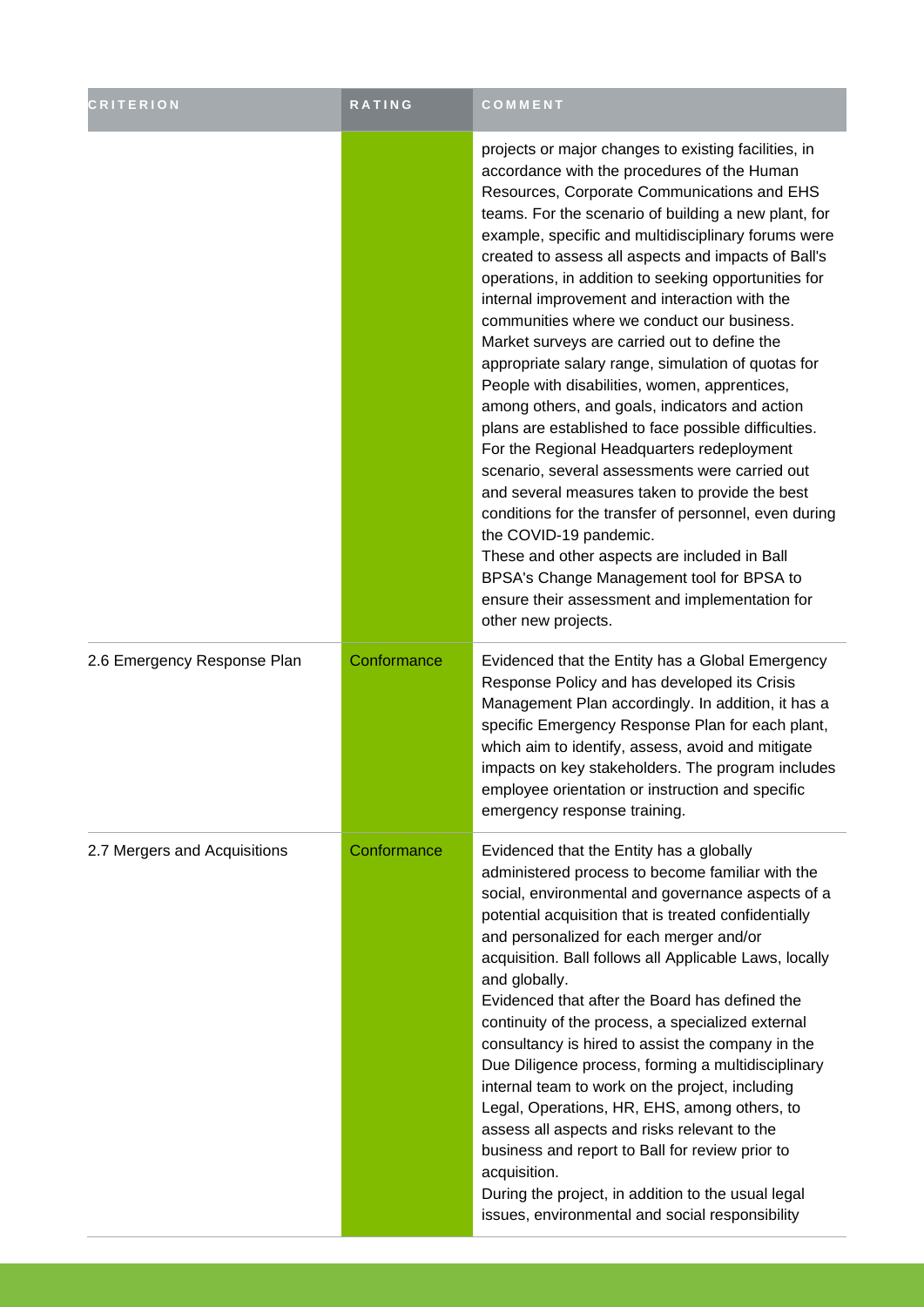| <b>CRITERION</b>                                        | RATING      | COMMENT                                                                                                                                                                                                                                                                                                                                                                                                                                                                                                                                                                                                                                                                                                        |
|---------------------------------------------------------|-------------|----------------------------------------------------------------------------------------------------------------------------------------------------------------------------------------------------------------------------------------------------------------------------------------------------------------------------------------------------------------------------------------------------------------------------------------------------------------------------------------------------------------------------------------------------------------------------------------------------------------------------------------------------------------------------------------------------------------|
|                                                         |             | issues are analyzed, as well as to define the<br>actions to be taken by the company, ensuring that<br>there will be no risks to Ball's operations or to<br>stakeholders, such as violations of human rights or<br>environmental or community liabilities in general.                                                                                                                                                                                                                                                                                                                                                                                                                                           |
| 2.8 Closure, Decommissioning and<br><b>Divestment</b>   | Conformance | Evidenced that the Entity analyzes environmental,<br>social and governance issues in the plant closure /<br>decommissioning planning processes, in<br>accordance with all applicable legislation, in<br>collaboration with the Legal, EHS and HR teams in<br>particular. Evidenced that specialized consultants<br>are hired to assess the local collective agreement,<br>collective agreements in force at the time of the<br>facts, among other relevant processes and<br>documents to ensure the Entity leaves the place,<br>equipment and employees in the best possible<br>condition, free from liability, and with all necessary<br>and/or appropriate referrals and socio-<br>environmental agreements. |
| PRINCIPLE 3 TRANSPARENCY                                |             |                                                                                                                                                                                                                                                                                                                                                                                                                                                                                                                                                                                                                                                                                                                |
| 3.1 Sustainability Reporting                            | Conformance | Evidenced that the Entity publicly discloses its<br>governance approach and its material<br>environmental, social and economic impacts,<br>through publication of the Sustainability Report<br>every 2 years in accordance with the Global<br>Reporting Initiative (GRI) Standard and detailing<br>progress towards sustainability goals.<br>For more information see:<br>https://www.ball.com/na/vision/sustainability/reporti<br>ng-hub/sustainability-reports                                                                                                                                                                                                                                               |
| 3.2 Non-compliance and liabilities                      | Conformance | Evidenced that the Entity defined the disclosure of<br>fines, judgments, penalties and non-monetary<br>sanctions for non-compliance with applicable<br>legislation with specific thresholds each, e.g. for<br>environmental non-compliance, a value above<br>US\$10,000 was defined, as appointed in the GRI<br>(Global Reporting Initiative) report.                                                                                                                                                                                                                                                                                                                                                          |
| 3.3a Payments to governments<br>(legal and contractual) | Conformance | Evidenced that the Entity only makes payments on<br>to governments on a legal and/or contractual basis,<br>in accordance with policies and the Code of<br>Conduct.<br>Evidenced that payments are made by the Global<br>Business Services (GBS) team after several<br>internal approvals and documentation verification<br>that follow a Competency Policy. Taxes are paid to<br>the government on a legal basis and the entire<br>payment stream is verified internally.                                                                                                                                                                                                                                      |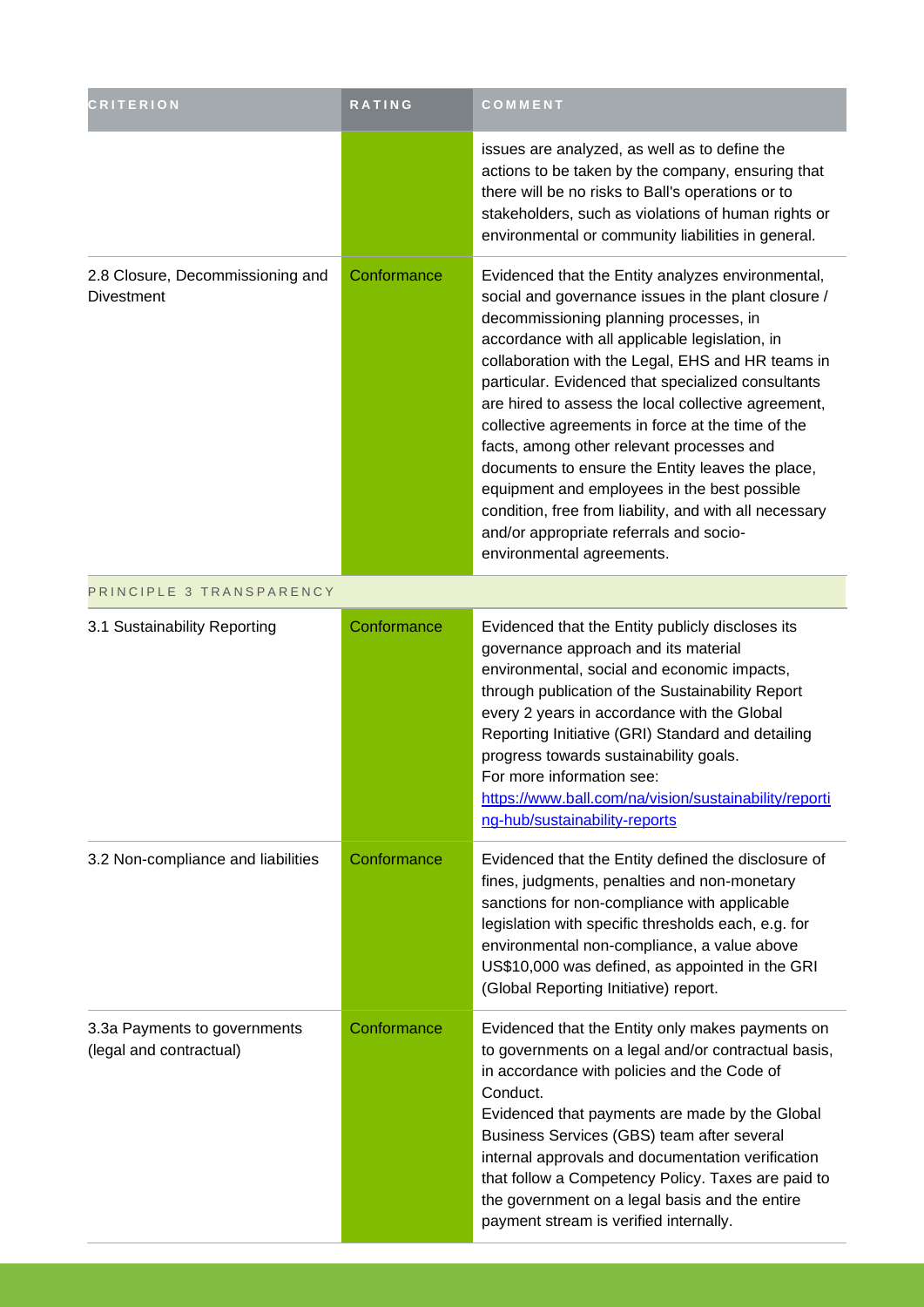| <b>CRITERION</b>                                                          | RATING         | COMMENT                                                                                                                                                                                                                                                                                                                                                                                                                                                                                                                                                                                                                                                                            |
|---------------------------------------------------------------------------|----------------|------------------------------------------------------------------------------------------------------------------------------------------------------------------------------------------------------------------------------------------------------------------------------------------------------------------------------------------------------------------------------------------------------------------------------------------------------------------------------------------------------------------------------------------------------------------------------------------------------------------------------------------------------------------------------------|
|                                                                           |                | For more information access the link:<br>https://www.ball.com/na/vision/sustainability/reporti<br>ng-hub/sustainability-reports                                                                                                                                                                                                                                                                                                                                                                                                                                                                                                                                                    |
| 3.3b Payments to governments<br>(disclosure - bauxite mining)             | Not Applicable | This Criterion is not applicable to the Entity's<br>Certification Scope.                                                                                                                                                                                                                                                                                                                                                                                                                                                                                                                                                                                                           |
| 3.4 Stakeholder complaints,<br>grievances and requests for<br>information | Conformance    | Evidenced that the Entity must implement<br>accessible, transparent, understandable and<br>gender-sensitive and culturally sensitive grievance<br>resolving mechanisms, adequate to handle the<br>grievances, complaints and requests for information<br>from interested parties related to its operations.<br>Evidenced that interested parties can forward<br>complaints, grievances and other requests to:<br>comunidades@ball.com<br>available at the Entity's website:<br>www.ball.com/sa/about-ball/contact-us/ball-contact-<br>information                                                                                                                                  |
| PRINCIPLE 4 MATERIAL STEWARDSHIP                                          |                |                                                                                                                                                                                                                                                                                                                                                                                                                                                                                                                                                                                                                                                                                    |
| 4.1a Environmental Life Cycle<br>Assessment (life cycle impacts)          | Conformance    | Evidenced that the Entity assessed the life cycle<br>impacts of its main product lines in conjunction with<br>specialized consultants and also using internal<br>tools to identify opportunities. In 2020, LCA (Life<br>Cycle Assessment) comparative analysis was<br>published, reviewed by peers, for aluminum<br>beverage cans, PET and glass bottles, as well as<br>carton packaging for beverages, in Brazil, Europe<br>and the United States. The study was conducted<br>independently by Sphera Consulting and the<br>information, assumptions, system limits and LCA<br>results are public and properly referenced when<br>communicated externally.                        |
| 4.1b Environmental Life Cycle<br>Assessment (cradle to gate)              | Conformance    | Evidenced that the Entity assessed the life cycle<br>impacts of its main product lines in conjunction with<br>specialized consultants and also using internal<br>tools to identify opportunities in our operations. In<br>2020, a LCA (Life Cycle Assessment) comparative<br>analysis was published, reviewed by peers, for<br>aluminum beverage cans, PET and glass bottles,<br>as well as carton packaging for beverages, in<br>Brazil, Europe and the United States. The study<br>was conducted independently by Sphera<br>Consulting and the information, assumptions,<br>system limits and LCA results are public and<br>properly referenced when communicated<br>externally. |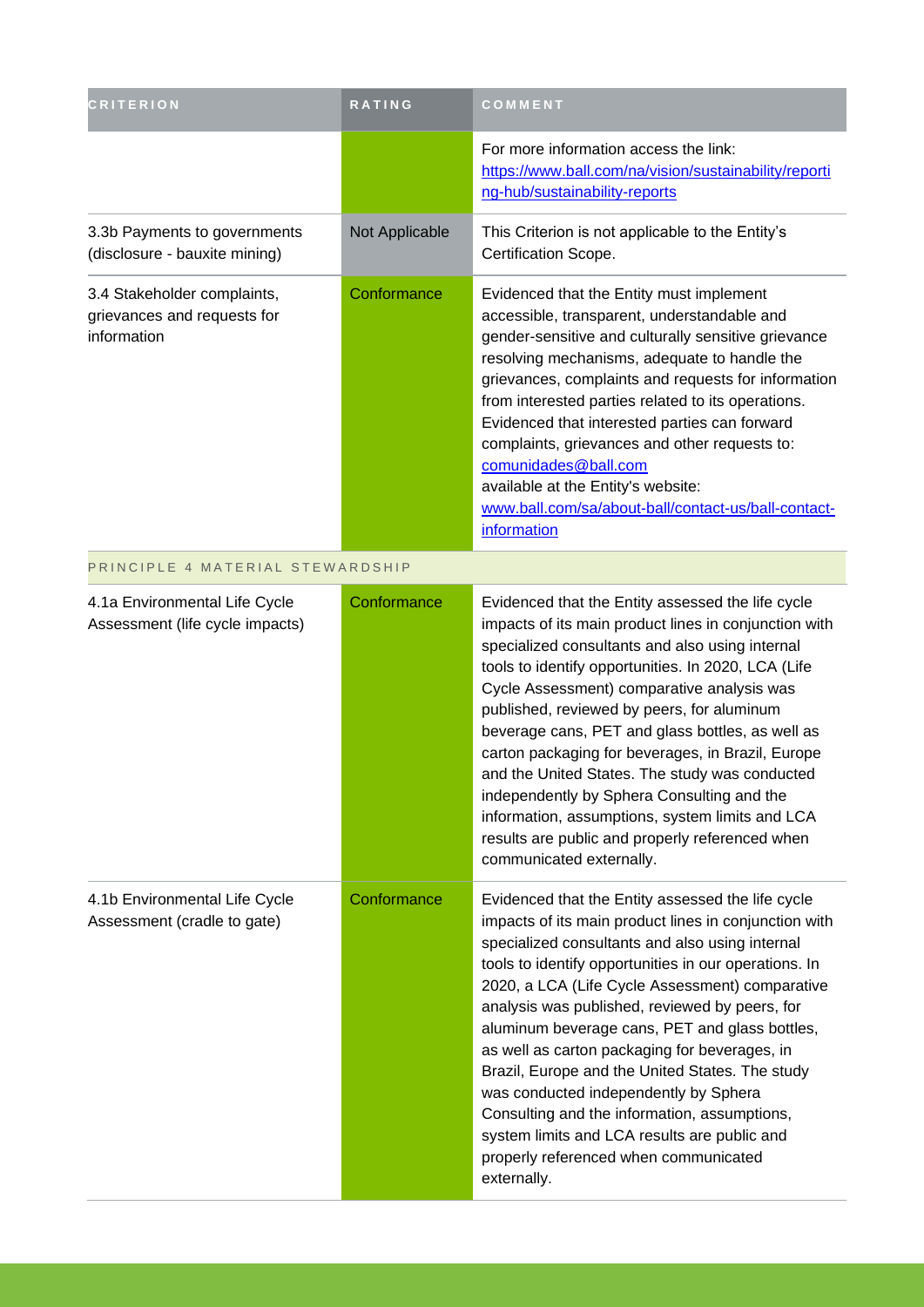| <b>CRITERION</b>                                                      | <b>RATING</b> | COMMENT                                                                                                                                                                                                                                                                                                                                                                                                                                                                                                                                                                                                                                                                                                                                                                                                                                                                                          |
|-----------------------------------------------------------------------|---------------|--------------------------------------------------------------------------------------------------------------------------------------------------------------------------------------------------------------------------------------------------------------------------------------------------------------------------------------------------------------------------------------------------------------------------------------------------------------------------------------------------------------------------------------------------------------------------------------------------------------------------------------------------------------------------------------------------------------------------------------------------------------------------------------------------------------------------------------------------------------------------------------------------|
| 4.1c Environmental Life Cycle<br>Assessment (public<br>communication) | Conformance   | Evidenced that the Entity assessed the life cycle<br>impacts of its main product lines in conjunction with<br>specialized consultants and also using internal<br>tools to identify opportunities in our operations. In<br>2020, a LCA (Life Cycle Assessment) comparative<br>analysis was published, reviewed by peers, for<br>aluminum beverage cans, PET and glass bottles,<br>as well as carton packaging for beverages, in<br>Brazil, Europe and the United States. The study<br>was conducted independently by Sphera<br>Consulting and the information, assumptions,<br>system limits and LCA results are public and<br>properly referenced when communicated<br>externally.<br>For more information access the link:<br>https://www.ball.com/Ball/media/Ball/Global/Sustain<br>ability/LCA-presentation-BRAZIL.pdf<br>For more information access the link:<br>https://www.ball.com/goals |
| 4.2 Product design                                                    | Conformance   | Evidenced that the Entity defined the goal of<br>producing 80% of global beverage cans with<br>weight-optimized STARcan dome designs. That,<br>combined with Ball Aerosol lightweight ReAl® alloy<br>goal, Ball will save more than 320,000 metric<br>tonnes of greenhouse gas emissions during the first<br>five years of the 2020-2030 goal period.<br>Evidenced the Entity's goal of 30% energy<br>efficiency improvement (electricity and natural gas)<br>in can manufacturing (2020-2030).<br>For more information, access the link:<br>https://www.ball.com/goals<br>For more information access "Vision for a Perfect<br>Circle" at the link:<br>https://www.ball.com/realcircularity                                                                                                                                                                                                     |
| 4.3a Aluminium Process Scrap<br>(targets)                             | Conformance   | Evidenced that the Entity allocates 100% of its<br>scrap for recycling and that the Entity seeks to<br>minimize the generation of Aluminium Process<br>Scrap from its own operation through improvement<br>projects and initiatives with the Engineering and<br>Lean teams. The generated scrap is sent to duly<br>qualified suppliers for recycling and manufacturing<br>of new aluminum products.<br>In addition, each plant has its own segregation<br>processes driven by supplier specifications as well<br>as aluminum availability and recycling<br>requirements.<br>Evidenced that the sale of scrap is part of the<br>contractual obligations for most of the metal<br>supplies that purchase aluminum scrap from Ball                                                                                                                                                                  |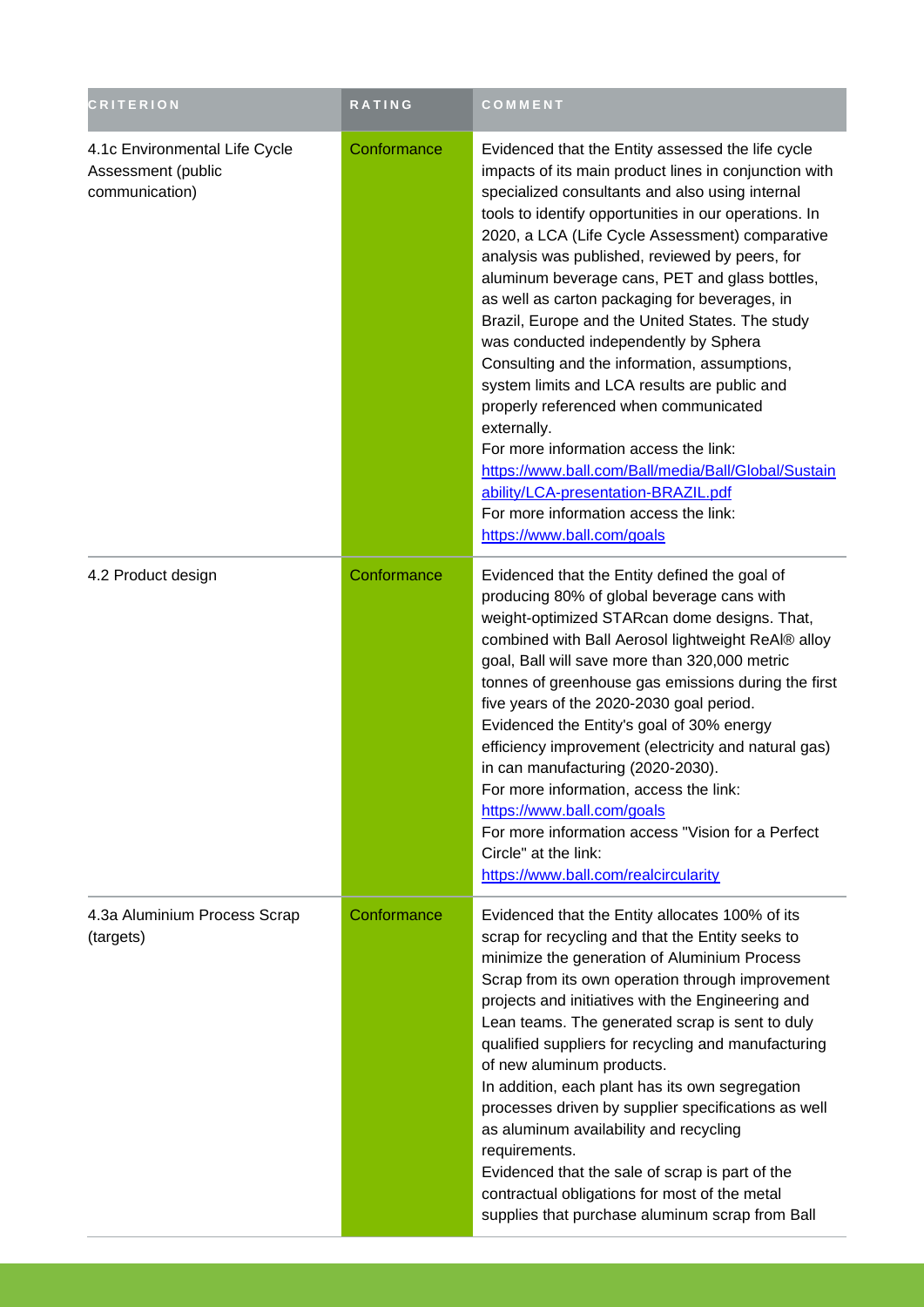| <b>CRITERION</b>                                                            | <b>RATING</b> | COMMENT                                                                                                                                                                                                                                                                                                                                                                                                                                                                                                                                                                                                                                                                                                                                                |
|-----------------------------------------------------------------------------|---------------|--------------------------------------------------------------------------------------------------------------------------------------------------------------------------------------------------------------------------------------------------------------------------------------------------------------------------------------------------------------------------------------------------------------------------------------------------------------------------------------------------------------------------------------------------------------------------------------------------------------------------------------------------------------------------------------------------------------------------------------------------------|
|                                                                             |               | and provide the Entity their own scrap segregation<br>specifications for aluminum scrap.<br>For more information access Ball's 2020<br>Sustainability Report, pages 6 and 10:<br>https://www.ball.com/na/vision/sustainability/reporti<br>ng-hub/sustainability-reports                                                                                                                                                                                                                                                                                                                                                                                                                                                                                |
| 4.3b Aluminium Process Scrap<br>(alloy separation)                          | Conformance   | Evidenced that the Entity allocates 100% of its<br>scrap for recycling and that the Entity seeks to<br>minimize the generation of Aluminium Process<br>Scrap from its own operation through improvement<br>projects and initiatives with the Engineering and<br>Lean teams. The generated scrap is sent to duly<br>qualified suppliers for recycling and manufacturing<br>of new aluminum products.<br>Evidenced that the plants that produce beverage<br>cans and ends segregate the aluminium scraps by<br>type, and hence, by alloys, before being sent for<br>recycling.                                                                                                                                                                           |
| 4.4a Collection and recycling of<br>products at end-of-life (strategy)      | Conformance   | Evidenced that the Entity has a strategy to increase<br>recycling rates in countries where they are low<br>through projects, activities and specific targets<br>suitable for the market. For countries where<br>recycling is already consolidated, the Entity works<br>with projects to maintain this volume and also to<br>make consumers aware of conscious consumption.<br>For more information access the link: #VADELATA<br>Communication Campaigns for Recycling and<br>Conscious Consumption at:<br>https://www.ball.com/vadelata<br>https://www.instagram.com/vadelata<br>https://www.facebook.com/vadelata                                                                                                                                    |
| 4.4b Collection and recycling of<br>products at end-of-life<br>(engagement) | Conformance   | Evidenced that the Entity maintains campaigns<br>aimed at collecting and recycling aluminum cans,<br>sometimes developing donation actions that benefit<br>the community surrounding the factories.<br>Evidenced that the Entity has a strategy to increase<br>recycling rates in countries where they are low<br>through projects, activities and specific targets<br>suitable for the market. For countries where<br>recycling is already consolidated, the Entity works<br>with projects to maintain this volume and also to<br>make consumers aware of conscientious<br>consumption.<br>For more information, access the links:<br>https://www.ball.com/na/vision/sustainability/produc<br>t-stewardship/packaging/recycling/south-america<br>and: |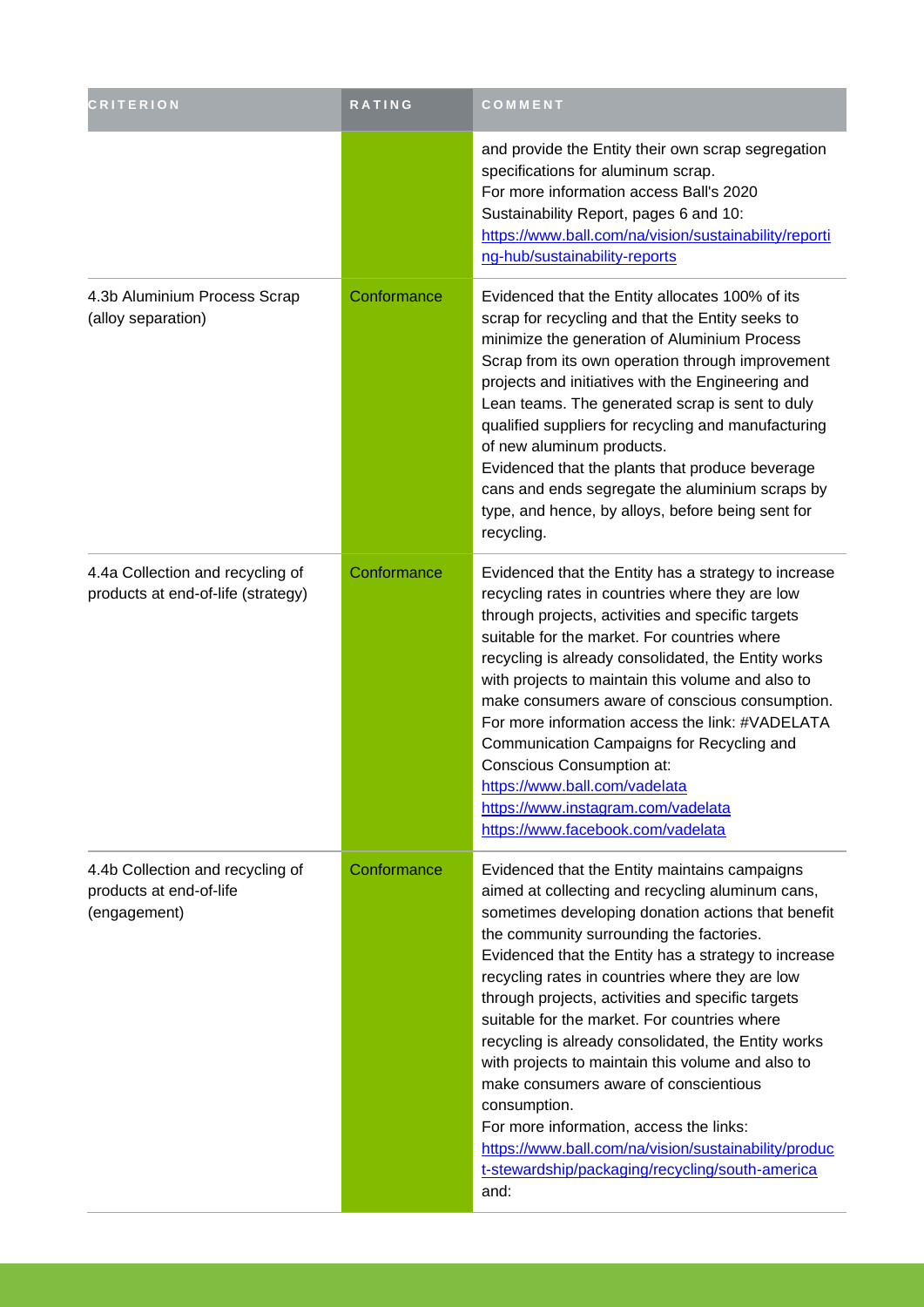| <b>CRITERION</b>                                  | RATING      | COMMENT                                                                                                                                                                                                                                                                                                                                                                                                                                                                                                                                                                                                                                                                                                                                                                                                                                                                                                                                                                                                                                                                                                                                               |
|---------------------------------------------------|-------------|-------------------------------------------------------------------------------------------------------------------------------------------------------------------------------------------------------------------------------------------------------------------------------------------------------------------------------------------------------------------------------------------------------------------------------------------------------------------------------------------------------------------------------------------------------------------------------------------------------------------------------------------------------------------------------------------------------------------------------------------------------------------------------------------------------------------------------------------------------------------------------------------------------------------------------------------------------------------------------------------------------------------------------------------------------------------------------------------------------------------------------------------------------|
|                                                   |             | https://www.abralatas.org.br/ministerio-do-meio-<br>ambiente-assina-termo-de-compromisso-da-lata-<br>de-aluminio-para-bebidas/<br>and #VADELATA Communication Campaigns for<br>Recycling and Conscious Consumption at:<br>https://www.ball.com/vadelata<br>https://www.instagram.com/vadelata<br>https://www.facebook.com/vadelata                                                                                                                                                                                                                                                                                                                                                                                                                                                                                                                                                                                                                                                                                                                                                                                                                    |
| PRINCIPLE 5 GREENHOUSE GAS EMISSIONS              |             |                                                                                                                                                                                                                                                                                                                                                                                                                                                                                                                                                                                                                                                                                                                                                                                                                                                                                                                                                                                                                                                                                                                                                       |
| 5.1 Disclosure of GHG emissions<br>and energy use | Conformance | Evidenced that the Entity is committed to reducing<br>its greenhouse gas (GHG) emissions through<br>various initiatives to mitigate its impact on the<br>global climate.<br>Evidenced that the Entity disclosed its GHG<br>emission reduction target together with the<br>Science-Based Targets initiative so that its<br>operations do not cause impacts that will cause the<br>planet to exceed the increase in temperature by<br>1.5°C, consistent with the level of decarbonization<br>needed to limit global warming to less than 2°C<br>compared to pre-industrial temperatures, according<br>to COP 21. By 2030, the Entity is committed to<br>achieving a 55% absolute reduction in GHG<br>emissions (Scope 1 and 2), based on the year<br>2017. In addition, Ball is committed to reducing the<br>absolute GHG emissions in its value chain by 16%<br>- from mining, refining, smelting, smelting and<br>rolling, to ball manufacturing, logistics and<br>recycling.<br>For more information, access the Sustainability<br>Report, pages 6 and 10:<br>https://www.ball.com/na/vision/sustainability/reporti<br>ng-hub/sustainability-reports |
| 5.2 GHG emissions reductions                      | Conformance | Evidenced that the Entity developed, approved and<br>launched its GHG emission reduction target<br>together with the Science-Based Target initiative so<br>that its operations do not cause impacts that will<br>contribute to exceed the increase of temperature by<br>1.5°C in the planet, consistent with the level of<br>decarbonization needed to limit global warming to<br>less than 2°C compared to pre-industrial<br>temperatures, according to COP 21. By 2030, Ball<br>is committed to achieving a 55% absolute reduction<br>in GHG emissions (Scope 1 and 2), based on the<br>year 2017. In addition, Ball is committed to<br>reducing the absolute GHG emissions in its value<br>chain by 16% – from mining, refining, smelting,<br>smelting and rolling, to ball manufacturing, logistics<br>and recycling.                                                                                                                                                                                                                                                                                                                             |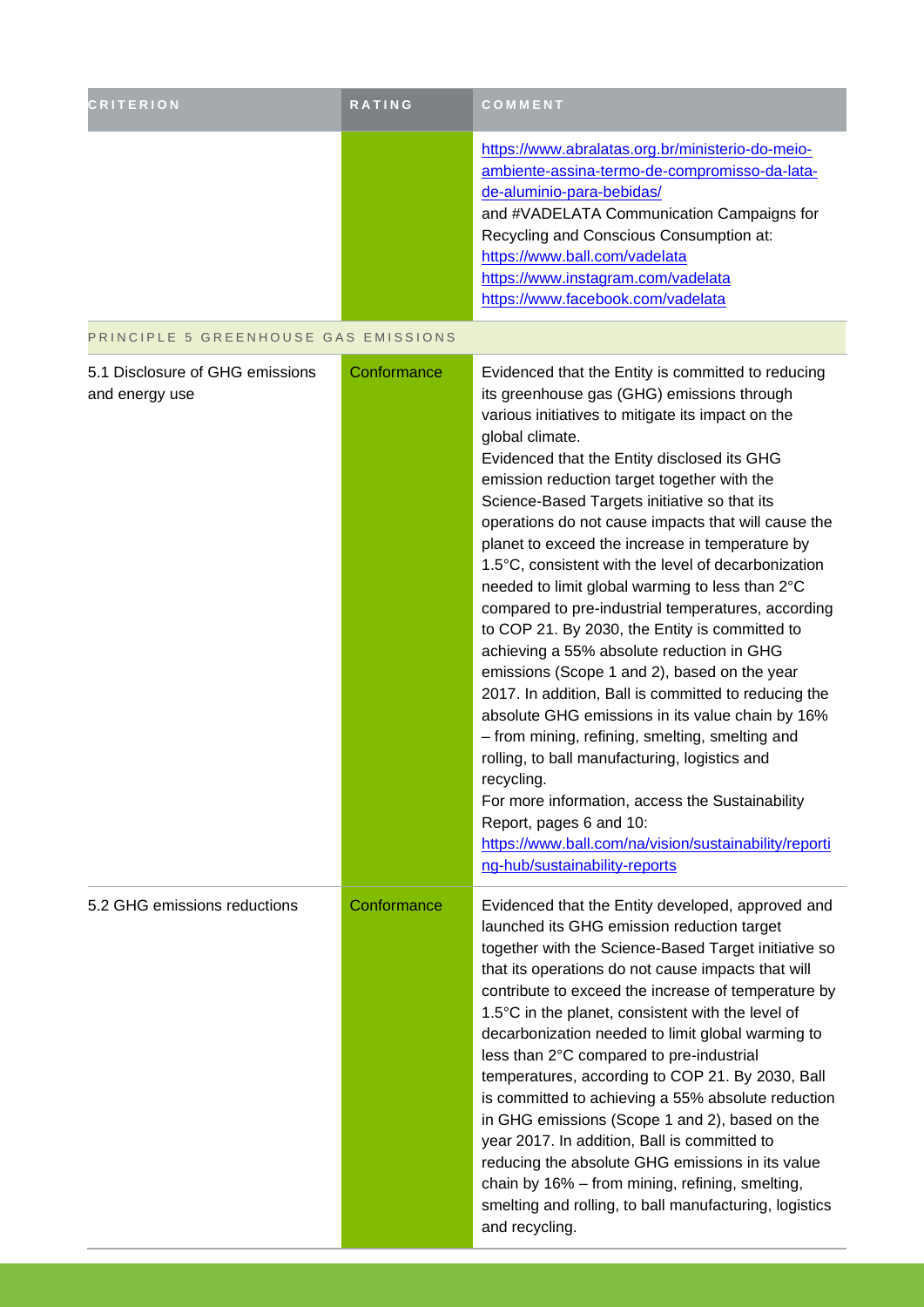| CRITERION                                             | <b>RATING</b>  | <b>COMMENT</b>                                                                                                                                                       |  |
|-------------------------------------------------------|----------------|----------------------------------------------------------------------------------------------------------------------------------------------------------------------|--|
|                                                       |                | For more information, access the Sustainability<br>Report, pages 6 and 10:<br>https://www.ball.com/na/vision/sustainability/reporti<br>ng-hub/sustainability-reports |  |
| 5.3a Aluminium Smelting<br>(management system)        | Not Applicable | This Criterion is not applicable to the Entity's<br>Certification Scope.                                                                                             |  |
| 5.3b Aluminium Smelting (up to<br>and including 2020) | Not Applicable | This Criterion is not applicable to the Entity's<br>Certification Scope.                                                                                             |  |
| 5.3c Aluminium Smelting (after<br>2020)               | Not Applicable | This Criterion is not applicable to the Entity's<br>Certification Scope.                                                                                             |  |

PRINCIPLE 6 EMISSIONS, EFFLUENTS AND WASTE

| 6.1 Emissions to Air    | Conformance | Evidenced that the Entity quantifies and reports<br>emissions to the atmosphere that have adverse<br>effects on human beings or the environment and<br>implement plans to minimize these adverse<br>impacts, with targets and plans to minimize the<br>emissions of these components according to the<br>strategy in the region and / or in the most critical<br>plants. Evidenced that the Entity periodically<br>quantifies and reports atmospheric emissions<br>through the control of VOCs (Volatile Organic<br>Compounds) resulting from operations.<br>For more information, access the links:<br>https://www.ball.com/na/vision/sustainability/reporti<br>ng-hub/sustainability-reports<br>and:<br>https://www.ball.com/na/vision/sustainability/reporti<br>ng-hub/global-reporting-initiative<br>and:<br>https://www.ball.com/na/vision/sustainability/our-<br>approach/goals |
|-------------------------|-------------|---------------------------------------------------------------------------------------------------------------------------------------------------------------------------------------------------------------------------------------------------------------------------------------------------------------------------------------------------------------------------------------------------------------------------------------------------------------------------------------------------------------------------------------------------------------------------------------------------------------------------------------------------------------------------------------------------------------------------------------------------------------------------------------------------------------------------------------------------------------------------------------|
| 6.2 Discharges to Water | Conformance | Evidenced that the Entity quantifies and reports<br>Discharges to Water that have adverse effects on<br>human beings or the environment and that it<br>implements plans to minimize these adverse<br>impacts. Considering the majority of water<br>consumption at the plants comes from operations<br>and, to reduce the impact, the Entity established<br>new projects to install machinery with better<br>environmental performance and cutting-edge<br>technologies to reduce consumption and generate<br>effluent water.<br>For more information, access the links:<br>https://www.ball.com/na/vision/sustainability/reporti<br>ng-hub/sustainability-reports                                                                                                                                                                                                                     |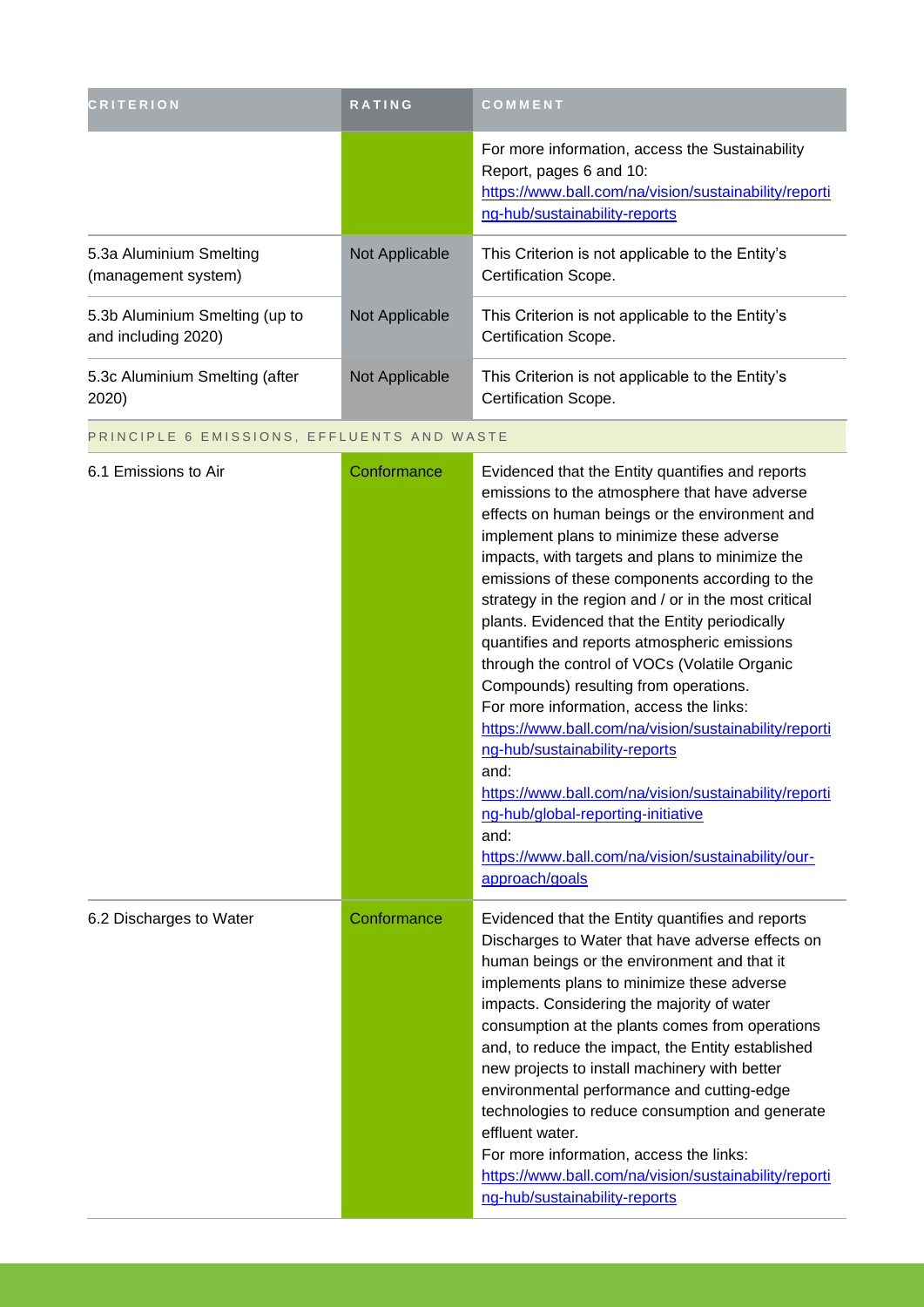| <b>CRITERION</b>                                                        | <b>RATING</b>  | COMMENT                                                                                                                                                                                                                                                                                                                                                                                                                                                                                                                                                                                                                                                                                                                                                                                                                                                                                                                                                                                                                                                                                                                                                                                                                                                                                                                                                                                                                                                                                                          |
|-------------------------------------------------------------------------|----------------|------------------------------------------------------------------------------------------------------------------------------------------------------------------------------------------------------------------------------------------------------------------------------------------------------------------------------------------------------------------------------------------------------------------------------------------------------------------------------------------------------------------------------------------------------------------------------------------------------------------------------------------------------------------------------------------------------------------------------------------------------------------------------------------------------------------------------------------------------------------------------------------------------------------------------------------------------------------------------------------------------------------------------------------------------------------------------------------------------------------------------------------------------------------------------------------------------------------------------------------------------------------------------------------------------------------------------------------------------------------------------------------------------------------------------------------------------------------------------------------------------------------|
|                                                                         |                | https://www.ball.com/na/vision/sustainability/reporti<br>ng-hub/global-reporting-initiative<br>https://www.ball.com/na/vision/sustainability/our-<br>approach/goals                                                                                                                                                                                                                                                                                                                                                                                                                                                                                                                                                                                                                                                                                                                                                                                                                                                                                                                                                                                                                                                                                                                                                                                                                                                                                                                                              |
| 6.3a Assessment and Management<br>of Spills and Leakage<br>(assessment) | Unable to Rate | Evidenced that the Entity has a Crisis Management<br>Plan for each plant, an Emergency Response Plan<br>and Environmental Assessment and Impact,<br>including hazards and risks to assess the main risk<br>areas of operations where leaks can contaminate<br>the air, water and / or soil, among other risks. In<br>addition, the containment of tanks in order to<br>prevent leaks is part of mandatory items and legal<br>requirements, which are constantly reviewed by the<br>Entity. Based on this, stakeholder communication<br>and management plans, compliance controls and a<br>local monitoring program are implemented to<br>prevent and detect Spills and Leakages. All of<br>these procedures follow the guidelines established<br>by Ball's Global Emergency Response Plan.<br>In the case of any event and/or spill, Ball has a<br>reporting hierarchy to communicate the volume,<br>type and potential impact of what happened<br>immediately after an incident to all stakeholders.<br>These incidents are publicly reported in accordance<br>with local law, in context and proportions and, when<br>significant (spills, fines and penalties above<br>\$10,000 or equivalent when converted from local<br>currency), also at Ball's GRI Content Index.<br>Whilst records were reviewed and assessed as<br>being up to date and in compliance, a physical<br>assessment to determine performance was not<br>possible. This Criterion will be fully assessed during<br>the next on-site audit. |
| 6.3b Assessment and Management<br>of Spills and Leakage<br>(management) | Unable to Rate | Evidenced that the Entity has a Crisis Management<br>Plan for each plant, an Emergency Response Plan<br>and Environmental Assessment and Impact,<br>including hazards and risks to assess the main risk<br>areas of operations where leaks can contaminate<br>the air, water and / or soil, among other risks. In<br>addition, the containment of tanks in order to<br>prevent leaks is part of mandatory items and legal<br>requirements, which are constantly reviewed by the<br>Entity. Based on this, stakeholder communication<br>and management plans, compliance controls and a<br>local monitoring program are implemented to<br>prevent and detect Spills and Leakages. All of<br>these procedures follow the guidelines established<br>by Ball's Global Emergency Response Plan.                                                                                                                                                                                                                                                                                                                                                                                                                                                                                                                                                                                                                                                                                                                       |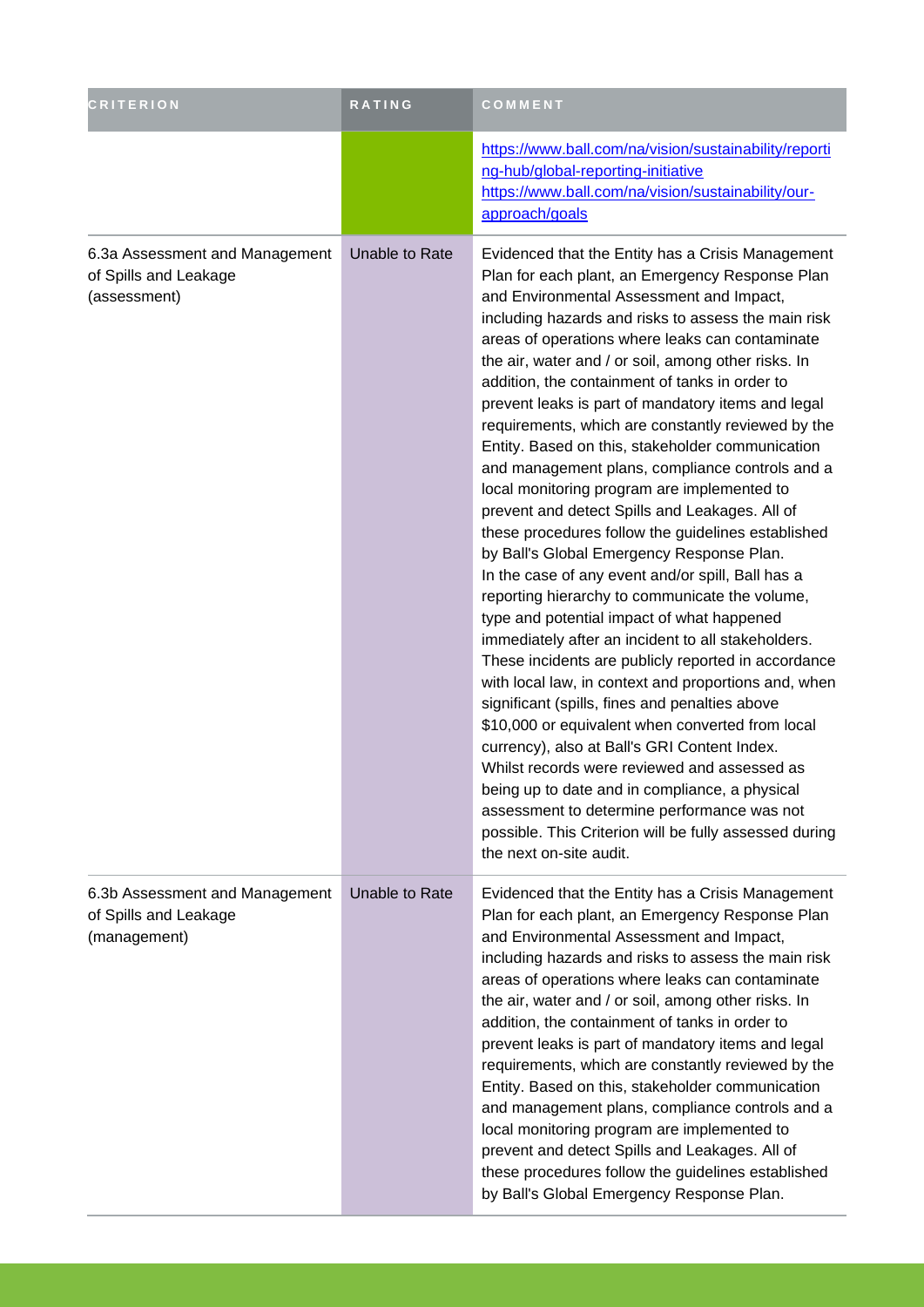| <b>CRITERION</b>                                   | <b>RATING</b> | COMMENT                                                                                                                                                                                                                                                                                                                                                                                                                                                                                                                                                                                                                                                                                                                                                                                                                                                                                                                                                                                                                                                                                                                                                                                                                                                                    |
|----------------------------------------------------|---------------|----------------------------------------------------------------------------------------------------------------------------------------------------------------------------------------------------------------------------------------------------------------------------------------------------------------------------------------------------------------------------------------------------------------------------------------------------------------------------------------------------------------------------------------------------------------------------------------------------------------------------------------------------------------------------------------------------------------------------------------------------------------------------------------------------------------------------------------------------------------------------------------------------------------------------------------------------------------------------------------------------------------------------------------------------------------------------------------------------------------------------------------------------------------------------------------------------------------------------------------------------------------------------|
|                                                    |               | Whilst records were reviewed and assessed as<br>being up to date and in compliance, a physical<br>assessment to determine performance was not<br>possible. This Criterion will be fully assessed during<br>the next on-site audit.                                                                                                                                                                                                                                                                                                                                                                                                                                                                                                                                                                                                                                                                                                                                                                                                                                                                                                                                                                                                                                         |
| 6.4a Reporting of Spills (immediate<br>disclosure) | Conformance   | Evidenced that the Entity has a Crisis Management<br>Plan for each plant, an Emergency Response Plan<br>and Environmental Assessment and Impact,<br>including hazards and risks to assess the main risk<br>areas of operations where leaks can contaminate<br>the air, water and / or soil, among other risks. In<br>addition, the containment of tanks in order to<br>prevent leaks is part of mandatory items and legal<br>requirements, which are constantly reviewed by the<br>Entity. Based on this, stakeholder communication<br>and management plans, compliance controls and a<br>local monitoring program are implemented to<br>prevent and detect Spills and Leakages. All of<br>these procedures follow the guidelines established<br>by Ball's Global Emergency Response Plan.<br>In the case of any event and/or spill, Ball has a<br>reporting hierarchy to communicate the volume,<br>type and potential impact of what happened<br>immediately after an incident to all stakeholders.<br>These incidents are publicly reported in accordance<br>with local law, in context and proportions and, when<br>significant (spills, fines and penalties above<br>\$10,000 or equivalent when converted from local<br>currency), also at Ball's GRI Content Index. |
| 6.4b Reporting of Spills (regular<br>reporting)    | Conformance   | Evidenced that the Entity has a Crisis Management<br>Plan for each plant, an Emergency Response Plan<br>and Environmental Assessment and Impact,<br>including hazards and risks to assess the main risk<br>areas of operations where leaks can contaminate<br>the air, water and / or soil, among other risks. In<br>addition, the containment of tanks in order to<br>prevent leaks is part of mandatory items and legal<br>requirements, which are constantly reviewed by the<br>Entity. Based on this, stakeholder communication<br>and management plans, compliance controls and a<br>local monitoring program are implemented to<br>prevent and detect Spills and Leakages. All of<br>these procedures follow the guidelines established<br>by Ball's Global Emergency Response Plan.<br>In the case of any event and/or spill, Ball has a<br>reporting and reporting hierarchy to communicate<br>the volume, type and potential impact of what<br>happened immediately after an incident to all<br>stakeholders. These incidents are publicly reported                                                                                                                                                                                                               |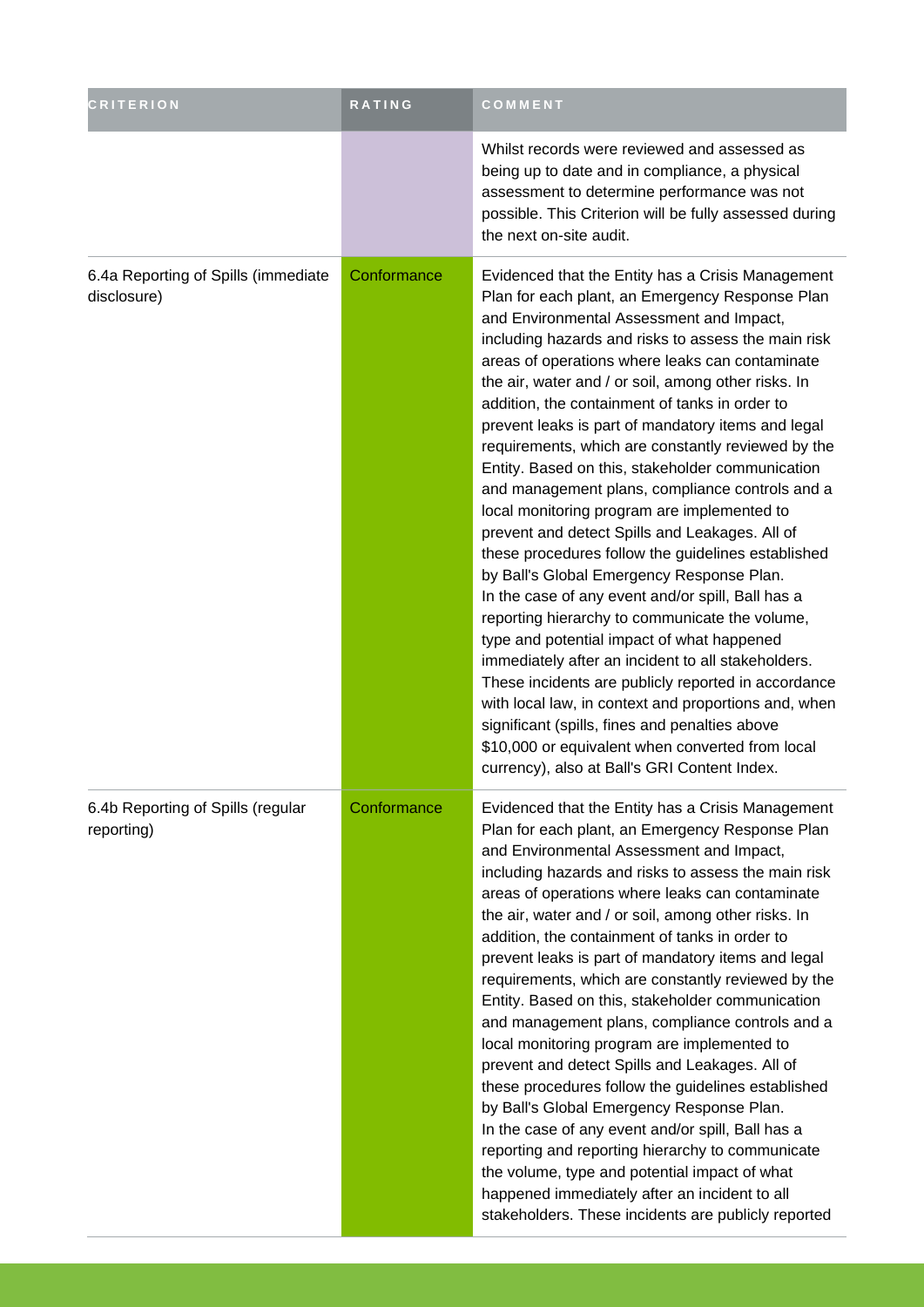| <b>CRITERION</b>                                    | RATING         | COMMENT                                                                                                                                                                                                                                                                                                                                                                                                                                                                                                                                                                                                                                                                                                                                                                                                                                                                                                                                                                                                                                                                                                                                                                                                                                   |
|-----------------------------------------------------|----------------|-------------------------------------------------------------------------------------------------------------------------------------------------------------------------------------------------------------------------------------------------------------------------------------------------------------------------------------------------------------------------------------------------------------------------------------------------------------------------------------------------------------------------------------------------------------------------------------------------------------------------------------------------------------------------------------------------------------------------------------------------------------------------------------------------------------------------------------------------------------------------------------------------------------------------------------------------------------------------------------------------------------------------------------------------------------------------------------------------------------------------------------------------------------------------------------------------------------------------------------------|
|                                                     |                | in accordance with local law, in context and<br>proportions and, when significant (spills, fines and<br>penalties above \$10,000 or equivalent when<br>converted from local currency), also at Ball's GRI<br>Content Index.                                                                                                                                                                                                                                                                                                                                                                                                                                                                                                                                                                                                                                                                                                                                                                                                                                                                                                                                                                                                               |
| 6.5a Waste management and<br>reporting (strategy)   | Unable to Rate | Evidenced that the Entity has implemented a waste<br>management strategy that is designed in<br>accordance with the Waste Mitigation Hierarchy,<br>aiming to reduce waste generation and increase<br>recycling rates in countries where this is not<br>satisfactory.<br>Evidenced that the Entity defined the waste<br>generation reduction goals, unfolded through the<br>Big 6 Goals, following action plans in accordance<br>with the Waste Mitigation Hierarchy (Reduce,<br>Reuse and Recycle) and Solid Waste Management<br>Plans of each plant.<br>This information is monitored internally, classified<br>into types of waste and disposal methods, and<br>publicly disclosed in the Sustainability Report and<br><b>GRI Content Index.</b><br>For more information, access the links:<br>https://www.ball.com/na/vision/sustainability/reporti<br>ng-hub/sustainability-reports<br>https://www.ball.com/data-center<br>https://www.ball.com/na/vision/sustainability/our-<br>approach/goals<br>Whilst records were reviewed and assessed as<br>being up to date and in compliance, a physical<br>assessment to determine performance was not<br>possible. This Criterion will be fully assessed during<br>the next on-site audit. |
| 6.5b Waste management and<br>reporting (disclosure) | Unable to Rate | Evidenced that the Entity has implemented a waste<br>management strategy that is designed in<br>accordance with the Waste Mitigation Hierarchy,<br>aiming to reduce waste generation and increase<br>recycling rates in countries where this is not<br>satisfactory.<br>Evidenced that the Entity defined the waste<br>generation reduction goals, unfolded through the<br>Big 6 Goals, following action plans in accordance<br>with the Waste Mitigation Hierarchy (Reduce,<br>Reuse and Recycle) and Solid Waste Management<br>Plans (PGRS) of each plant.<br>This information is monitored internally, classified<br>into types of waste and disposal methods, and<br>publicly disclosed in the Sustainability Report, page<br>10.<br>For more information, access the links:                                                                                                                                                                                                                                                                                                                                                                                                                                                          |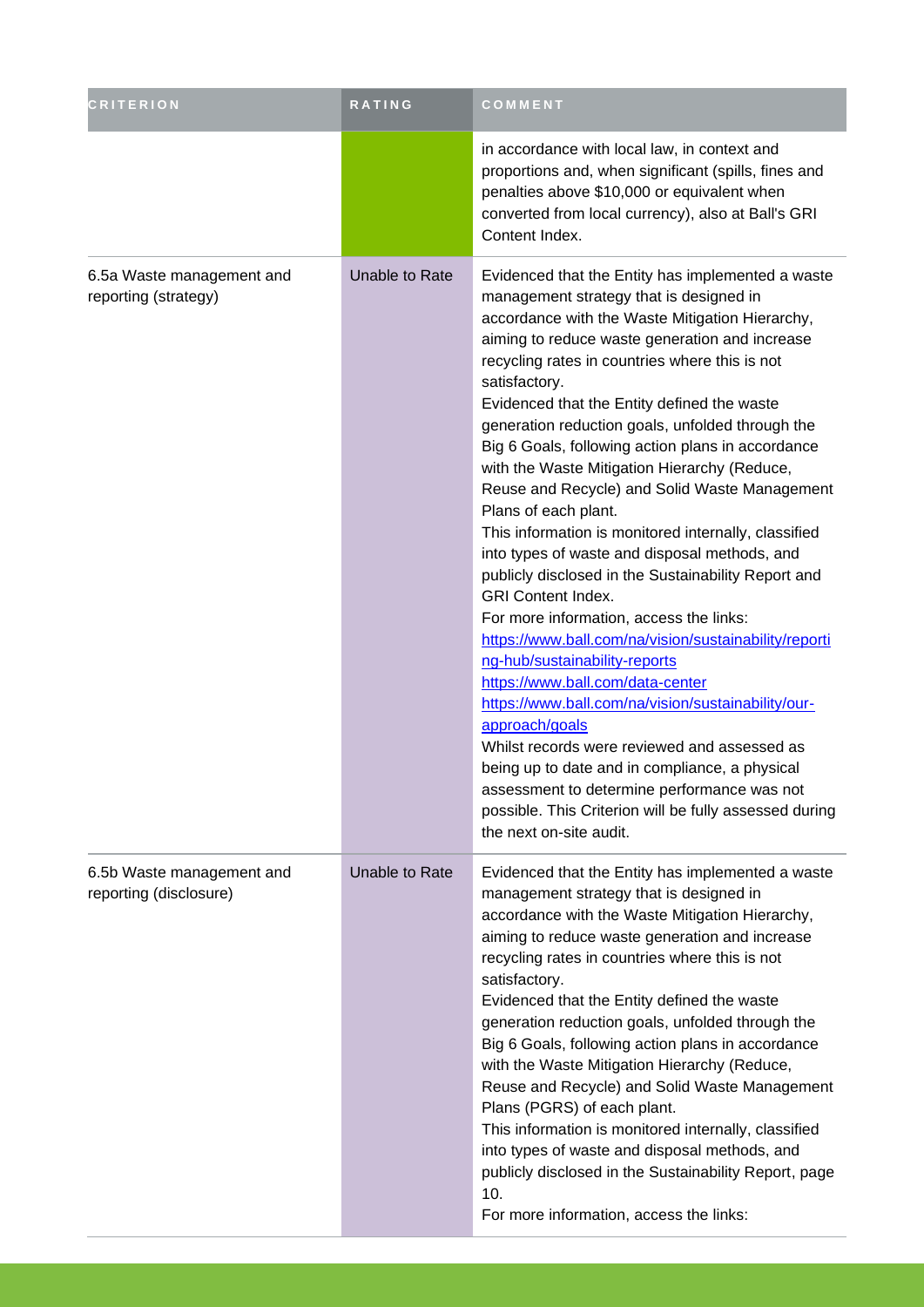| <b>CRITERION</b>                                                 | RATING         | COMMENT                                                                                                                                                                                                                                                                                                                                                                                                                                  |
|------------------------------------------------------------------|----------------|------------------------------------------------------------------------------------------------------------------------------------------------------------------------------------------------------------------------------------------------------------------------------------------------------------------------------------------------------------------------------------------------------------------------------------------|
|                                                                  |                | https://www.ball.com/na/vision/sustainability/reporti<br>ng-hub/sustainability-reports<br>https://www.ball.com/data-center<br>https://www.ball.com/na/vision/sustainability/our-<br>approach/goals<br>Whilst records were reviewed and assessed as<br>being up to date and in compliance, a physical<br>assessment to determine performance was not<br>possible. This Criterion will be fully assessed during<br>the next on-site audit. |
| 6.6a Bauxite Residue (storage<br>construction)                   | Not Applicable | This Criterion is not applicable to the Entity's<br>Certification Scope.                                                                                                                                                                                                                                                                                                                                                                 |
| 6.6b Bauxite Residue (integrity<br>checks and controls)          | Not Applicable | This Criterion is not applicable to the Entity's<br>Certification Scope.                                                                                                                                                                                                                                                                                                                                                                 |
| 6.6c Bauxite Residue (water<br>discharge)                        | Not Applicable | This Criterion is not applicable to the Entity's<br>Certification Scope.                                                                                                                                                                                                                                                                                                                                                                 |
| 6.6d Bauxite Residue (marine and<br>aquatic environments)        | Not Applicable | This Criterion is not applicable to the Entity's<br>Certification Scope.                                                                                                                                                                                                                                                                                                                                                                 |
| 6.6e Bauxite Residue (state of the<br>art technologies)          | Not Applicable | This Criterion is not applicable to the Entity's<br>Certification Scope.                                                                                                                                                                                                                                                                                                                                                                 |
| 6.6f Bauxite Residue (remediation)                               | Not Applicable | This Criterion is not applicable to the Entity's<br>Certification Scope.                                                                                                                                                                                                                                                                                                                                                                 |
| 6.7a Spent Pot Lining (SPL)<br>(storage and management)          | Not Applicable | This Criterion is not applicable to the Entity's<br>Certification Scope.                                                                                                                                                                                                                                                                                                                                                                 |
| 6.7b Spent Pot Lining (SPL)<br>(recovery and recycling)          | Not Applicable | This Criterion is not applicable to the Entity's<br>Certification Scope.                                                                                                                                                                                                                                                                                                                                                                 |
| 6.7c Spent Pot Lining (SPL)<br>(Untreated SPL)                   | Not Applicable | This Criterion is not applicable to the Entity's<br>Certification Scope.                                                                                                                                                                                                                                                                                                                                                                 |
| 6.7d Spent Pot Lining (SPL)<br>(review of alternatives)          | Not Applicable | This Criterion is not applicable to the Entity's<br>Certification Scope.                                                                                                                                                                                                                                                                                                                                                                 |
| 6.7e Spent Pot Lining (SPL)<br>(marine and aquatic environments) | Not Applicable | This Criterion is not applicable to the Entity's<br>Certification Scope.                                                                                                                                                                                                                                                                                                                                                                 |
| 6.8a Dross (recovery)                                            | Not Applicable | This Criterion is not applicable to the Entity's<br>Certification Scope.                                                                                                                                                                                                                                                                                                                                                                 |
| 6.8b Dross (recycling)                                           | Not Applicable | This Criterion is not applicable to the Entity's<br>Certification Scope.                                                                                                                                                                                                                                                                                                                                                                 |
| 6.8c Dross (review of alternatives)                              | Not Applicable | This Criterion is not applicable to the Entity's<br>Certification Scope.                                                                                                                                                                                                                                                                                                                                                                 |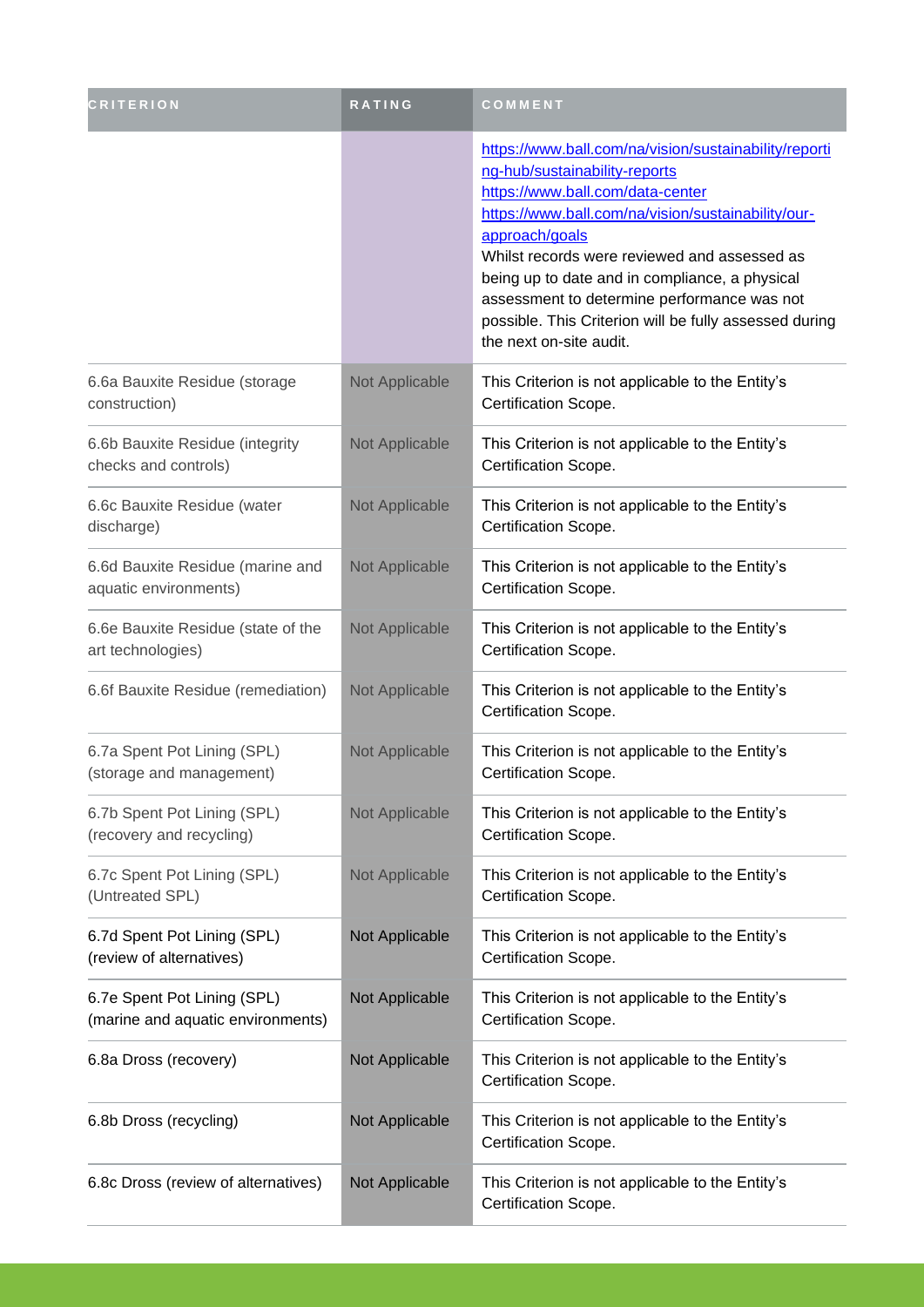| <b>CRITERION</b>                           | <b>RATING</b> | COMMENT                                                                                                                                                                                                                                                                                                                                                                                                                                                                                                                                                                                                                                                                                                                                                                                                                                                                                                                                                                                                                                                                                                                                                                                                                                                                                                                                                                                                                                                                                                                                                                                                                                                                                                |  |
|--------------------------------------------|---------------|--------------------------------------------------------------------------------------------------------------------------------------------------------------------------------------------------------------------------------------------------------------------------------------------------------------------------------------------------------------------------------------------------------------------------------------------------------------------------------------------------------------------------------------------------------------------------------------------------------------------------------------------------------------------------------------------------------------------------------------------------------------------------------------------------------------------------------------------------------------------------------------------------------------------------------------------------------------------------------------------------------------------------------------------------------------------------------------------------------------------------------------------------------------------------------------------------------------------------------------------------------------------------------------------------------------------------------------------------------------------------------------------------------------------------------------------------------------------------------------------------------------------------------------------------------------------------------------------------------------------------------------------------------------------------------------------------------|--|
| PRINCIPLE 7 WATER STEWARDSHIP              |               |                                                                                                                                                                                                                                                                                                                                                                                                                                                                                                                                                                                                                                                                                                                                                                                                                                                                                                                                                                                                                                                                                                                                                                                                                                                                                                                                                                                                                                                                                                                                                                                                                                                                                                        |  |
| 7.1a Water assessment (mapping)            | Conformance   | Evidenced that the Entity is committed to<br>responsibly collecting, using and managing the<br>water resources of its Area of Influence, identifying<br>and mapping its abstraction and use of water (by<br>source and types), ensuring compliance and<br>monitoring of local legislation, conditions and<br>allocations granted, in addition to developing<br>initiatives and projects for the management and<br>reduction of water consumption.<br>For more information, access the links:<br>https://www.ball.com/na/vision/sustainability/reporti<br>ng-hub/sustainability-reports<br>https://www.ball.com/na/vision/sustainability/our-<br>approach/goals<br>https://www.ball.com/na/vision/sustainability/reporti<br>ng-hub/global-reporting-initiative                                                                                                                                                                                                                                                                                                                                                                                                                                                                                                                                                                                                                                                                                                                                                                                                                                                                                                                                          |  |
| 7.1b Water assessment (risk<br>assessment) | Conformance   | Evidenced that the Entity is committed to<br>responsibly collecting, using and managing the<br>water resources of its Area of Influence, identifying<br>and mapping its abstraction and use of water (by<br>source and types), ensuring compliance and<br>monitoring of local legislation, conditions and<br>allocations granted, in addition to developing<br>initiatives and projects for the management and<br>reduction of water consumption.<br>Evidenced that the Entity, since 2013, uses the<br>tools developed by the World Business Council for<br>Sustainable Development (WBCSD) and the World<br>Resources Institute (WRI) to map its facilities in<br>relation to the stress areas of watersheds. Ball's<br>Corporate Sustainability team conducts a high-level<br>water risk analysis each year, covering all Ball<br>locations, including Ball Corporation BPSA. In this<br>case, the main tool used to assess areas of water<br>stress and make better water-related decisions is<br>the Aqueduct (WRI).<br>Evidenced that the Entity has additionally<br>developed an assessment of local water-related<br>risks in the Hydrographic Basins where Ball BPSA<br>plants are located, using the WWF Water Risk<br>Filter tool to understand the risks associated with<br>our operating units. The result was low risk for most<br>of its plants and, in general, given the history and<br>nature of Ball's industrial activity, there is no major<br>risk of water supply or watershed compromise. In<br>any case, Ball remains committed to developing a<br>climate change adaptation plan and making<br>employees aware of the conscious and sustainable<br>use of natural resources. |  |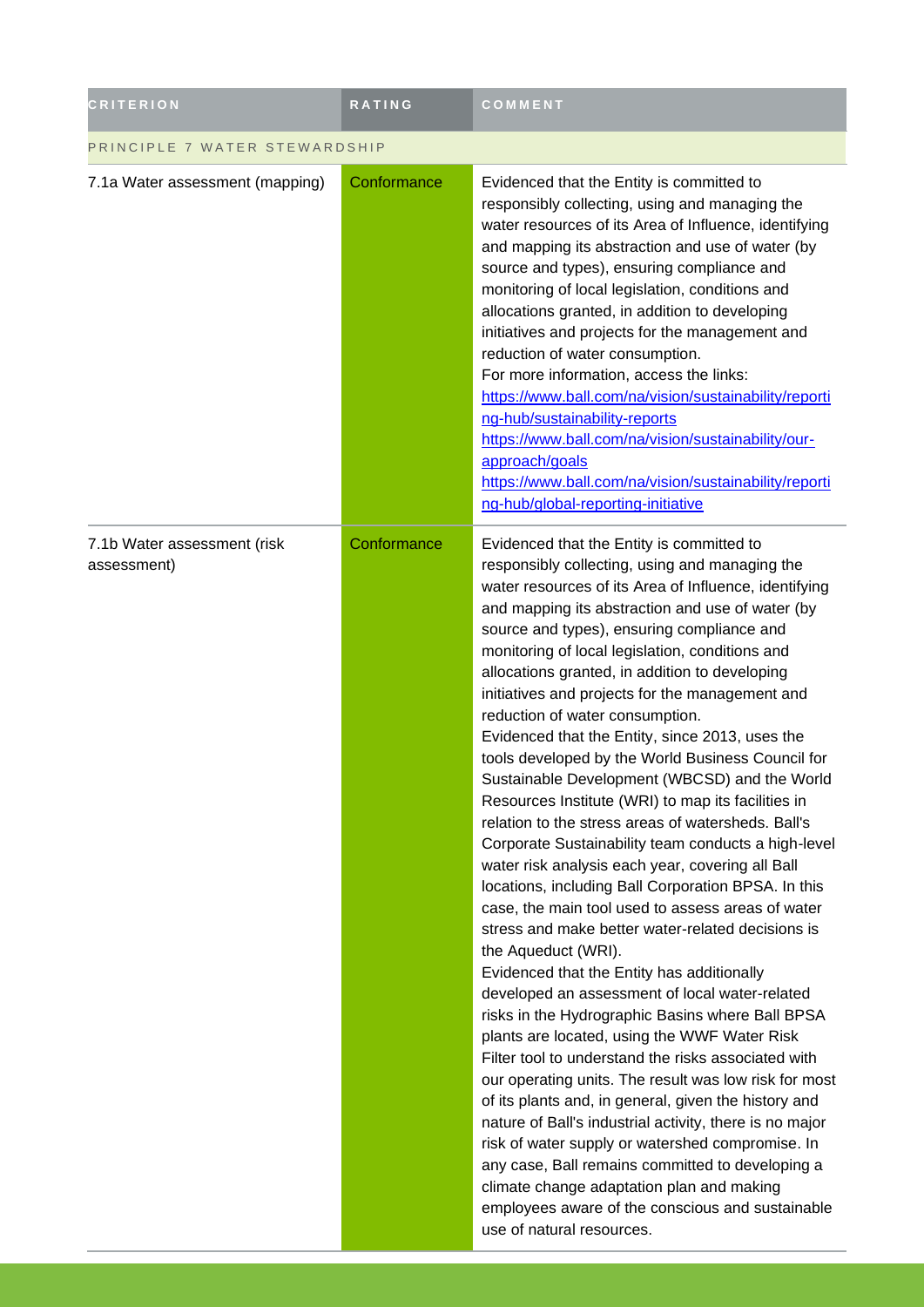| <b>CRITERION</b>                            | <b>RATING</b>  | COMMENT                                                                                                                                                                                                                                                                                                                                                                                                                                                                                                                                                                                                                                                                                                                                                                                                                                                                                                                                                                                                                                                                                                                                                                                                                                                                                                                                                                                                                                                                                                                                                                                                                                                                                                                                                                                                                                                                                                                                                                                                                                                                                                                                                              |
|---------------------------------------------|----------------|----------------------------------------------------------------------------------------------------------------------------------------------------------------------------------------------------------------------------------------------------------------------------------------------------------------------------------------------------------------------------------------------------------------------------------------------------------------------------------------------------------------------------------------------------------------------------------------------------------------------------------------------------------------------------------------------------------------------------------------------------------------------------------------------------------------------------------------------------------------------------------------------------------------------------------------------------------------------------------------------------------------------------------------------------------------------------------------------------------------------------------------------------------------------------------------------------------------------------------------------------------------------------------------------------------------------------------------------------------------------------------------------------------------------------------------------------------------------------------------------------------------------------------------------------------------------------------------------------------------------------------------------------------------------------------------------------------------------------------------------------------------------------------------------------------------------------------------------------------------------------------------------------------------------------------------------------------------------------------------------------------------------------------------------------------------------------------------------------------------------------------------------------------------------|
|                                             |                | For more information, access the links:<br>https://www.ball.com/na/vision/sustainability/reporti<br>ng-hub/sustainability-reports<br>https://www.ball.com/na/vision/sustainability/our-<br>approach/goals<br>https://www.ball.com/na/vision/sustainability/reporti<br>ng-hub/global-reporting-initiative                                                                                                                                                                                                                                                                                                                                                                                                                                                                                                                                                                                                                                                                                                                                                                                                                                                                                                                                                                                                                                                                                                                                                                                                                                                                                                                                                                                                                                                                                                                                                                                                                                                                                                                                                                                                                                                             |
| 7.2a Water management<br>(management plans) | Unable to Rate | Evidenced that the Entity is committed to<br>responsibly collecting, using and managing the<br>water resources of it's Area of Influence, identifying<br>and mapping its abstraction and use of water (by<br>source and types), ensuring compliance and<br>monitoring of local legislation, conditions and<br>allocations granted, in addition to developing<br>initiatives and projects for the management and<br>reduction of water consumption.<br>Evidenced that the Entity, since 2013, uses the<br>tools developed by the World Business Council for<br>Sustainable Development (WBCSD) and the World<br>Resources Institute (WRI) to map its facilities in<br>relation to the stress areas of watersheds. Ball's<br>Corporate Sustainability team conducts a high-level<br>water risk analysis each year, covering all Ball<br>locations, including Ball Corporation BPSA. In this<br>case, the main tool used to assess areas of water<br>stress and make better water-related decisions is<br>the Aqueduct (WRI).<br>Evidenced that the Entity has additionally<br>developed an assessment of local water-related<br>risks in the Hydrographic Basins where Ball BPSA<br>plants are located, using the WWF Water Risk<br>Filter tool to understand the risks associated with<br>our operating units. The result was low risk for most<br>of its plants and, in general, given the history and<br>nature of Ball's industrial activity, there is no major<br>risk of water supply or watershed compromise. In<br>any case, Ball remains committed to developing a<br>climate change adaptation plan and making<br>employees aware of the conscious and sustainable<br>use of natural resources.<br>For more information, access the links:<br>https://www.ball.com/na/vision/sustainability/reporti<br>ng-hub/sustainability-reports<br>https://www.ball.com/na/vision/sustainability/our-<br>approach/goals<br>https://www.ball.com/na/vision/sustainability/reporti<br>ng-hub/global-reporting-initiative<br>Whilst records were reviewed and assessed as<br>being up to date and in compliance, a physical<br>assessment to determine performance was not |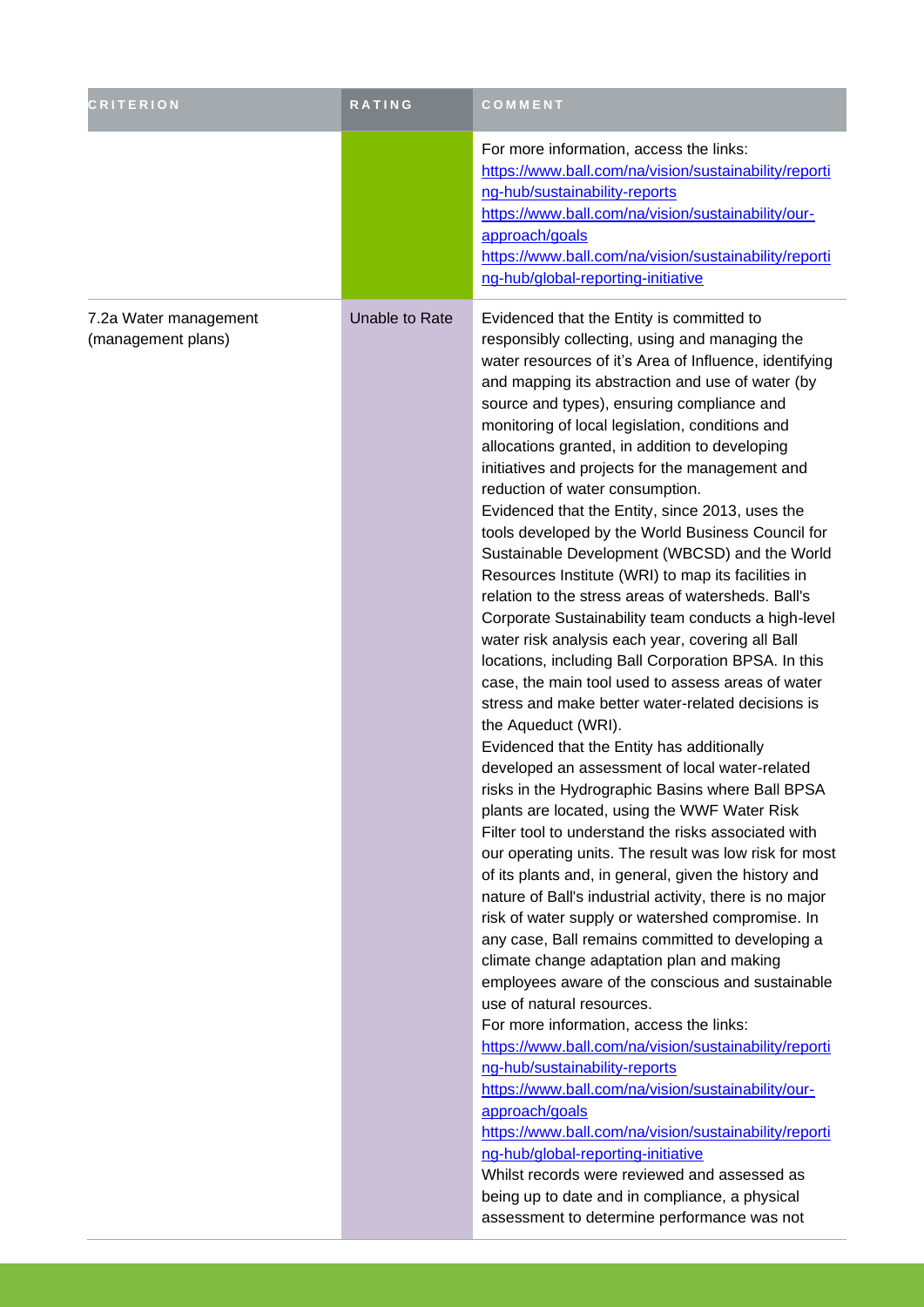| <b>CRITERION</b>                           | <b>RATING</b>  | COMMENT                                                                                                                                                                                                                                                                                                                                                                                                                                                                                                                                                                                                                                                                                                                                                                                                                                                                                                                                                                                                                                                                                                                                                                                                                                                                                                                                                                                                                                                                                                                                                                                                                                                                                                                                                                                                                                                                                                                                                                                                                                                                                                                                                                                                                                                 |
|--------------------------------------------|----------------|---------------------------------------------------------------------------------------------------------------------------------------------------------------------------------------------------------------------------------------------------------------------------------------------------------------------------------------------------------------------------------------------------------------------------------------------------------------------------------------------------------------------------------------------------------------------------------------------------------------------------------------------------------------------------------------------------------------------------------------------------------------------------------------------------------------------------------------------------------------------------------------------------------------------------------------------------------------------------------------------------------------------------------------------------------------------------------------------------------------------------------------------------------------------------------------------------------------------------------------------------------------------------------------------------------------------------------------------------------------------------------------------------------------------------------------------------------------------------------------------------------------------------------------------------------------------------------------------------------------------------------------------------------------------------------------------------------------------------------------------------------------------------------------------------------------------------------------------------------------------------------------------------------------------------------------------------------------------------------------------------------------------------------------------------------------------------------------------------------------------------------------------------------------------------------------------------------------------------------------------------------|
|                                            |                | possible. This Criterion will be fully assessed during<br>the next on-site audit                                                                                                                                                                                                                                                                                                                                                                                                                                                                                                                                                                                                                                                                                                                                                                                                                                                                                                                                                                                                                                                                                                                                                                                                                                                                                                                                                                                                                                                                                                                                                                                                                                                                                                                                                                                                                                                                                                                                                                                                                                                                                                                                                                        |
| 7.2b Water management<br>(monitoring)      | Unable to Rate | Evidenced that the Entity is committed to<br>responsibly collecting, using and managing the<br>water resources of its Area of Influence, identifying<br>and mapping its abstraction and use of water (by<br>source and types), ensuring compliance and<br>monitoring of local legislation, conditions and<br>allocations granted, in addition to developing<br>initiatives and projects for the management and<br>reduction of water consumption.<br>Evidenced that the Entity, since 2013, uses the<br>tools developed by the World Business Council for<br>Sustainable Development (WBCSD) and the World<br>Resources Institute (WRI) to map its facilities in<br>relation to the stress areas of watersheds. Ball's<br>Corporate Sustainability team conducts a high-level<br>water risk analysis each year, covering all Ball<br>locations, including Ball Corporation BPSA. In this<br>case, the main tool used to assess areas of water<br>stress and make better water-related decisions is<br>the Aqueduct (WRI).<br>Evidenced that the Entity has additionally<br>developed an assessment of local water-related<br>risks in the Hydrographic Basins where Ball BPSA<br>plants are located, using the WWF Water Risk<br>Filter tool to understand the risks associated with<br>our operating units. The result was low risk for most<br>of its plants and, in general, given the history and<br>nature of Ball's industrial activity, there is no major<br>risk of water supply or watershed compromise. In<br>any case, Ball remains committed to developing a<br>climate change adaptation plan and making<br>employees aware of the conscious and sustainable<br>use of natural resources.<br>For more information, access the links:<br>https://www.ball.com/na/vision/sustainability/reporti<br>ng-hub/sustainability-reports<br>https://www.ball.com/na/vision/sustainability/our-<br>approach/goals<br>https://www.ball.com/na/vision/sustainability/reporti<br>ng-hub/global-reporting-initiative<br>Whilst records were reviewed and assessed as<br>being up to date and in compliance, a physical<br>assessment to determine performance was not<br>possible. This Criterion will be fully assessed during<br>the next on-site audit |
| 7.3 Disclosure of water usage and<br>risks | Conformance    | Evidenced that the Entity publicly discloses its<br>global water use in absolute terms and per 1000                                                                                                                                                                                                                                                                                                                                                                                                                                                                                                                                                                                                                                                                                                                                                                                                                                                                                                                                                                                                                                                                                                                                                                                                                                                                                                                                                                                                                                                                                                                                                                                                                                                                                                                                                                                                                                                                                                                                                                                                                                                                                                                                                     |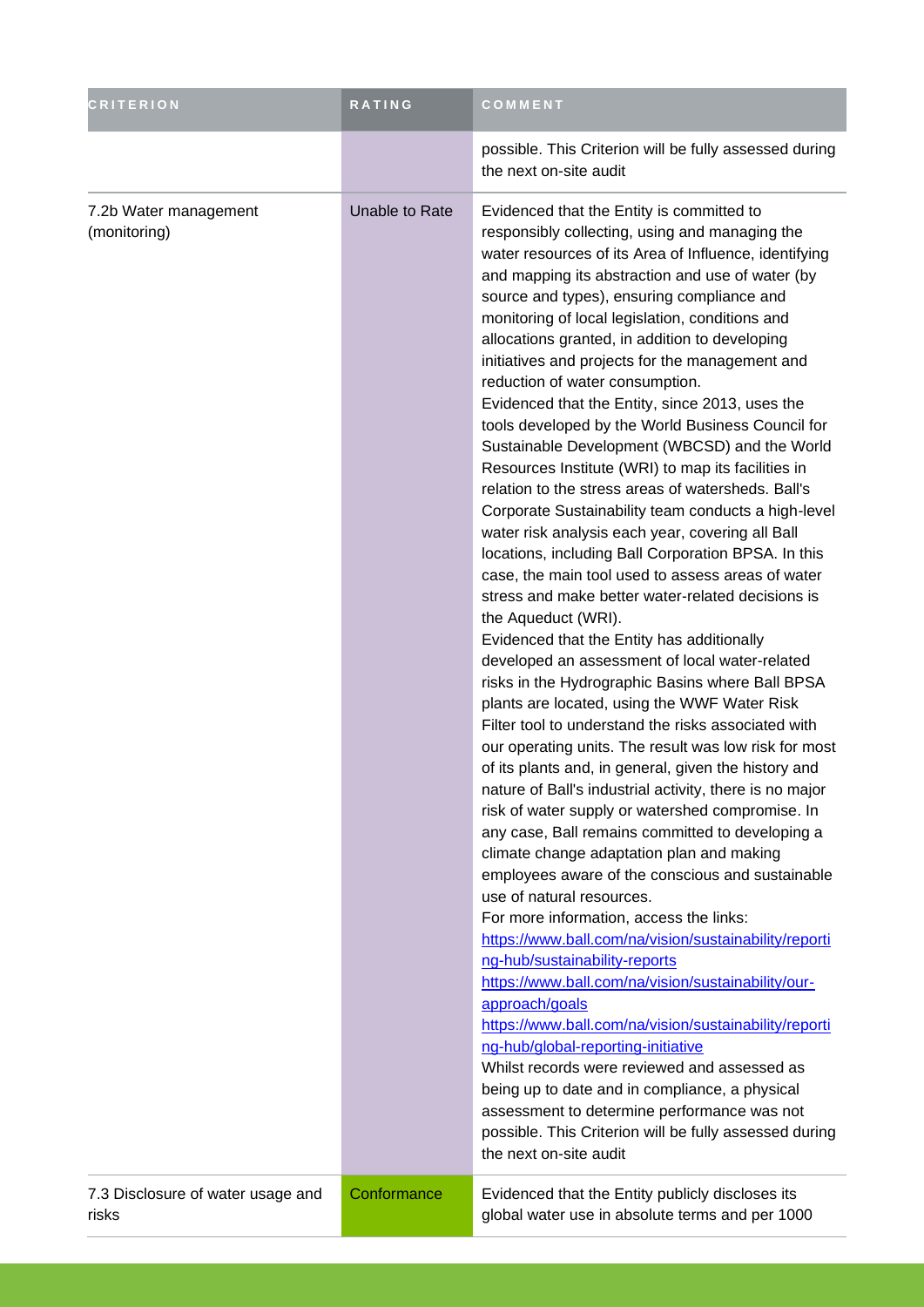| <b>CRITERION</b>                                            | <b>RATING</b> | COMMENT                                                                                                                                                                                                                                                                                                                                                                                                                                                                                                                                                                                                                                                                                                                                                                                                                                                                                                       |
|-------------------------------------------------------------|---------------|---------------------------------------------------------------------------------------------------------------------------------------------------------------------------------------------------------------------------------------------------------------------------------------------------------------------------------------------------------------------------------------------------------------------------------------------------------------------------------------------------------------------------------------------------------------------------------------------------------------------------------------------------------------------------------------------------------------------------------------------------------------------------------------------------------------------------------------------------------------------------------------------------------------|
|                                                             |               | cans produced in Ball's Sustainability Report and<br>Data Center. As part of the Sustainability Report,<br>Ball also reports the results of the latest annual<br>global water risk analysis. Using the WRI Aqueduct<br>tool, it was found that the majority of the global<br>beverage packaging plants (57%) are in low to<br>medium risk water locations, with 23% in medium<br>to high risk areas. However, 18.5% are in high risk<br>areas, with the remaining 1.5% designated as<br>extremely high risk. For Ball Corporation BPSA<br>plants, no water-related risks were identified in the<br>analysis conducted and therefore these data have<br>not been disclosed but are available for possible<br>consultation with interested parties.<br>For more information access the link, pages $7 - 8$<br>and 10:<br>https://www.ball.com/na/vision/sustainability/reporti<br>ng-hub/sustainability-reports |
| PRINCIPLE 8 BIODIVERSITY                                    |               |                                                                                                                                                                                                                                                                                                                                                                                                                                                                                                                                                                                                                                                                                                                                                                                                                                                                                                               |
| 8.1 Biodiversity assessment                                 | Conformance   | Evidenced that the Entity assessed the risks and<br>materiality of impacts on biodiversity of land use<br>and activities in the Entity's Area of Influence using<br>IBAT (Integrated Biodiversity Assessment Tool), as<br>well as the Geospatial Data Management System<br>(SIGEO) tool. As a result of the assessment, it was<br>determined none of the Ball facilities in South<br>America are located in nationally protected areas.<br>For more information access the biodiversity<br>section at the link:<br>https://www.ball.com/sa/vision/sustainability/operati<br>ons<br>and:<br>https://www.ball.com/getmedia/66ca1bd5-184d-<br>4f3d-862c-<br>46c37364ab28/One_Page_Biodiversidade_BallBP<br>SA EN.pdf.aspx                                                                                                                                                                                        |
| 8.2a Biodiversity management<br>(biodiversity action plans) | Conformance   | Evidenced that the Entity implemented a<br>Biodiversity Checklist in each of the factories to<br>carry out a qualitative survey of the current situation<br>of each unit with regards to the permeable area,<br>fauna, flora and biodiversity management,<br>encouraging the application of the Biodiversity<br>Mitigation Hierarchy (prevent, reduce, restore,<br>compensate) and creating space to establish action<br>plans and measure effectiveness.<br>Evidenced that the Entity assessed the risks and<br>materiality of impacts on biodiversity of land use<br>and activities in the Entity's Area of Influence using<br>IBAT (Integrated Biodiversity Assessment Tool), as                                                                                                                                                                                                                           |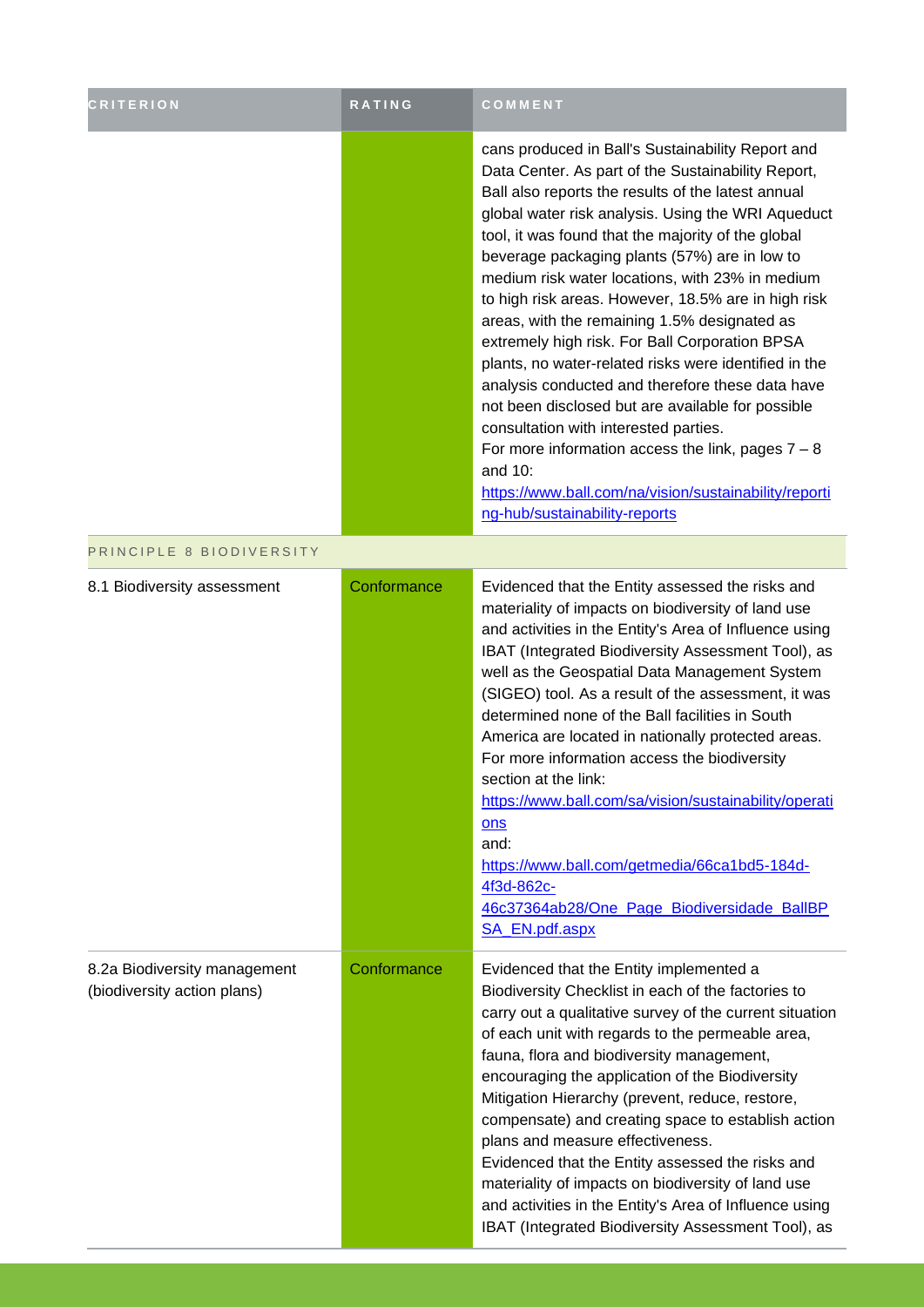| <b>CRITERION</b>                                                                          | <b>RATING</b>  | COMMENT                                                                                                                                                                                                                                                                                                                                                                                                                                                                                                                                                                     |
|-------------------------------------------------------------------------------------------|----------------|-----------------------------------------------------------------------------------------------------------------------------------------------------------------------------------------------------------------------------------------------------------------------------------------------------------------------------------------------------------------------------------------------------------------------------------------------------------------------------------------------------------------------------------------------------------------------------|
|                                                                                           |                | well as the Geospatial Data Management System<br>(SIGEO) tool. As a result of the assessment, it was<br>determined none of the Ball facilities in South<br>America are located in nationally protected areas.                                                                                                                                                                                                                                                                                                                                                               |
| 8.2b Biodiversity management<br>(consultation and mitigation<br>hierarchy)                | Conformance    | Evidenced that the Entity developed and<br>implemented action plans to provide benefits to<br>biodiversity and assessed the risks and materiality<br>of impacts on biodiversity of land use and activities<br>in the Entity's Area of Influence using IBAT<br>(Integrated Biodiversity Assessment Tool).<br>For more information access the link:<br>https://www.ball.com/getmedia/66ca1bd5-184d-<br>4f3d-862c-<br>46c37364ab28/One_Page_Biodiversidade_BallBP<br>SA EN.pdf.aspx                                                                                            |
| 8.2c Biodiversity management<br>(reporting)                                               | Conformance    | Evidenced that the Entity assessed the risks and<br>materiality of impacts on biodiversity of land use<br>and activities in the Entity's Area of Influence using<br>IBAT (Integrated Biodiversity Assessment Tool), as<br>well as the Geospatial Data Management System<br>(SIGEO) tool. As a result of the assessment, it was<br>determined none of the Ball facilities in South<br>America are located in nationally protected areas.<br>For more information access the biodiversity<br>section at link:<br>https://www.ball.com/sa/vision/sustainability/operati<br>ons |
| 8.3 Alien Species                                                                         | Conformance    | Evidenced that the Entity proactively prevents the<br>accidental or deliberate introduction of exotic<br>species that may have significant adverse impacts<br>on fauna and flora by monitoring biodiversity in its<br>Area of Influence through IBAT (Integrated<br>Biodiversity Assessment Tool) and for new<br>projects, the Change Management tool and the<br>checklist are used to assess impacts on<br>biodiversity.<br>For more information access the biodiversity<br>section at link:<br>https://www.ball.com/sa/vision/sustainability/operati<br>ons               |
| 8.4a Commitment to "No Go" in<br>World Heritage properties<br>(exploration and new mines) | Not Applicable | This Criterion is not applicable to the Entity's<br>Certification Scope.                                                                                                                                                                                                                                                                                                                                                                                                                                                                                                    |
| 8.4b Commitment to "No Go" in<br>World Heritage properties (existing<br>mines)            | Not Applicable | This Criterion is not applicable to the Entity's<br>Certification Scope.                                                                                                                                                                                                                                                                                                                                                                                                                                                                                                    |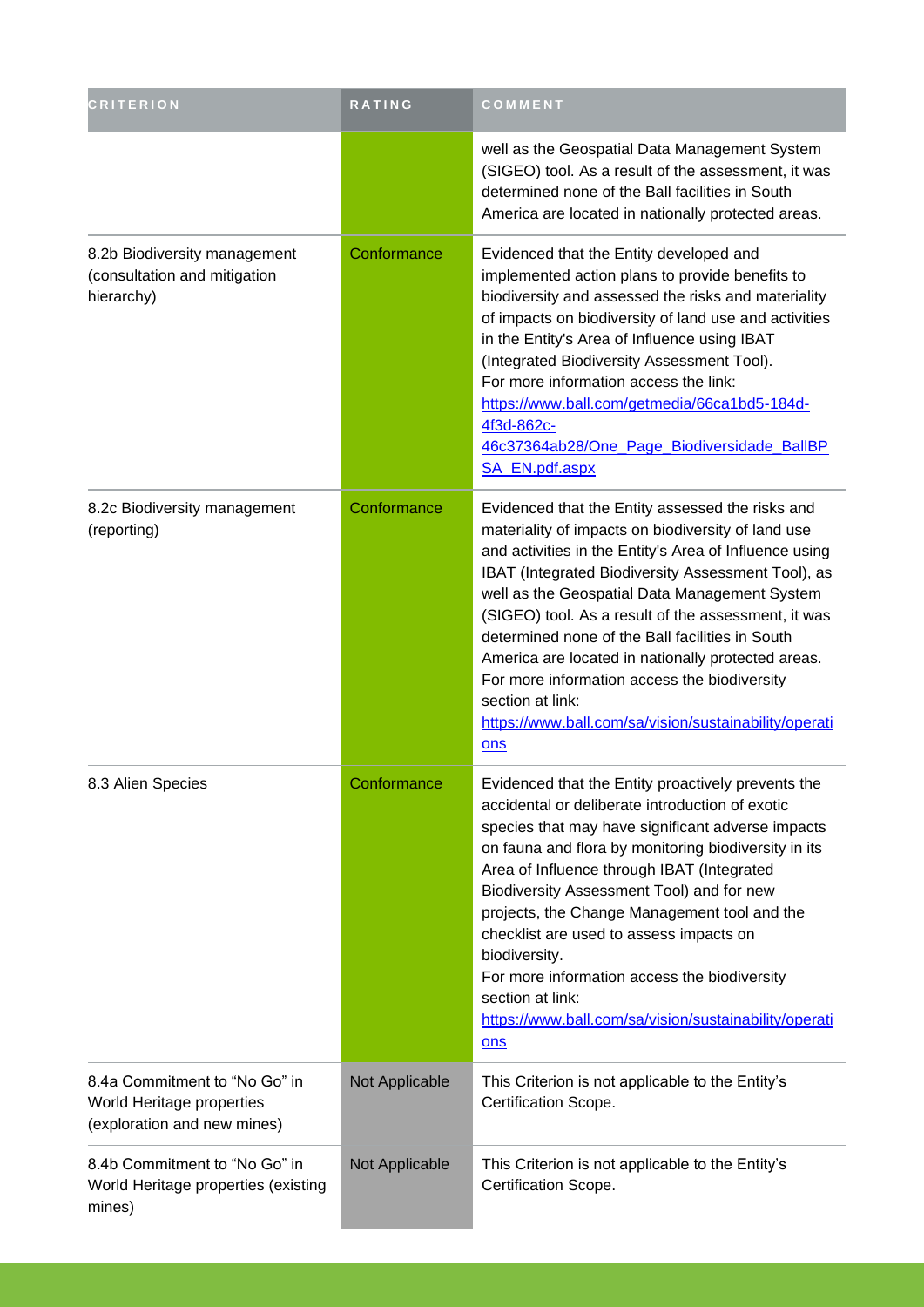| <b>CRITERION</b>                                        | RATING         | COMMENT                                                                                                                                                                                                                                                                                                                                                                                                                                                                                                                                                                                                                                                                                                                                                                                                                                                                   |
|---------------------------------------------------------|----------------|---------------------------------------------------------------------------------------------------------------------------------------------------------------------------------------------------------------------------------------------------------------------------------------------------------------------------------------------------------------------------------------------------------------------------------------------------------------------------------------------------------------------------------------------------------------------------------------------------------------------------------------------------------------------------------------------------------------------------------------------------------------------------------------------------------------------------------------------------------------------------|
| 8.5a Mine rehabilitation (best<br>available techniques) | Not Applicable | This Criterion is not applicable to the Entity's<br>Certification Scope.                                                                                                                                                                                                                                                                                                                                                                                                                                                                                                                                                                                                                                                                                                                                                                                                  |
| 8.5b Mine rehabilitation (financial<br>provisions)      | Not Applicable | This Criterion is not applicable to the Entity's<br>Certification Scope.                                                                                                                                                                                                                                                                                                                                                                                                                                                                                                                                                                                                                                                                                                                                                                                                  |
| PRINCIPLE 9 HUMAN RIGHTS                                |                |                                                                                                                                                                                                                                                                                                                                                                                                                                                                                                                                                                                                                                                                                                                                                                                                                                                                           |
| 9.1a Human Rights Due Diligence<br>(policy)             | Conformance    | Evidenced that the Entity has defined its<br>commitment to respecting Human Rights through a<br>Corporate Human Rights Policy.<br>For more information access the Human Rights<br>Policy at the link:<br>https://www.ball.com/sa/vision/sustainability/talent-<br>management/human-rights                                                                                                                                                                                                                                                                                                                                                                                                                                                                                                                                                                                 |
| 9.1b Human Rights Due Diligence<br>(process)            | Conformance    | Evidenced that the Entity has defined a Human<br>Rights Due Diligence process that seeks to identify,<br>prevent, mitigate and account for how it addresses<br>its actual and potential impacts on Human Rights,<br>(based on the United Nations Guiding Principles on<br>Business and Human Rights), and the established<br>principles were endorsed in the Universal<br>Declaration of Human Rights and the International<br>Labor Organization (ILO), as well as observing the<br>rights of Indigenous Peoples, among others, based<br>on respect for the dignity of the individual, without<br>distinction of any kind.                                                                                                                                                                                                                                               |
| 9.1c Human Rights Due Diligence<br>(remediation)        | Conformance    | Evidenced that the Entity has defined a Human<br>Rights Due Diligence process that seeks to identify,<br>prevent, mitigate and account for how it addresses<br>its actual and potential impacts on Human Rights,<br>(based on the United Nations Guiding Principles on<br>Business and Human Rights), and the established<br>principles were endorsed in the Universal<br>Declaration of Human Rights and the International<br>Labor Organization (ILO), as well as observing the<br>rights of Indigenous Peoples, among others, based<br>on respect for the dignity of the individual, without<br>distinction of any kind.<br>Evidenced that the Entity, during the Human Rights<br>Due Diligence process, did not cause or contribute<br>to adverse impacts on Human Rights, without any<br>need of redress through legitimate processes in<br>their Area of Influence. |
| 9.2 Women's Rights                                      | Conformance    | Evidenced that the Entity has implemented policies<br>and processes to ensure respect for the rights and<br>interests of women, in accordance with<br>international standards, including the United                                                                                                                                                                                                                                                                                                                                                                                                                                                                                                                                                                                                                                                                       |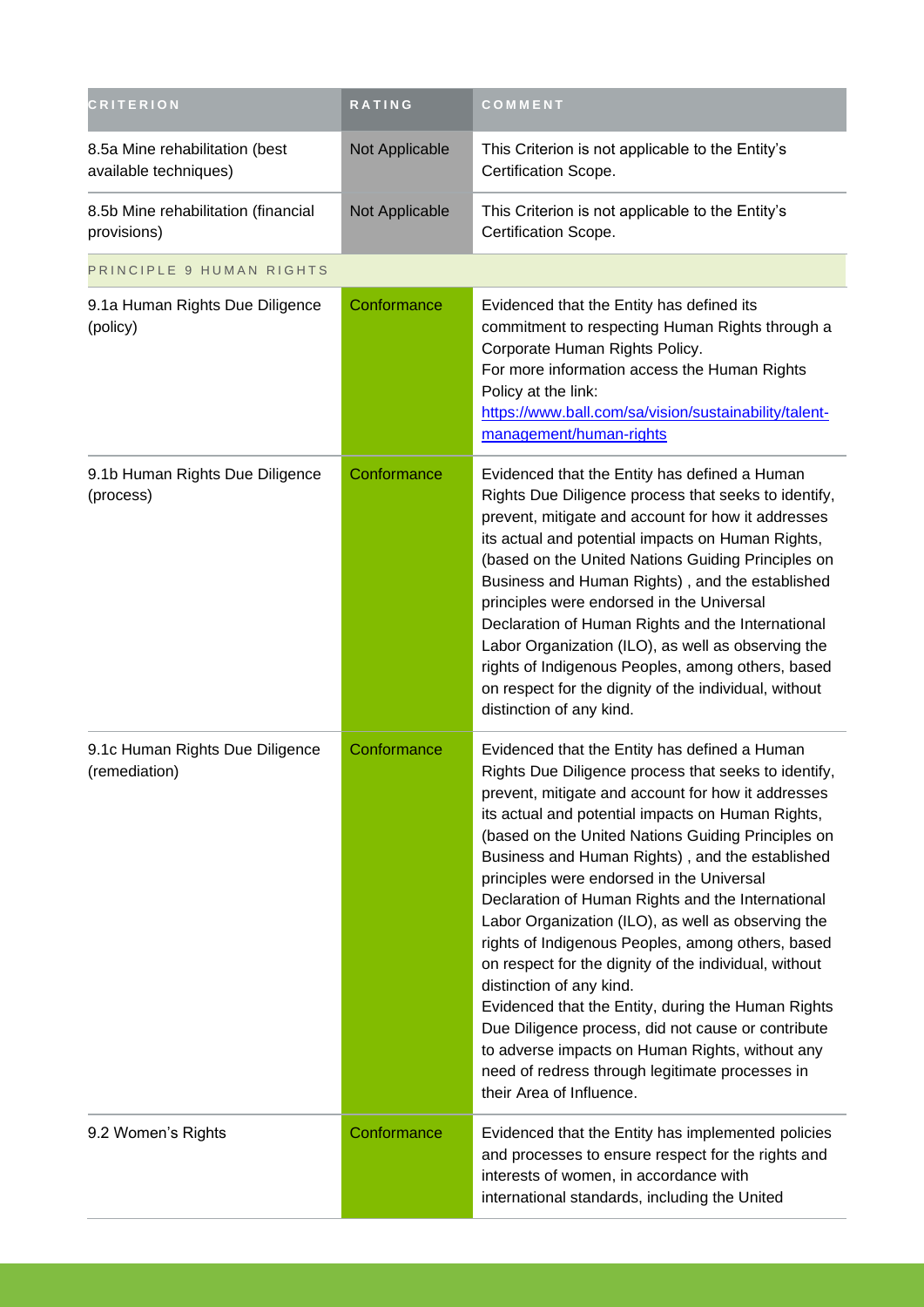| <b>CRITERION</b>                                | <b>RATING</b> | COMMENT                                                                                                                                                                                                                                                                                                                                                                                                                                                                                                                                                                                                                                                                                                                                                                                                                                                                                                                                                                                                                              |
|-------------------------------------------------|---------------|--------------------------------------------------------------------------------------------------------------------------------------------------------------------------------------------------------------------------------------------------------------------------------------------------------------------------------------------------------------------------------------------------------------------------------------------------------------------------------------------------------------------------------------------------------------------------------------------------------------------------------------------------------------------------------------------------------------------------------------------------------------------------------------------------------------------------------------------------------------------------------------------------------------------------------------------------------------------------------------------------------------------------------------|
|                                                 |               | Nations Convention on the Elimination of All Forms<br>of Discrimination Against Women (CEDAW).<br>Evidenced of the commitment to diversity and<br>inclusion and the Entity is also developing<br>initiatives, global and regional goals to promote the<br>inclusion of women, black people, the LGBTQI+<br>community and other under-represented groups.<br>For more information access the links:<br>https://www.ball.com/na/vision/sustainability/our-<br>approach/goals<br>https://www.ball.com/na/about-<br>ball/careers/diversity-inclusion/d-i-goals                                                                                                                                                                                                                                                                                                                                                                                                                                                                           |
| 9.3 Indigenous Peoples                          | Conformance   | Evidenced that the Entity has defined a Human<br>Rights Due Diligence process that seeks to identify,<br>prevent, mitigate and account for how it addresses<br>its actual and potential impacts on Human Rights,<br>(based on the United Nations Guiding Principles on<br>Business and Human Rights), and the established<br>principles were endorsed in the Universal<br>Declaration of Human Rights and the International<br>Labor Organization (ILO), as well as observing the<br>rights of Indigenous Peoples, among others, based<br>on respect for the dignity of the individual, without<br>distinction of any kind.<br>Evidenced that the Entity, during the Human Rights<br>Due Diligence process, did not cause or contribute<br>to adverse impacts on Human Rights, without any<br>need of redress through legitimate processes in<br>their Area of Influence.                                                                                                                                                            |
| 9.4 Free, Prior, and Informed<br>Consent (FPIC) | Conformance   | Evidenced that the Entity has defined a Human<br>Rights Due Diligence process that seeks to identify,<br>prevent, mitigate and account for how it addresses<br>its actual and potential impacts on Human Rights,<br>(based on the United Nations Guiding Principles on<br>Business and Human Rights), and the established<br>principles were endorsed in the Universal<br>Declaration of Human Rights and the International<br>Labor Organization (ILO), as well as observing the<br>rights of Indigenous Peoples, among others, based<br>on respect for the dignity of the individual, without<br>distinction of any kind.<br>Evidenced that the Entity, during the Human Rights<br>Due Diligence process, did not cause or contribute<br>to adverse impacts on Human Rights, without any<br>need of redress through legitimate processes in<br>their Area of Influence.<br>Evidenced that the Entity in new projects or major<br>changes in existing projects did not have significant<br>impacts on Indigenous Peoples culturally |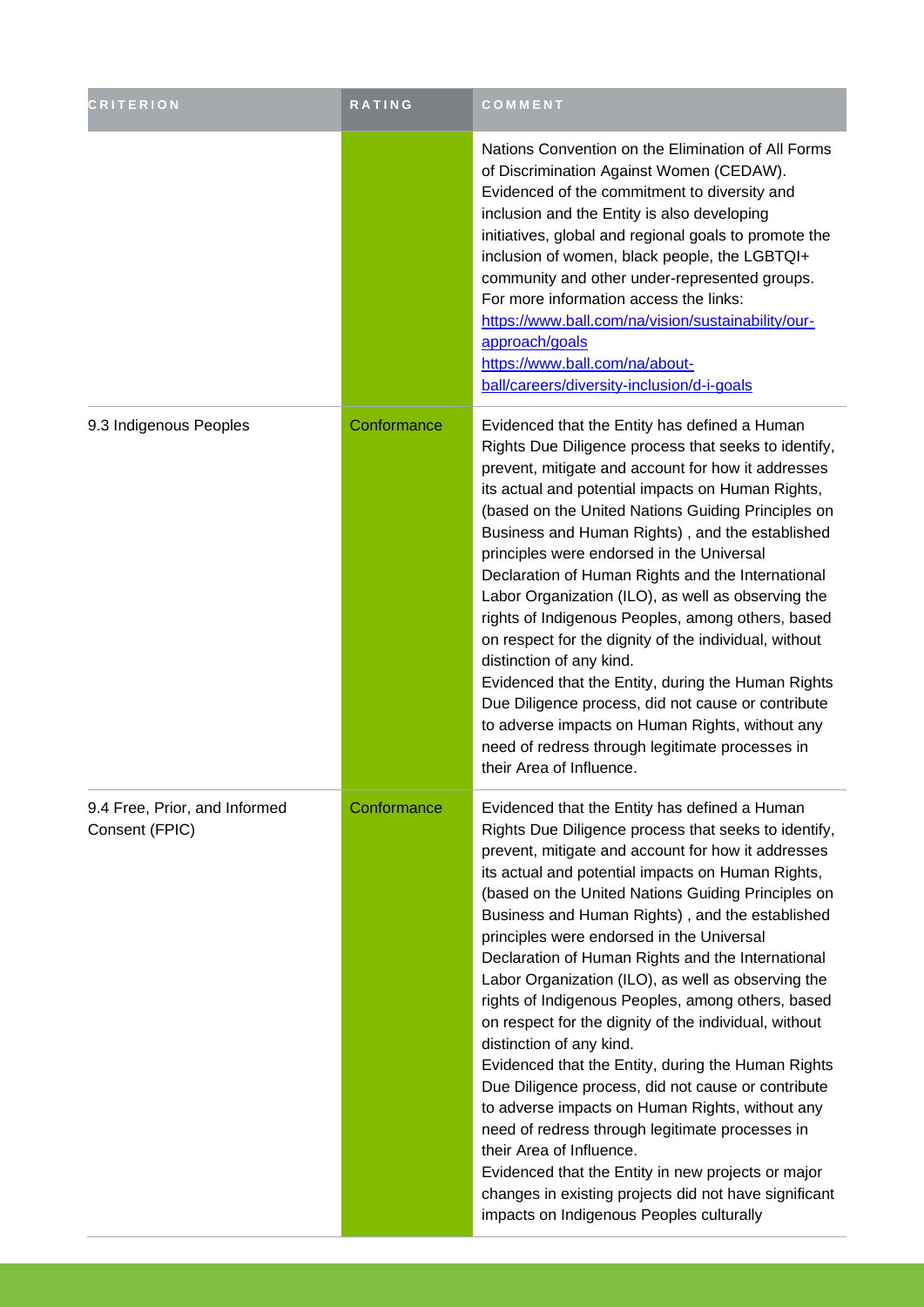| <b>CRITERION</b>                          | RATING      | COMMENT                                                                                                                                                                                                                                                                                                                                                                                                                                                                                                                                                                                                                                                                                                                                                                                                                                                                                                                                                                                                                                                                                                                                                                                                                                                                                                                                                                                                                                                                                                                                                                                                                         |
|-------------------------------------------|-------------|---------------------------------------------------------------------------------------------------------------------------------------------------------------------------------------------------------------------------------------------------------------------------------------------------------------------------------------------------------------------------------------------------------------------------------------------------------------------------------------------------------------------------------------------------------------------------------------------------------------------------------------------------------------------------------------------------------------------------------------------------------------------------------------------------------------------------------------------------------------------------------------------------------------------------------------------------------------------------------------------------------------------------------------------------------------------------------------------------------------------------------------------------------------------------------------------------------------------------------------------------------------------------------------------------------------------------------------------------------------------------------------------------------------------------------------------------------------------------------------------------------------------------------------------------------------------------------------------------------------------------------|
|                                           |             | associated and living on the relevant lands. The<br>Entity establishes that it avoids involuntary<br>Resettlements and adverse and/or significant<br>impacts on Human Rights and Indigenous Peoples.<br>The Entity declares that it makes use of its Land<br>and Property Policy, guided by the International<br>Finance Corporation (IFC) Performance Standard<br>for land acquisition - FPIC (Free, Prior, Informed,<br>Consent).<br>For more information access the Conflict Minerals<br>Report at the link:<br>https://www.ball.com/na/vision/sustainability/produc<br>t-stewardship/supply-chain/responsible-sourcing-<br>framework                                                                                                                                                                                                                                                                                                                                                                                                                                                                                                                                                                                                                                                                                                                                                                                                                                                                                                                                                                                        |
| 9.5 Cultural and sacred heritage          | Conformance | Evidenced that the Entity has defined a Human<br>Rights Due Diligence process that seeks to identify,<br>prevent, mitigate and account for how it addresses<br>its actual and potential impacts on Human Rights,<br>(based on the United Nations Guiding Principles on<br>Business and Human Rights), and the established<br>principles were endorsed in the Universal<br>Declaration of Human Rights and the International<br>Labor Organization (ILO), as well as observing the<br>rights of Indigenous Peoples, among others, based<br>on respect for the dignity of the individual, without<br>distinction of any kind.<br>Evidenced that the Entity during the Human Rights<br>Due Diligence process did not identify it has caused<br>or contributed to adverse impacts on Human Rights<br>and that it cooperates to identify cultural or sacred<br>heritage sites and values within the Entity's Area of<br>Influence and take measures to avoid or remedy<br>impacts.<br>The Entity, in consultation with the affected<br>Communities, shall cooperatively identify cultural or<br>sacred heritage sites and values within the Entity's<br>Area of Influence and take appropriate measures to<br>avoid or remedy impacts, as well as to ensure<br>continued rights of access to such places or values.<br>For more information access the Conflict Minerals<br>Report at the link:<br>https://www.ball.com/na/vision/sustainability/produc<br>t-stewardship/supply-chain/responsible-sourcing-<br>framework<br>and:<br>https://www.ball.com/Ball/media/Ball/Global/Downlo<br>ads/Ball_2020_Conflict_Minerals_Report.pdf |
| 9.6a Resettlements (avoid or<br>minimise) | Conformance | Evidenced that the Entity in new projects or major<br>changes in existing projects may not have                                                                                                                                                                                                                                                                                                                                                                                                                                                                                                                                                                                                                                                                                                                                                                                                                                                                                                                                                                                                                                                                                                                                                                                                                                                                                                                                                                                                                                                                                                                                 |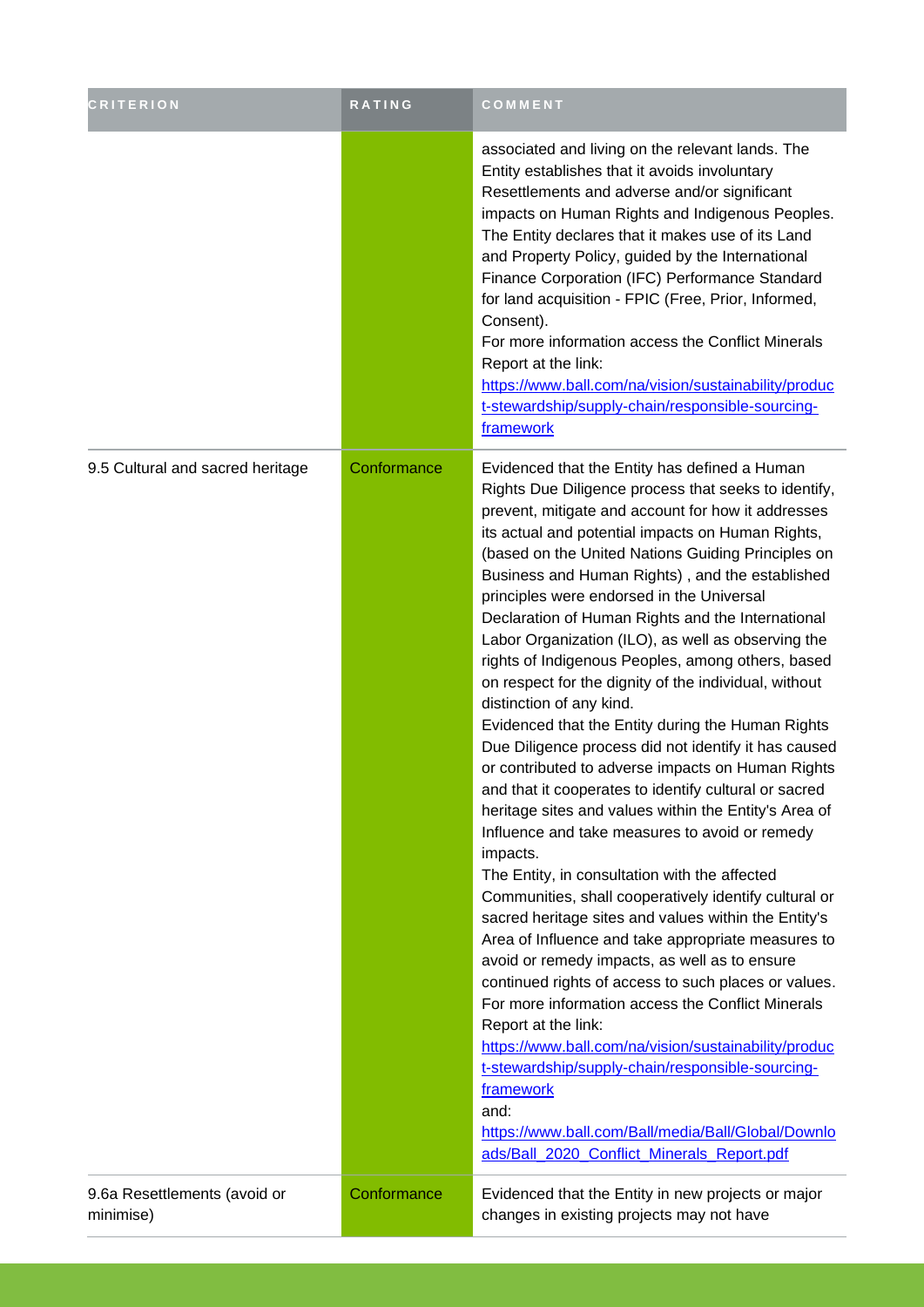| <b>CRITERION</b>                                 | RATING         | COMMENT                                                                                                                                                                                                                                                                                                                                                                                                                                                                                                                                                                                                                                                                                                                                                                                                                                                                                                        |
|--------------------------------------------------|----------------|----------------------------------------------------------------------------------------------------------------------------------------------------------------------------------------------------------------------------------------------------------------------------------------------------------------------------------------------------------------------------------------------------------------------------------------------------------------------------------------------------------------------------------------------------------------------------------------------------------------------------------------------------------------------------------------------------------------------------------------------------------------------------------------------------------------------------------------------------------------------------------------------------------------|
|                                                  |                | significant impacts on Indigenous Peoples, poor<br>and vulnerable, including women. The Entity<br>establishes that it avoids involuntary Resettlements<br>and adverse and/or significant impacts on Human<br>Rights and the Indian people. The Entity declares<br>that it makes use of its Land and Property Policy,<br>guided by the International Finance Corporation<br>(IFC) Performance Standard for land acquisition -<br>FPIC (Free, Prior, Informed, Consent).<br>For more information access the Conflict Minerals<br>Report at the link:<br>https://www.ball.com/na/vision/sustainability/produc<br>t-stewardship/supply-chain/responsible-sourcing-<br>framework<br>and the Human Rights Policy at the link:<br>https://www.ball.com/sa/vision/sustainability/talent-<br>management/human-rights                                                                                                    |
| 9.6b Resettlements (where<br>unavoidable)        | Conformance    | Evidenced that the Entity in new projects or major<br>changes in existing projects may not have<br>significant impacts on Indigenous Peoples, poor<br>and vulnerable, including women. The Entity<br>establishes that it avoids involuntary resettlements<br>and adverse and/or significant impacts on Human<br>Rights and the Indian people. The Entity declares<br>that it makes use of its Land and Property Policy,<br>guided by the International Finance Corporation<br>(IFC) Performance Standard for land acquisition -<br>FPIC (Free, Prior, Informed, Consent).<br>For more information access the Conflict Minerals<br>Report at the link:<br>https://www.ball.com/na/vision/sustainability/produc<br>t-stewardship/supply-chain/responsible-sourcing-<br>framework<br>and the Human Rights Policy at the link:<br>https://www.ball.com/sa/vision/sustainability/talent-<br>management/human-rights |
| 9.7a Local Communities (rights and<br>interests) | Unable to Rate | Evidenced that the Entity respects the legal and<br>customary rights and interests of the local<br>Communities and interacts with local authorities<br>and communities in order to provide well-being,<br>quality of life, access to education, training and<br>engagement to our employees and the population<br>around our factories, always aiming to positively<br>impact our activities.<br>Evidenced that the Entity seeks to understand the<br>needs of each location and meet them through<br>Social Responsibility initiatives for the benefit of the<br>communities, with analysis being carried out to<br>identify the Stakeholders and Area of Influence                                                                                                                                                                                                                                           |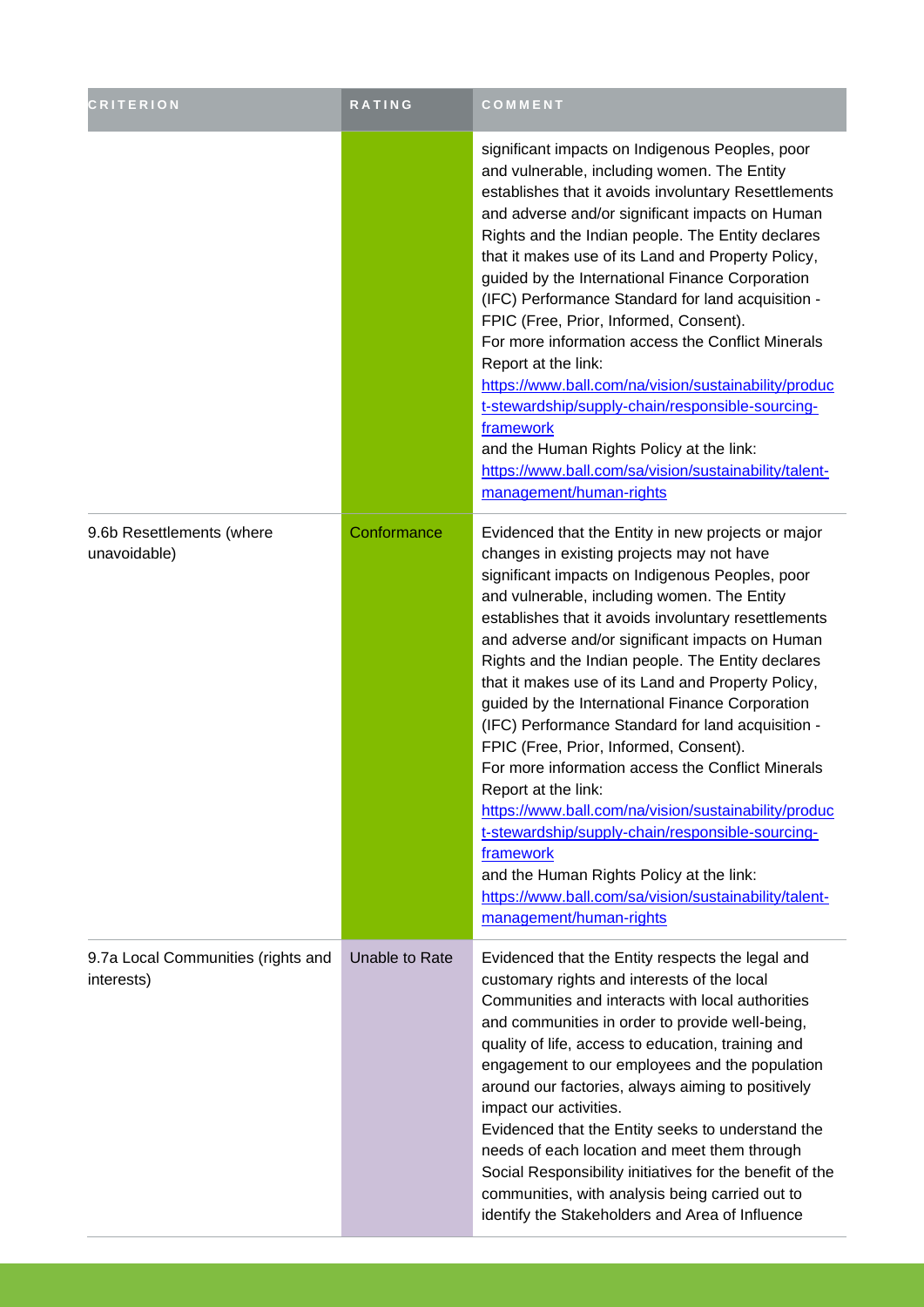| <b>CRITERION</b>                        | <b>RATING</b>  | COMMENT                                                                                                                                                                                                                                                                                                                                                                                                                                                                                                                                                                                                                                                                                                                                                                                                                                                                                                                                                                                                                                                                                                                                                                                                                                                                                                                                                                                                                                                                                                                                                                                         |
|-----------------------------------------|----------------|-------------------------------------------------------------------------------------------------------------------------------------------------------------------------------------------------------------------------------------------------------------------------------------------------------------------------------------------------------------------------------------------------------------------------------------------------------------------------------------------------------------------------------------------------------------------------------------------------------------------------------------------------------------------------------------------------------------------------------------------------------------------------------------------------------------------------------------------------------------------------------------------------------------------------------------------------------------------------------------------------------------------------------------------------------------------------------------------------------------------------------------------------------------------------------------------------------------------------------------------------------------------------------------------------------------------------------------------------------------------------------------------------------------------------------------------------------------------------------------------------------------------------------------------------------------------------------------------------|
|                                         |                | (using a matrix of interests and influence), as well<br>as the demands and projects in the locations where<br>it operates that are in line with the Entity's global<br>Social Responsibility Guidelines and with BPSA's<br>Social Responsibility policy.<br>Evidenced that the projects are presented quarterly<br>for evaluation by the Entity's executive committee<br>and, after their validation, they are implemented<br>together with specialized partners and, often, also<br>with the support and indication of our employees.<br>Some examples of social projects carried out by<br>BPSA are: Reading Corners, a library to encourage<br>education and reading for children and young<br>people, Sustainability Tournament, a championship<br>that aims to encourage children and adolescents to<br>seek solutions to improve recycling. network,<br>donation campaigns linked to the global<br>#PelaCausa program, such as the Covid Relief<br>Taskforce that provided food baskets, hygiene kits<br>and medical supplies to the community.<br>For more information access the links:<br>https://www.ball.com/sa/vision/sustainability/our-<br>approach/stakeholder-engagement<br>https://alphalumen.org.br/projects/torneio-brasileiro-<br>de-sustentabilidade/<br>https://www.ball.com/na/vision/sustainability/comm<br>unity/ball-foundation<br>Whilst records were reviewed and assessed as<br>being up to date and in compliance, a physical<br>assessment to determine performance was not<br>possible. This Criterion will be fully assessed during<br>the next on-site audit. |
| 9.7b Local Communities (impacts)        | Unable to Rate | Evidenced that the Entity takes appropriate<br>measures to prevent and address any adverse<br>impacts on the livelihoods of the local community<br>resulting from its activities and interacts with local<br>authorities and communities in order to provide<br>well-being, quality of life, access to education,<br>training and engagement of its employees and<br>population around the factories, always with the<br>objective of positively impacting the community.<br>Whilst records were reviewed and assessed as<br>being up to date and in compliance, a physical<br>assessment to determine performance was not<br>possible. This Criterion will be fully assessed during<br>the next on-site audit.                                                                                                                                                                                                                                                                                                                                                                                                                                                                                                                                                                                                                                                                                                                                                                                                                                                                                 |
| 9.7c Local Communities<br>(livelihoods) | Unable to Rate | Evidenced that the Entity takes appropriate<br>measures to prevent and address any adverse<br>impacts on the livelihoods of the local community                                                                                                                                                                                                                                                                                                                                                                                                                                                                                                                                                                                                                                                                                                                                                                                                                                                                                                                                                                                                                                                                                                                                                                                                                                                                                                                                                                                                                                                 |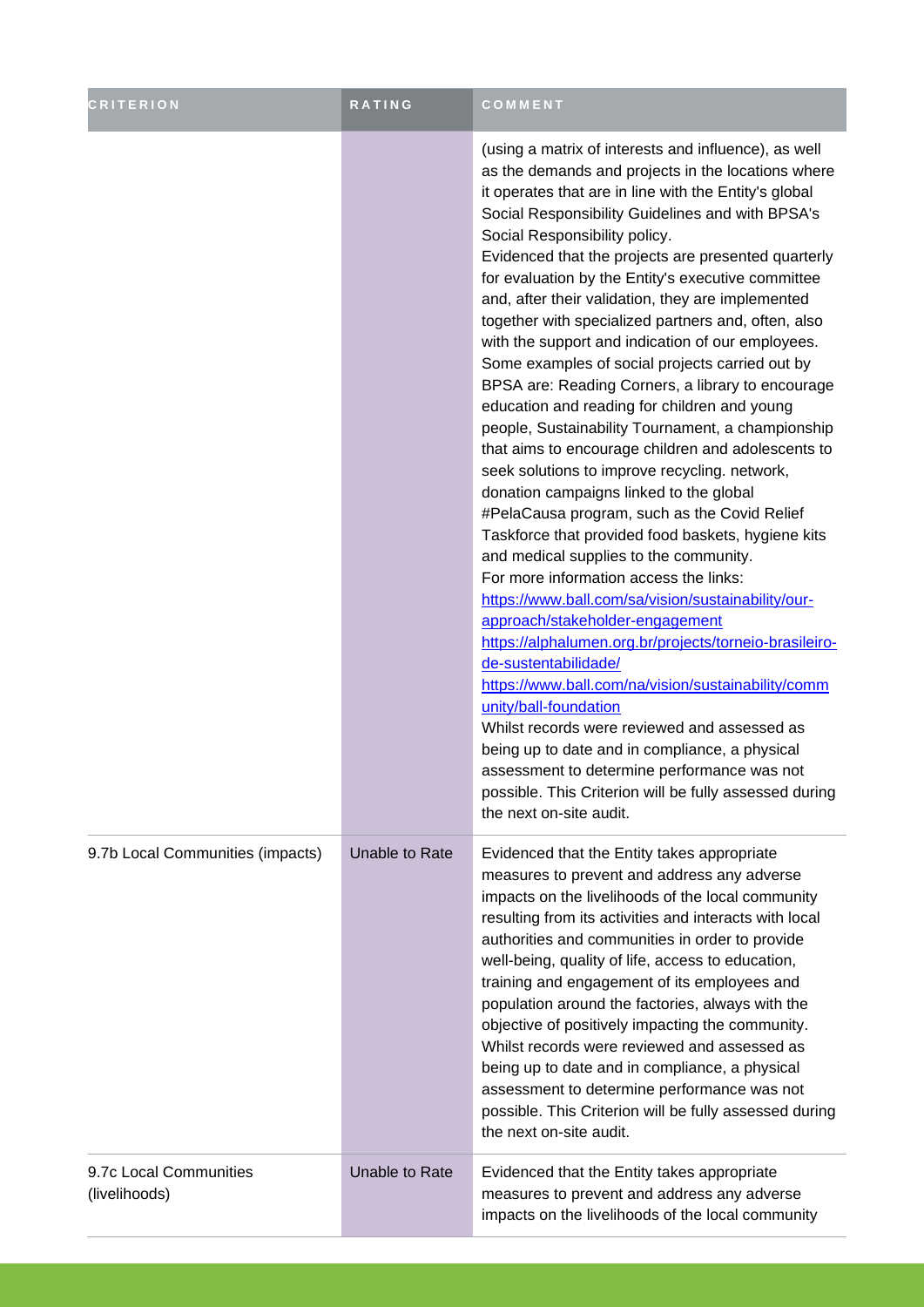| <b>CRITERION</b>                             | RATING      | COMMENT                                                                                                                                                                                                                                                                                                                                                                                                                                                                                                                                                                                                                                                                                                                                                                                                                                                                                                                                                                                                                                                                                                                                                                                                                                                                                                                                                                                                                                                                                                                                                                                                                                                                                                                                                                                                                                                                                             |
|----------------------------------------------|-------------|-----------------------------------------------------------------------------------------------------------------------------------------------------------------------------------------------------------------------------------------------------------------------------------------------------------------------------------------------------------------------------------------------------------------------------------------------------------------------------------------------------------------------------------------------------------------------------------------------------------------------------------------------------------------------------------------------------------------------------------------------------------------------------------------------------------------------------------------------------------------------------------------------------------------------------------------------------------------------------------------------------------------------------------------------------------------------------------------------------------------------------------------------------------------------------------------------------------------------------------------------------------------------------------------------------------------------------------------------------------------------------------------------------------------------------------------------------------------------------------------------------------------------------------------------------------------------------------------------------------------------------------------------------------------------------------------------------------------------------------------------------------------------------------------------------------------------------------------------------------------------------------------------------|
|                                              |             | resulting from its activities and interacts with local<br>authorities and communities in order to provide<br>well-being, quality of life, access to education,<br>training and engagement of its employees and<br>population around the factories, always with the<br>objective of positively impacting the community.<br>Evidenced that the Entity seeks to understand the<br>needs of each location and meet them through<br>Social Responsibility initiatives for the benefit of the<br>communities, with analysis being carried out to<br>identify the Stakeholders and Area of Influence<br>(using a matrix of interests and influence), as well<br>as the demands and projects in the locations where<br>it operates that are in line with the Entity's global<br>Social Responsibility Guidelines and with BPSA's<br>Social Responsibility policy.<br>It is evident that the projects are presented<br>quarterly for evaluation by the Entity's executive<br>committee and, after their validation, they are<br>implemented together with specialized partners<br>and, often, also with the support and indication of<br>our employees. Some examples of social projects<br>carried out by BPSA are: Reading Corners, a<br>library to encourage education and reading for<br>children and young people, Sustainability<br>Tournament, a championship that aims to<br>encourage children and adolescents to seek<br>solutions to improve recycling. network, donation<br>campaigns linked to the global #PelaCausa<br>program, such as the Covid Relief Taskforce that<br>provided food baskets, hygiene kits and medical<br>supplies to the community.<br>Whilst records were reviewed and assessed as<br>being up to date and in compliance, a physical<br>assessment to determine performance was not<br>possible. This Criterion will be fully assessed during<br>the next on-site audit. |
| 9.8 Conflict-Affected and High-Risk<br>Areas | Conformance | Evidenced that the Entity is committed not to<br>contribute to armed conflicts or Human Rights<br>violations in any area, including Conflict-Affected<br>and High-Risk Areas. Evidenced that the Entity has<br>defined the Conflict Minerals Policy, which restricts<br>business in areas of conflict, violence and human<br>rights violations due to the extraction of precious<br>metals, as well as other policies and the Supplier<br>Guidance Principles to ensure that they are not<br>encouraging this type of practice in the value chain.<br>For more information access Ball's Supplier<br>Guiding Principles at the link:<br>www.ball.com/responsible-sourcing-framework                                                                                                                                                                                                                                                                                                                                                                                                                                                                                                                                                                                                                                                                                                                                                                                                                                                                                                                                                                                                                                                                                                                                                                                                                 |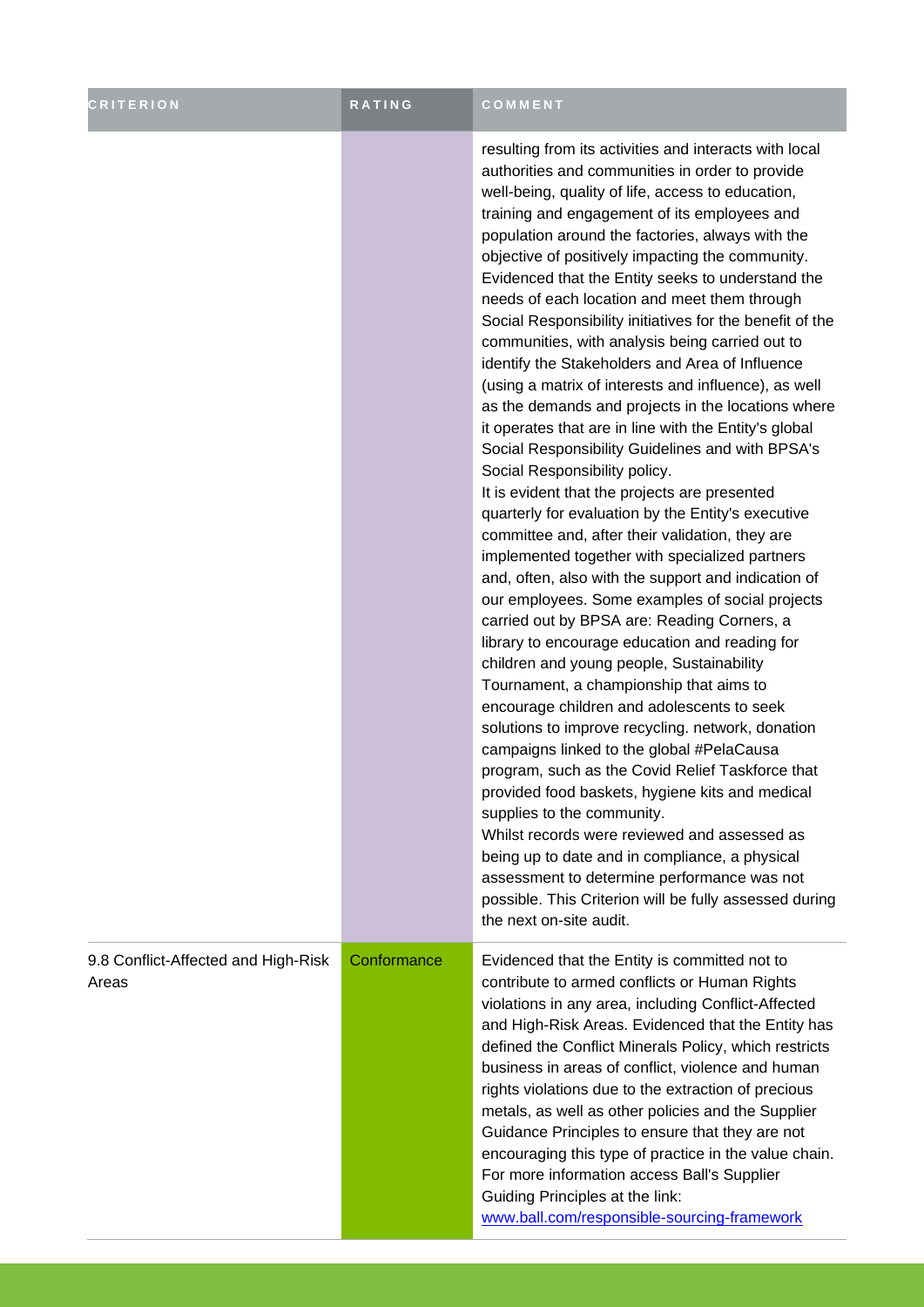| <b>CRITERION</b>                                                                                      | RATING         | COMMENT                                                                                                                                                                                                                                                                                                                                                                                                                                                                                                                                                                                                    |
|-------------------------------------------------------------------------------------------------------|----------------|------------------------------------------------------------------------------------------------------------------------------------------------------------------------------------------------------------------------------------------------------------------------------------------------------------------------------------------------------------------------------------------------------------------------------------------------------------------------------------------------------------------------------------------------------------------------------------------------------------|
| 9.9 Security practice                                                                                 | Conformance    | Evidenced that the Entity interacts with its security<br>providers to respect Human Rights in accordance<br>with its policies, local legislation and internationally<br>recognized standards and good practices.<br>For more information access the Human Rights<br>Policy at link:<br>https://www.ball.com/sa/vision/sustainability/talent-<br>management/human-rights                                                                                                                                                                                                                                    |
| PRINCIPLE 10 LABOUR RIGHTS                                                                            |                |                                                                                                                                                                                                                                                                                                                                                                                                                                                                                                                                                                                                            |
| 10.1a Freedom of Association and<br><b>Right to Collective Bargaining</b><br>(freedom of association) | Conformance    | Evidenced that the Entity respects the rights of<br>Workers to freely associate in Labor Unions, in<br>accordance with current legislation, ILO<br>conventions and other collective agreements.<br>For more information access the Human Rights<br>Policy at link:<br>https://www.ball.com/sa/vision/sustainability/talent-<br>management/human-rights<br>For more information access the link:<br>https://www.ball.com/na/vision/sustainability/reporti<br>ng-hub/global-reporting-initiative                                                                                                             |
| 10.1b Freedom of Association and<br><b>Right to Collective Bargaining</b><br>(collective bargaining)  | Conformance    | Evidenced that the Entity respects the rights of<br>Workers to freely associate in Labor Unions, in<br>accordance with current legislation, ILO<br>conventions and other collective agreements.<br>For more information access the Human Rights<br>Policy at link:<br>https://www.ball.com/sa/vision/sustainability/talent-<br>management/human-rights<br>For more information access the Link:<br>https://www.ball.com/na/vision/sustainability/reporti<br>ng-hub/global-reporting-initiative                                                                                                             |
| 10.1c Freedom of Association and<br><b>Right to Collective Bargaining</b><br>(alternative means)      | Not Applicable | The Entity operates in countries where there are no<br>restrictions on freedom of association and collective<br>bargaining.                                                                                                                                                                                                                                                                                                                                                                                                                                                                                |
| 10.2a Child Labour (minimum age)                                                                      | Conformance    | Evidenced that the Entity has a Child and Forced<br>Labor Policy that seeks to strictly comply with all<br>regulations and laws related to Child Labor and<br>Forced or compulsory Labor.<br>Evidenced that the Entity has zero tolerance for the<br>use of any Child or Forced Labor and it has the<br>same expectations as the companies in its supply<br>chain.<br>Hiring workers under 18 for the product<br>manufacturing process or in any environment<br>considered dangerous is not identified.<br>Evidenced that the Entity, to comply with the UK<br>Modern Slavery Act 2015 (the "UK Act"), has |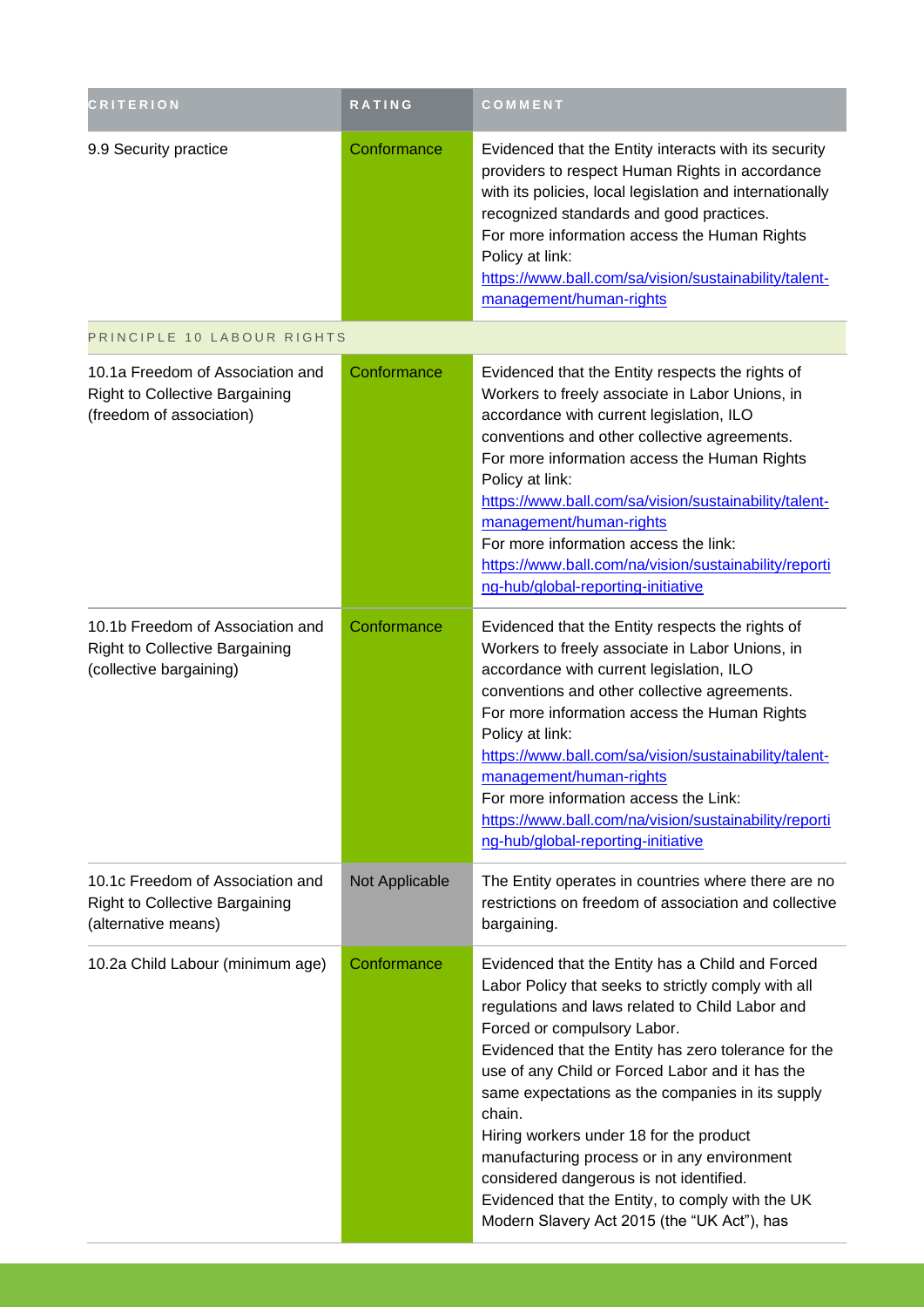| <b>CRITERION</b>                 | <b>RATING</b> | COMMENT                                                                                                                                                                                                                                                                                                                                                                                                                                                                                                                                                                                                                                                                                                                                                                                                                                                                                                                                                                                                                       |
|----------------------------------|---------------|-------------------------------------------------------------------------------------------------------------------------------------------------------------------------------------------------------------------------------------------------------------------------------------------------------------------------------------------------------------------------------------------------------------------------------------------------------------------------------------------------------------------------------------------------------------------------------------------------------------------------------------------------------------------------------------------------------------------------------------------------------------------------------------------------------------------------------------------------------------------------------------------------------------------------------------------------------------------------------------------------------------------------------|
|                                  |               | globally submitted an annual Declaration on<br>Slavery and Human Trafficking. For more<br>information access the link:<br>www.ball.com/human-trafficking<br>For more information access Ball's Supplier<br>Guiding Principles at the link:<br>www.ball.com/responsible-sourcing-framework<br>For more information access Ball's Business Ethics<br>Code of Conduct link:<br>https://www.ball.com/codeofconduct                                                                                                                                                                                                                                                                                                                                                                                                                                                                                                                                                                                                                |
| 10.2b Child Labour (hazardous)   | Conformance   | Evidenced that the Entity has a Child and Forced<br>Labor Policy that seeks to strictly comply with all<br>regulations and laws related to child labor and<br>forced or compulsory labor.<br>Evidenced that the Entity has zero tolerance for the<br>use of any Child or Forced Labour and it has the<br>same expectations as the companies in its supply<br>chain.<br>Hiring workers under 18 for the product<br>manufacturing process or in any environment<br>considered dangerous is not identified.<br>Evidenced that the Entity, to comply with the UK<br>Modern Slavery Act 2015 (the "UK Act"), has<br>globally submitted an annual Declaration on<br>Slavery and Human Trafficking. For more<br>information access the link:<br>www.ball.com/human-trafficking<br>For more information access Ball's Supplier<br>Guiding Principles at the link:<br>www.ball.com/responsible-sourcing-framework<br>For more information access Ball's Business Ethics<br>Code of Conduct link:<br>https://www.ball.com/codeofconduct |
| 10.2c Child Labour (worst forms) | Conformance   | Evidenced that the Entity has a Child and Forced<br>Labor Policy that seeks to strictly comply with all<br>regulations and laws related to child labor and<br>forced or compulsory labor.<br>Evidenced that the Entity has zero tolerance for the<br>use of any Child or Forced Labour and it has the<br>same expectations as the companies in its supply<br>chain.<br>Hiring workers under 18 for the product<br>manufacturing process or in any environment<br>considered dangerous is not identified.<br>Evidenced that the Entity, to comply with the UK<br>Modern Slavery Act 2015 (the "UK Act"), has<br>globally submitted an annual Declaration on<br>Slavery and Human Trafficking. For more<br>information access the link:                                                                                                                                                                                                                                                                                         |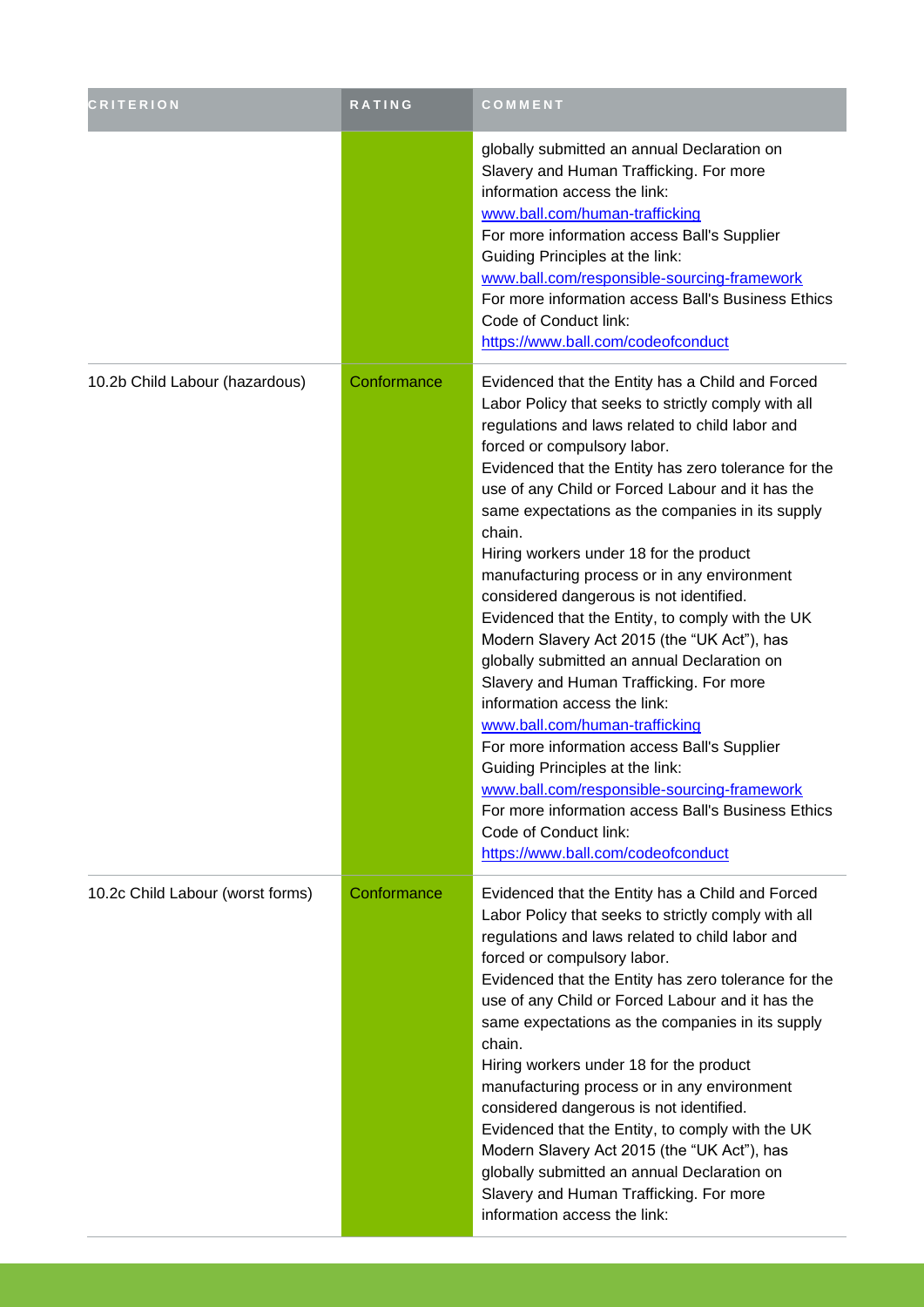| <b>CRITERION</b>                                  | <b>RATING</b> | COMMENT                                                                                                                                                                                                                                                                                                                                                                                                                                                                                                                                                                                                                                                                                                                                                                                                                                                                                  |
|---------------------------------------------------|---------------|------------------------------------------------------------------------------------------------------------------------------------------------------------------------------------------------------------------------------------------------------------------------------------------------------------------------------------------------------------------------------------------------------------------------------------------------------------------------------------------------------------------------------------------------------------------------------------------------------------------------------------------------------------------------------------------------------------------------------------------------------------------------------------------------------------------------------------------------------------------------------------------|
|                                                   |               | www.ball.com/human-trafficking<br>For more information access Ball's Supplier<br>Guiding Principles at the link:<br>www.ball.com/responsible-sourcing-framework<br>For more information access Ball's Business Ethics<br>Code of Conduct link:<br>https://www.ball.com/codeofconduct                                                                                                                                                                                                                                                                                                                                                                                                                                                                                                                                                                                                     |
| 10.3a Forced Labour (human<br>trafficking)        | Conformance   | Evidenced that the Entity has a Child and Forced<br>Labor Policy that seeks to strictly comply with all<br>regulations and laws related to child labor and<br>forced or compulsory labor.<br>Evidenced that the Entity has zero tolerance for the<br>use of any Child or Forced Labour and it has the<br>same expectations as the companies in its supply<br>chain.<br>Evidenced that the Entity, to comply with the UK<br>Modern Slavery Act 2015 (the "UK Act"), has<br>globally submitted an annual Declaration on<br>Slavery and Human Trafficking. For more<br>information access the link:<br>www.ball.com/human-trafficking<br>For more information access Ball's Supplier<br>Guiding Principles at the link:<br>www.ball.com/responsible-sourcing-framework<br>For more information access Ball's Business Ethics<br>Code of Conduct link:<br>https://www.ball.com/codeofconduct |
| 10.3b Forced Labour (deposits,<br>fees, advances) | Conformance   | Evidenced that the Entity has a Child and Forced<br>Labor Policy that seeks to strictly comply with all<br>regulations and laws related to child labor and<br>forced or compulsory labor.<br>Evidenced that the Entity has zero tolerance for the<br>use of any Child or Forced Labour and it has the<br>same expectations as the companies in its supply<br>chain.<br>Evidenced that the Entity, to comply with the UK<br>Modern Slavery Act 2015 (the "UK Act"), has<br>globally submitted an annual Declaration on<br>Slavery and Human Trafficking. For more<br>information access the link:<br>www.ball.com/human-trafficking<br>For more information access Ball's Supplier<br>Guiding Principles at the link:<br>www.ball.com/responsible-sourcing-framework<br>For more information access Ball's Business Ethics<br>Code of Conduct link:<br>https://www.ball.com/codeofconduct |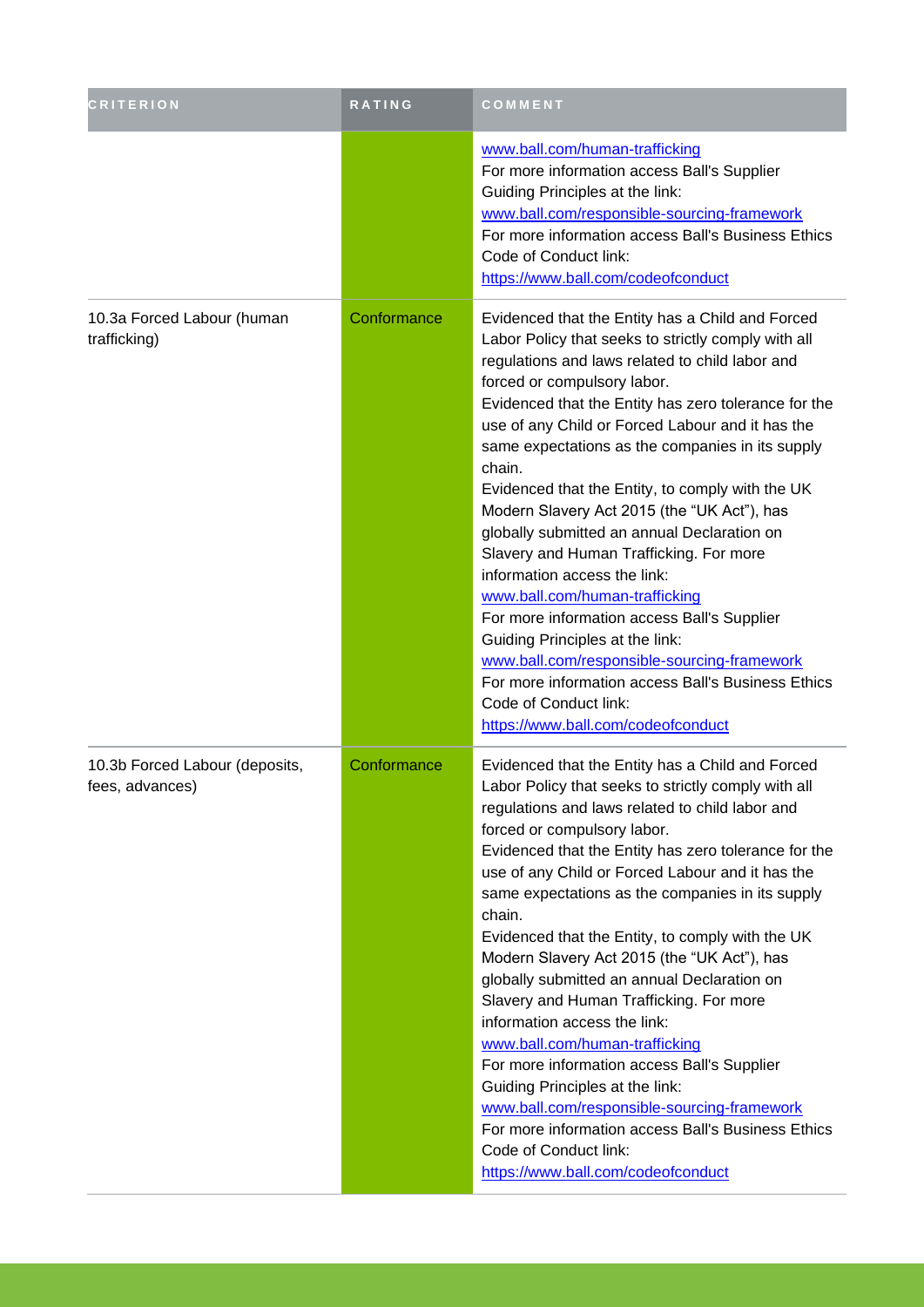| <b>CRITERION</b>                             | RATING      | COMMENT                                                                                                                                                                                                                                                                                                                                                                                                                                                                                                                                                                                                                                                                                                                                                                                                                                                                                  |
|----------------------------------------------|-------------|------------------------------------------------------------------------------------------------------------------------------------------------------------------------------------------------------------------------------------------------------------------------------------------------------------------------------------------------------------------------------------------------------------------------------------------------------------------------------------------------------------------------------------------------------------------------------------------------------------------------------------------------------------------------------------------------------------------------------------------------------------------------------------------------------------------------------------------------------------------------------------------|
| 10.3c Forced Labour (migrant<br>workers)     | Conformance | Evidenced that the Entity has a Child and Forced<br>Labor Policy that seeks to strictly comply with all<br>regulations and laws related to child labor and<br>forced or compulsory labor.<br>Evidenced that the Entity has zero tolerance for the<br>use of any Child or Forced Labour and it has the<br>same expectations as the companies in its supply<br>chain.<br>Evidenced that the Entity, to comply with the UK<br>Modern Slavery Act 2015 (the "UK Act"), has<br>globally submitted an annual Declaration on<br>Slavery and Human Trafficking. For more<br>information access the link:<br>www.ball.com/human-trafficking<br>For more information access Ball's Supplier<br>Guiding Principles at the link:<br>www.ball.com/responsible-sourcing-framework<br>For more information access Ball's Business Ethics<br>Code of Conduct link:<br>https://www.ball.com/codeofconduct |
| 10.3d Forced Labour (debt<br>bondage)        | Conformance | Evidenced that the Entity has a Child and Forced<br>Labor Policy that seeks to strictly comply with all<br>regulations and laws related to child labor and<br>forced or compulsory labor.<br>Evidenced that the Entity has zero tolerance for the<br>use of any Child or Forced Labour and it has the<br>same expectations as the companies in its supply<br>chain.<br>Evidenced that the Entity, to comply with the UK<br>Modern Slavery Act 2015 (the "UK Act"), has<br>globally submitted an annual Declaration on<br>Slavery and Human Trafficking. For more<br>information access the link:<br>www.ball.com/human-trafficking<br>For more information access Ball's Supplier<br>Guiding Principles at the link:<br>www.ball.com/responsible-sourcing-framework<br>For more information access Ball's Business Ethics<br>Code of Conduct link:<br>https://www.ball.com/codeofconduct |
| 10.3e Forced Labour (freedom of<br>movement) | Conformance | Evidenced that the Entity has a Child and Forced<br>Labor Policy that seeks to strictly comply with all<br>regulations and laws related to child labor and<br>forced or compulsory labor.<br>Evidenced that the Entity has zero tolerance for the<br>use of any Child or Forced Labour and it has the<br>same expectations as the companies in its supply<br>chain.                                                                                                                                                                                                                                                                                                                                                                                                                                                                                                                      |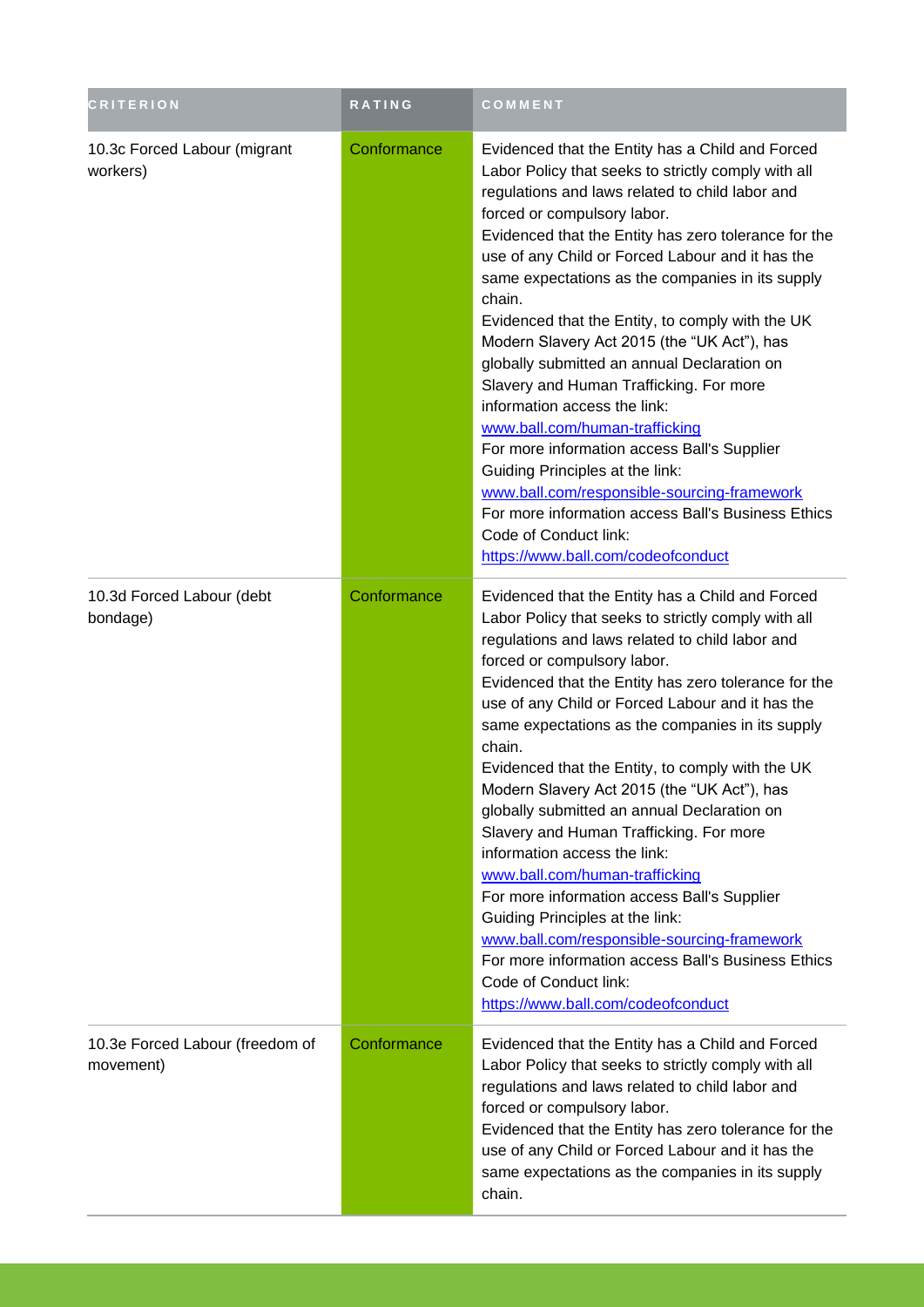| CRITERION                                                                       | <b>RATING</b> | COMMENT                                                                                                                                                                                                                                                                                                                                                                                                                                                                                                                                                                                                                                                                                                                                                                                                                                                                                  |
|---------------------------------------------------------------------------------|---------------|------------------------------------------------------------------------------------------------------------------------------------------------------------------------------------------------------------------------------------------------------------------------------------------------------------------------------------------------------------------------------------------------------------------------------------------------------------------------------------------------------------------------------------------------------------------------------------------------------------------------------------------------------------------------------------------------------------------------------------------------------------------------------------------------------------------------------------------------------------------------------------------|
|                                                                                 |               | Evidenced that the Entity, to comply with the UK<br>Modern Slavery Act 2015 (the "UK Act"), has<br>globally submitted an annual Declaration on<br>Slavery and Human Trafficking. For more<br>information access the link:<br>www.ball.com/human-trafficking<br>For more information access Ball's Supplier<br>Guiding Principles at the link:<br>www.ball.com/responsible-sourcing-framework<br>For more information access Ball's Business Ethics<br>Code of Conduct link:<br>https://www.ball.com/codeofconduct                                                                                                                                                                                                                                                                                                                                                                        |
| 10.3f Forced Labour (retention of<br>identity papers, permits,<br>certificates) | Conformance   | Evidenced that the Entity has a Child and Forced<br>Labor Policy that seeks to strictly comply with all<br>regulations and laws related to child labor and<br>forced or compulsory labor.<br>Evidenced that the Entity has zero tolerance for the<br>use of any Child or Forced Labour and it has the<br>same expectations as the companies in its supply<br>chain.<br>Evidenced that the Entity, to comply with the UK<br>Modern Slavery Act 2015 (the "UK Act"), has<br>globally submitted an annual Declaration on<br>Slavery and Human Trafficking. For more<br>information access the link:<br>www.ball.com/human-trafficking<br>For more information access Ball's Supplier<br>Guiding Principles at the link:<br>www.ball.com/responsible-sourcing-framework<br>For more information access Ball's Business Ethics<br>Code of Conduct link:<br>https://www.ball.com/codeofconduct |
| 10.3g Forced Labour (freedom to<br>terminate employment)                        | Conformance   | Evidenced that the Entity has a Child and Forced<br>Labor Policy that seeks to strictly comply with all<br>regulations and laws related to child labor and<br>forced or compulsory labor.<br>Evidenced that the Entity has zero tolerance for the<br>use of any Child or Forced Labour and it has the<br>same expectations as the companies in its supply<br>chain.<br>Evidenced that the Entity, to comply with the UK<br>Modern Slavery Act 2015 (the "UK Act"), has<br>globally submitted an annual Declaration on<br>Slavery and Human Trafficking. For more<br>information access the link:<br>www.ball.com/human-trafficking<br>For more information access Ball's Supplier<br>Guiding Principles at the link:<br>www.ball.com/responsible-sourcing-framework                                                                                                                      |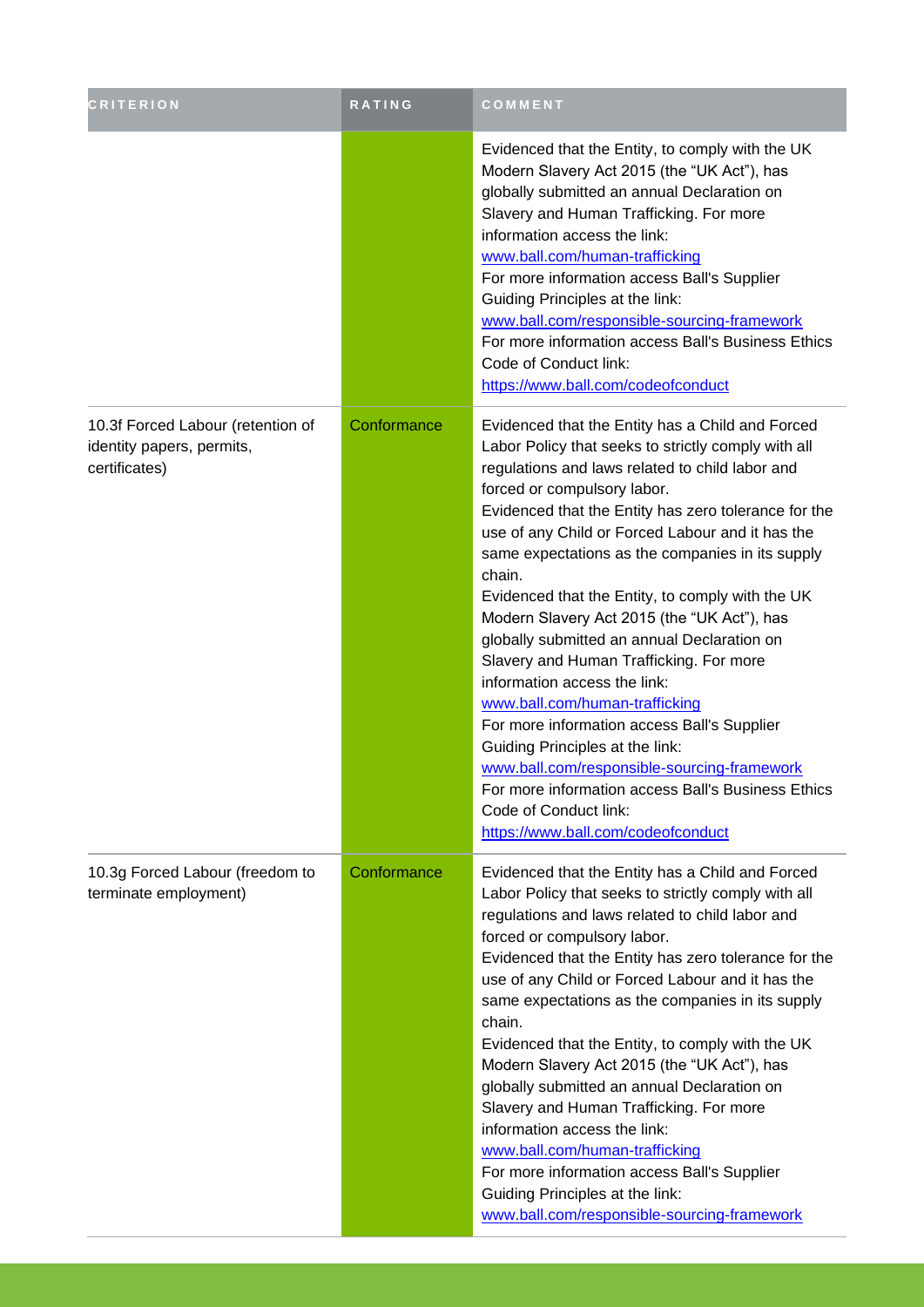| <b>CRITERION</b>                     | RATING      | COMMENT                                                                                                                                                                                                                                                                                                                                                                                                                                                                                                                                                                                                                                                                                                                                                                                                                           |
|--------------------------------------|-------------|-----------------------------------------------------------------------------------------------------------------------------------------------------------------------------------------------------------------------------------------------------------------------------------------------------------------------------------------------------------------------------------------------------------------------------------------------------------------------------------------------------------------------------------------------------------------------------------------------------------------------------------------------------------------------------------------------------------------------------------------------------------------------------------------------------------------------------------|
|                                      |             | For more information access Ball's Business Ethics<br>Code of Conduct link:<br>https://www.ball.com/codeofconduct                                                                                                                                                                                                                                                                                                                                                                                                                                                                                                                                                                                                                                                                                                                 |
| 10.4 Non-Discrimination              | Conformance | Evidenced that the Entity guarantees equal<br>opportunities and is committed to attracting and<br>retaining a talented, collaborative and diverse<br>workforce. Evidenced that the Entity does not<br>tolerate discrimination and harassment in the<br>workplace based on factors such as race, ethnicity,<br>color, creed, religion, sex, age, nationality, marital<br>status, sexual orientation, gender identity or<br>expression, disability, information genetics,<br>employment, veteran status or any other<br>characteristic protected by applicable federal, state<br>or local law.<br>For more information access Ball's Business Ethics<br>Code of Conduct link:<br>https://www.ball.com/codeofconduct                                                                                                                 |
| 10.5 Communication and<br>engagement | Conformance | Evidenced that the Entity maintains open and direct<br>communication with its employees and their<br>representatives on working conditions and the<br>resolution of labor problems and compensation,<br>without any threat of reprisal, intimidation or<br>harassment. Evidenced that the Entity has<br>implemented a policy and procedure so that<br>employees can report any potential discrimination,<br>harassment or retaliation to their supervisor,<br>Human Resources Manager, any other member of<br>management or the Compliance Alliance, call the<br>Ball Compliance Hotline or use the Compliance<br>Hotline website.<br>For more information access Ball's Business Ethics<br>Code of Conduct link:<br>https://www.ball.com/codeofconduct<br>For more information access the link:<br>www.ballcompliancehotline.com |
| 10.6 Disciplinary practices          | Conformance | Evidenced that the Entity has a Child and Forced<br>Labor Policy that seeks to strictly comply with all<br>regulations and legislation related to child labor and<br>forced or slave labor and that it does not engage in<br>and does not tolerate the use of corporal<br>punishment, mental coercion or physical,<br>harassment and gender-based violence, including<br>sexual harassment or verbal abuse of workers.<br>For more information access Ball's Business Ethics<br>Code of Conduct link:<br>https://www.ball.com/codeofconduct                                                                                                                                                                                                                                                                                       |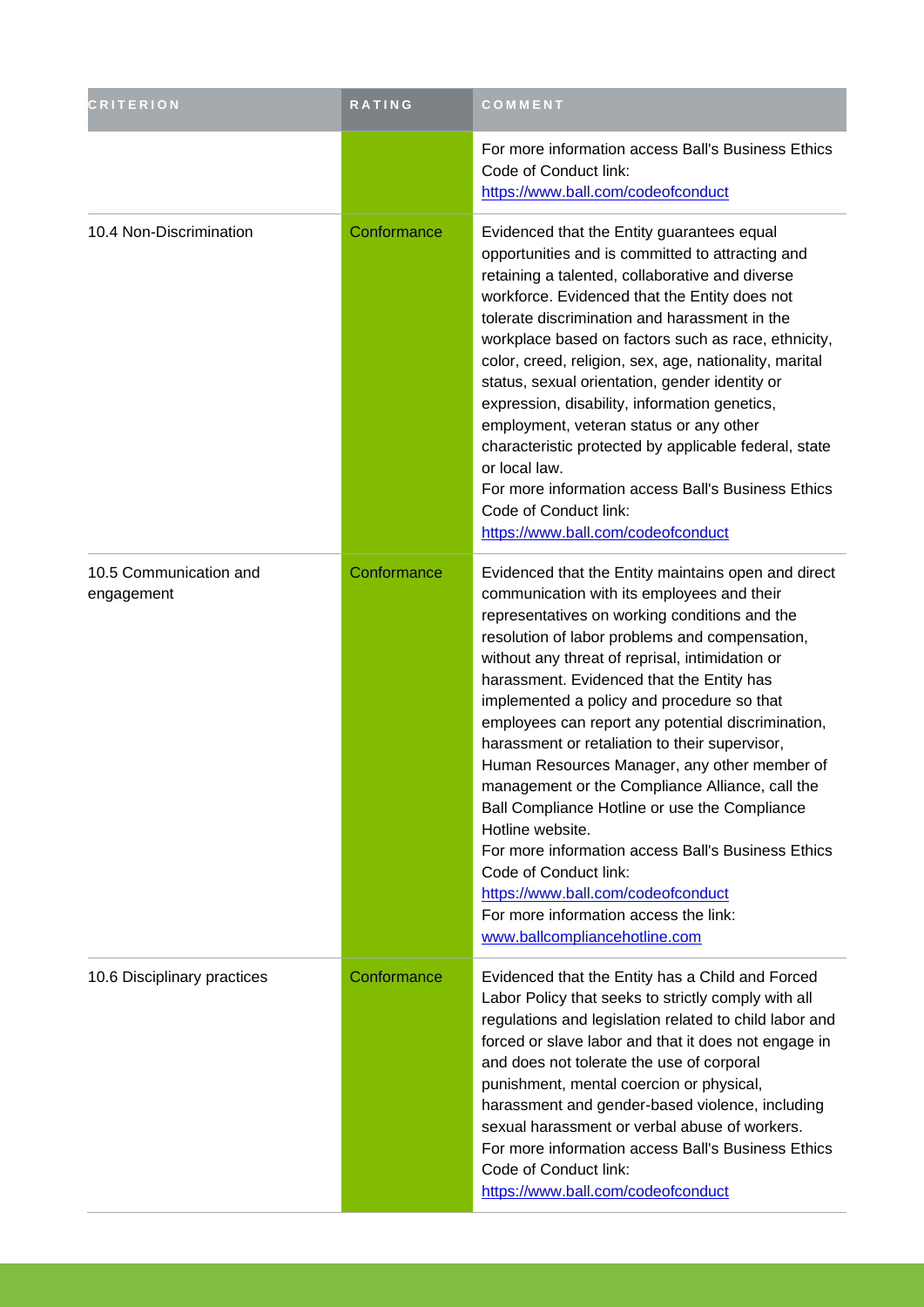| <b>CRITERION</b>                                               | <b>RATING</b>  | COMMENT                                                                                                                                                                                                                                                                                                                                                                                                                                                                                                                                                                                                                                                                               |
|----------------------------------------------------------------|----------------|---------------------------------------------------------------------------------------------------------------------------------------------------------------------------------------------------------------------------------------------------------------------------------------------------------------------------------------------------------------------------------------------------------------------------------------------------------------------------------------------------------------------------------------------------------------------------------------------------------------------------------------------------------------------------------------|
| 10.7a Remuneration (living wage)                               | Conformance    | Evidenced that the Entity respects the rights of<br>Workers to a minimum wage and ensures that<br>salaries are paid monthly in accordance with<br>relevant legislation, including not only the minimum<br>wage laws, but also the norms provided for in<br>collective labor agreements.<br>Evidenced that the Entity has a local Remuneration<br>Policy, as well as Profit Sharing, Remuneration and<br>Benefits mechanisms that respect workers' rights to<br>a decent wage and ensure that wages paid for a<br>normal working period always follow the Applicable<br>Law and industry standards regarding working<br>hours (including overtime), holidays and paid<br>annual leave. |
| 10.7b Remuneration (method of<br>payment)                      | Conformance    | Evidenced that the Entity respects the rights of<br>Workers to a minimum wage and ensures that<br>salaries are paid monthly in accordance with<br>relevant legislation, including not only the minimum<br>wage laws, but also the norms provided for in<br>collective labor agreements.<br>Evidenced that the Entity has a local Remuneration<br>Policy, as well as Profit Sharing, Remuneration and<br>Benefits mechanisms that respect workers' rights to<br>a decent wage and ensure that wages paid for a<br>normal working period always follow the Applicable<br>Law and industry standards regarding working<br>hours (including overtime), holidays and paid<br>annual leave. |
| 10.8 Working Time                                              | Unable to Rate | Evidenced that the Entity respects the rights of<br>Workers to a minimum wage and ensures that<br>salaries are paid monthly in accordance with<br>relevant legislation, including not only the minimum<br>wage laws, but also the norms provided for in<br>collective labor agreements.<br>Whilst records were reviewed and assessed as<br>being up to date and in compliance, a physical<br>assessment to determine performance was not<br>possible. This Criterion will be fully assessed during<br>the next on-site audit.                                                                                                                                                         |
| PRINCIPLE 11 OCCUPATIONAL HEALTH AND SAFETY                    |                |                                                                                                                                                                                                                                                                                                                                                                                                                                                                                                                                                                                                                                                                                       |
| 11.1a Occupational Health and<br>Safety (OH&S) Policy (policy) | Conformance    | Evidenced that the Entity has implemented an<br>Occupational Health and Safety Policy that senior<br>management has endorsed and supports through<br>the provision of resources.                                                                                                                                                                                                                                                                                                                                                                                                                                                                                                      |

For more information access Ball's Global Environmental, Health and Safety Policy at the link: [https://www.ball.com/sa/vision/sustainability/operati](https://www.ball.com/sa/vision/sustainability/operations) [ons](https://www.ball.com/sa/vision/sustainability/operations)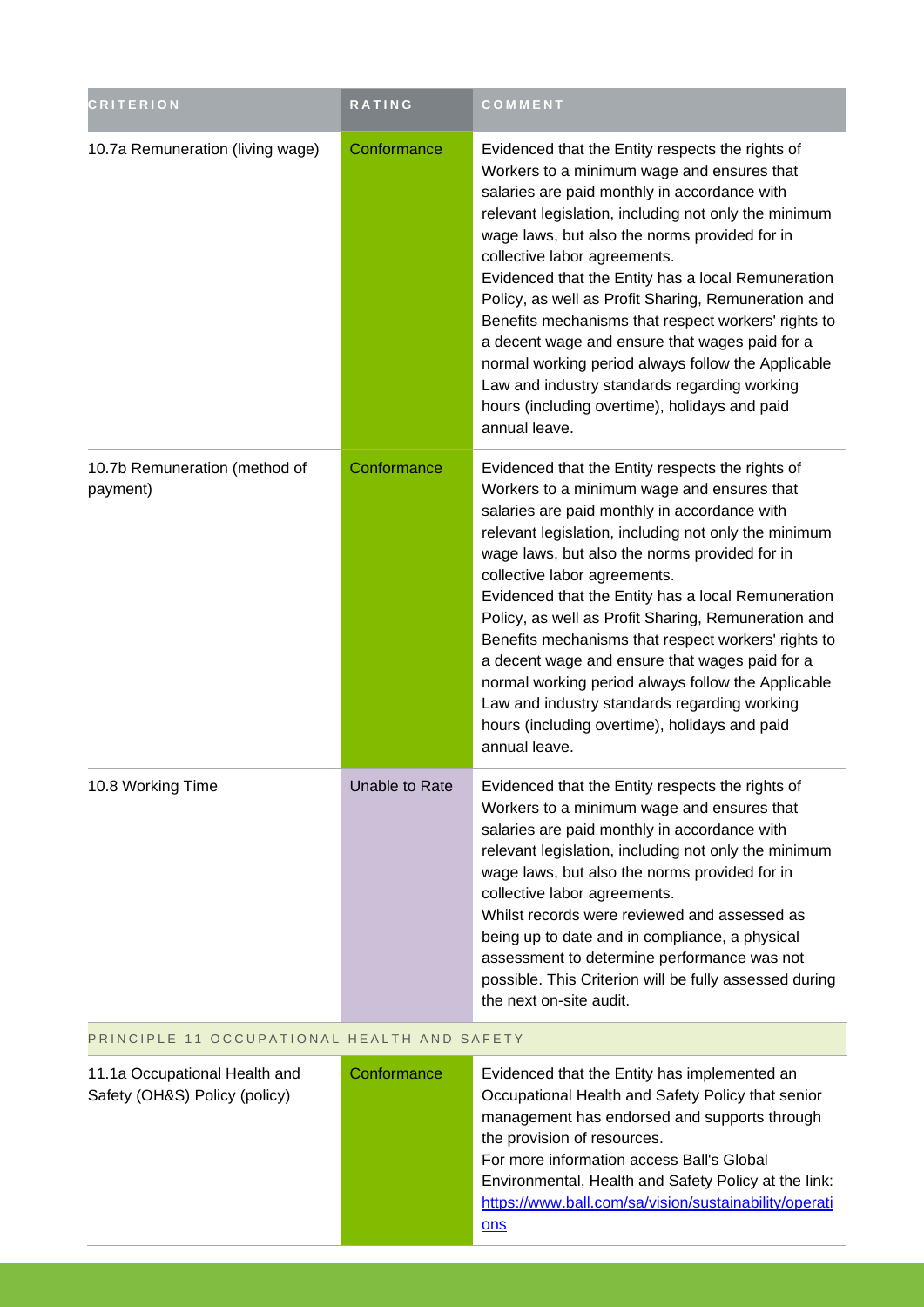| <b>CRITERION</b>                                                                        | RATING         | COMMENT                                                                                                                                                                                                                                                                                                                                                                                                                                                                                                                                                                                                                          |
|-----------------------------------------------------------------------------------------|----------------|----------------------------------------------------------------------------------------------------------------------------------------------------------------------------------------------------------------------------------------------------------------------------------------------------------------------------------------------------------------------------------------------------------------------------------------------------------------------------------------------------------------------------------------------------------------------------------------------------------------------------------|
| 11.1b Occupational Health and<br>Safety (OH&S) Policy (workers and<br>visitors)         | Conformance    | Evidenced that the Entity has implemented an<br>Occupational Health and Safety Policy that the<br>senior management has endorsed and supports<br>through the provision of resources and which is<br>applied to all Workers and Visitors present in any<br>area or activities under the control of the Entity.<br>For more information access Ball's Global<br>Environmental, Health and Safety Policy at the link:<br>https://www.ball.com/sa/vision/sustainability/operati<br>ons                                                                                                                                               |
| 11.1c Occupational Health and<br>Safety (OH&S) Policy (applicable<br>law and standards) | Conformance    | Evidenced that the Entity has implemented an<br>Occupational Health and Safety Policy that senior<br>management has endorsed and supports through<br>the provision of resources and complies with<br>international standards and ILO Conventions on<br>Occupational Health and Safety, including, where<br>relevant, Conventions 155 and 176 of the ILO.<br>For more information access Ball's Global<br>Environmental, Health and Safety Policy at the link:<br>https://www.ball.com/sa/vision/sustainability/operati<br>ons                                                                                                    |
| 11.1d Occupational Health and<br>Safety (OH&S) Policy (right to stop<br>unsafe work)    | Conformance    | Evidenced that the Entity has implemented an<br>Integrated Management System Policy in BPSA,<br>including Occupational Health and Safety, which<br>senior management has endorsed and supports<br>through the provision of resources and which<br>determines that Workers have the right to<br>understand the dangers and safe practices of their<br>work and the authority to refuse or stop unsafe<br>work.                                                                                                                                                                                                                    |
| 11.2 OH&S Management System                                                             | Conformance    | Evidenced that the Entity has ISO 45001:2018<br>Certification in accordance with applicable national<br>and international standards.                                                                                                                                                                                                                                                                                                                                                                                                                                                                                             |
| 11.3 Employee engagement on<br>health and safety                                        | Unable to Rate | Evidenced that the Entity provides Workers with a<br>mechanism, such as a joint health and safety<br>committee, by which they can raise, discuss and<br>participate in the resolution of Occupational Health<br>and Safety issues with management.<br>Evidenced that the Entity has ISO 45001:2018<br>Certification in accordance with applicable national<br>and international standards.<br>Whilst records were reviewed and assessed as<br>being up to date and in compliance, a physical<br>assessment to determine performance was not<br>possible. This Criterion will be fully assessed during<br>the next on-site audit. |